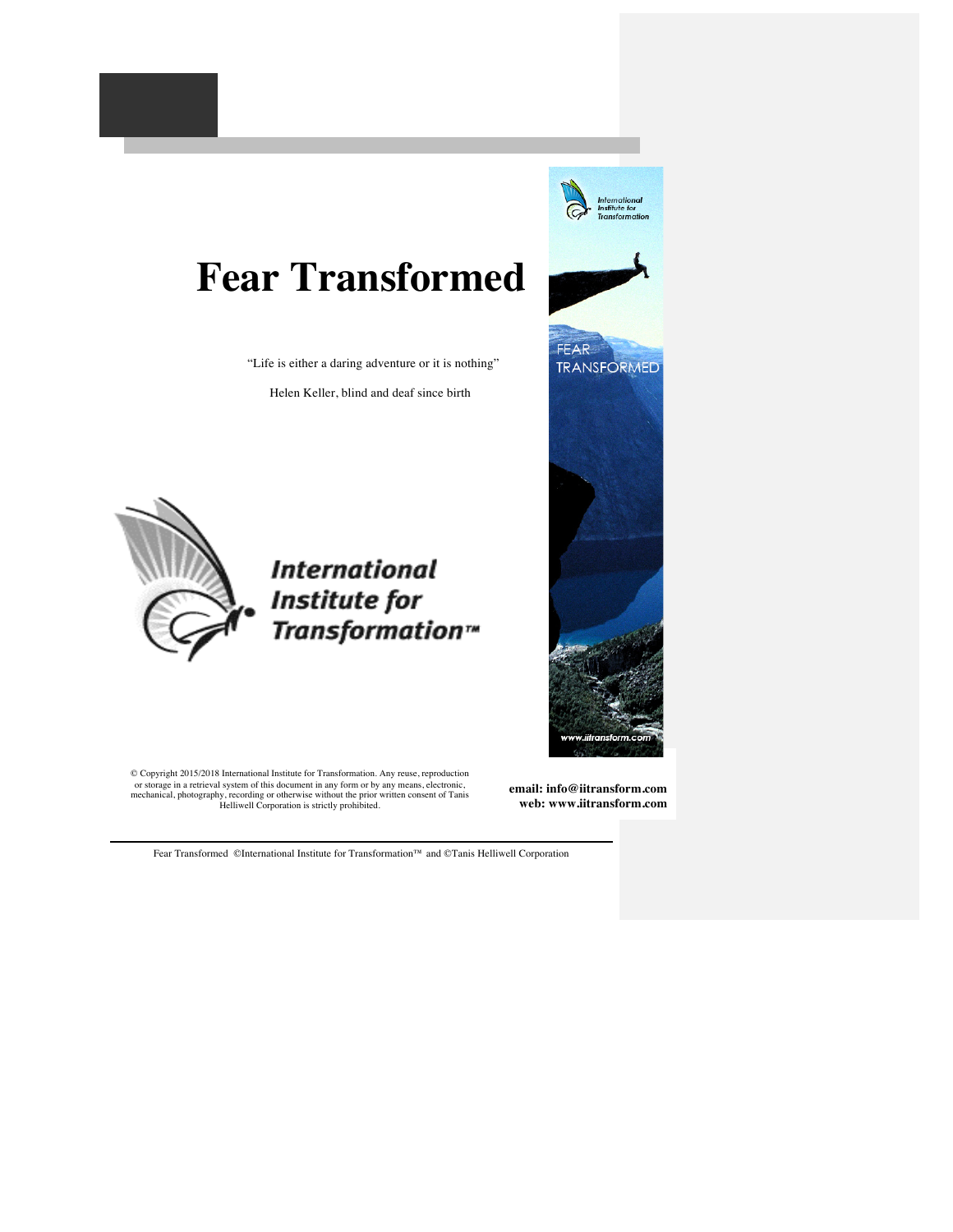# **Table of Contents**

### **INTRODUCTION**  • IIT Mission Statement 2<br>• Fear Transformed Overview 2 • Fear Transformed Overview • How This Course Works 3<br>• Great Invocation 4 Great Invocation • IIT Guided Visualization 5 **MODULE 1** • Overcoming Fear and Building Trust 7<br>What is Fear? 7 What is Fear? 7<br>What Causes Fear in the Brain? 7 What Causes Fear in the Brain? 7<br>What are the Negative Effects of Fear? 8 What are the Negative Effects of Fear? Reducing Fear 12<br>Three Ways to Overcome Fear 13 Three Ways to Overcome Fear • Exercise: How You React to Fear 15 • Homework: Remove Negative Memories and Get Your Goal 16 • My Key Learnings and Action Plan 17 **MODULE 2** • Symptoms of Fear and How Fear Affects You 19 How Fear Develops 19<br>Fear Causes Stress Causes Illness 19 Fear Causes Stress Causes Illness • Symptoms of Fear Questionnaire 20<br>• Exercise: Examine Your Fear Patterns 24 • Exercise: Examine Your Fear Patterns

|           | Homework: Complete Your Major Fears Questionnaire       | 25 |
|-----------|---------------------------------------------------------|----|
|           | My Key Learnings and Action Plan                        | 26 |
|           | <b>MODULE 3</b>                                         |    |
|           | Your Major Fears Questionnaire                          | 27 |
|           | Causes of Major Fears and Solutions                     | 31 |
| ٠         | Exercise and Homework: Identify Major Fears that Impede |    |
|           | Your Progress                                           | 37 |
|           | My Key Learnings and Action Plan                        | 38 |
|           | <b>MODULE 4</b>                                         |    |
| ٠         | Become the Person You Want to Be                        | 39 |
|           | Exercise: Risks You've Taken                            | 41 |
|           | <b>Risk Enablers and Inhibitors</b>                     | 42 |
|           | Mp3 Overcoming Fear Visualization                       | 43 |
| $\bullet$ | Homework: Moving from Resistance to Acceptance          | 45 |
|           | What am I Going to Lose?                                | 46 |

What am I Going to Lose?

• My Key Learnings and Action Plan 47

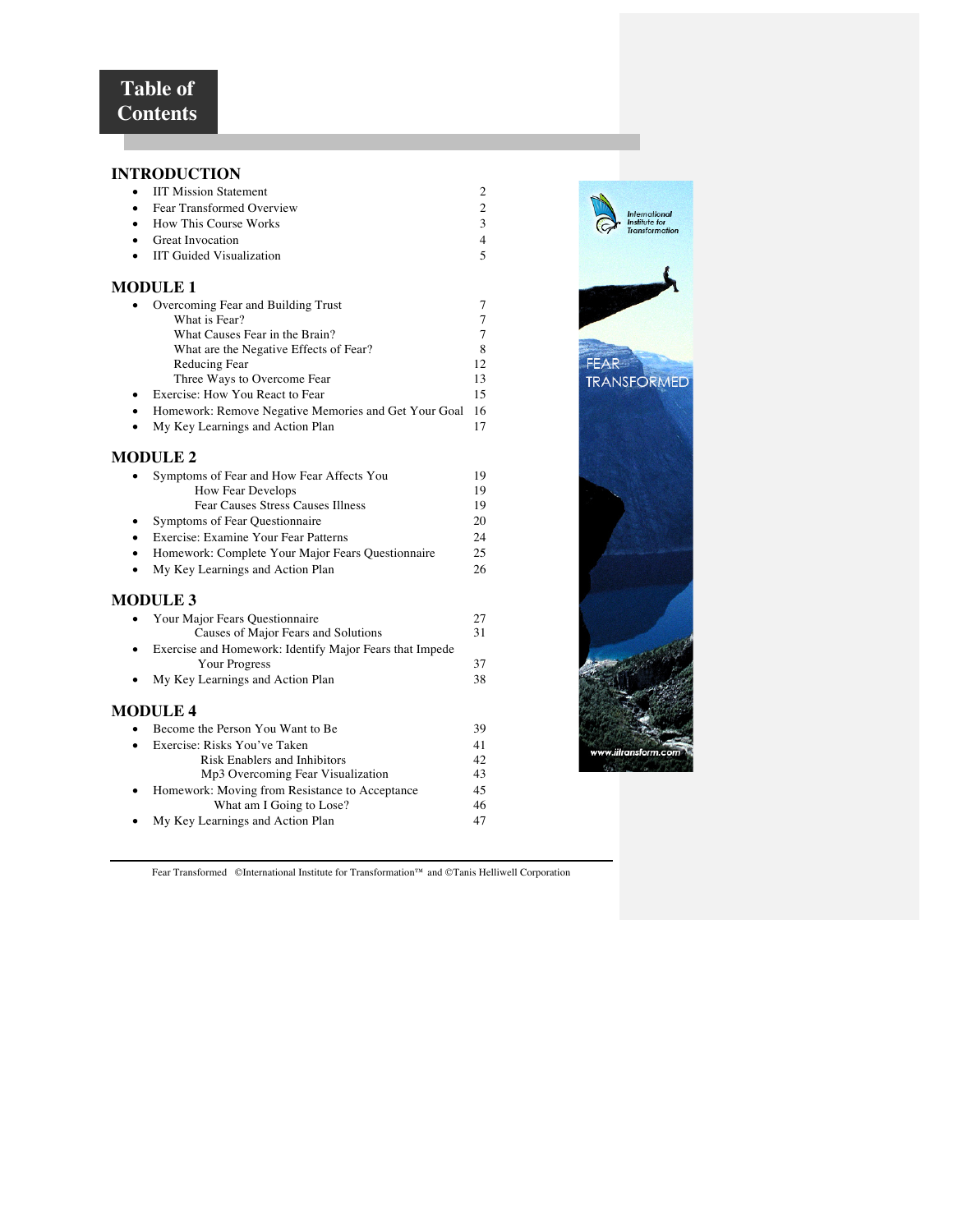# **MODULE 5**

| Achieve Your Goals                                      | 48 |
|---------------------------------------------------------|----|
| Talking to Yourself                                     | 49 |
| Reclaiming Your Power                                   | 50 |
| The Art of Transforming Blocks                          | 51 |
| <b>Exercise: Overcoming Obstacles</b>                   | 52 |
| Homework: Eliminating Repetitive Dialogues and Outmoded |    |
| <b>Reliefs</b>                                          | 54 |
| My Key Learnings and Action Plan                        | 55 |
| <b>MODULE 6</b>                                         |    |
| Liberation From Your Inner Tyrants                      | 56 |
| Exercise: Personal Disarmament<br>$\bullet$             | 58 |
| Mp3 Past Life Regression                                | 59 |
| Homework: My Gratitude List<br>٠                        | 60 |
| 4 Quick Ways to Prevent Fear                            | 61 |
| My Key Learnings and Action Plan                        | 62 |
| <b>MODULE 7</b>                                         |    |
| Intimacy With Yourself and Others                       | 63 |
| Exercise: Growth Through Relationships                  | 66 |
| Mp3 Harmonious Relationships Visualization              | 67 |
| Ritual of Ending                                        | 67 |
| Optional Homework: Fear and Work Self-Tests<br>٠        | 69 |
| My Key Learnings and Action Plan                        | 70 |
| <b>OPTIONAL MODULE 8</b>                                |    |
| Exercise: Take up Fear and Work Self-Tests              | 71 |
|                                                         |    |
| <b>BIBLIOGRAPHY</b>                                     | 74 |
| <b>LEARNING JOURNAL</b>                                 | 75 |

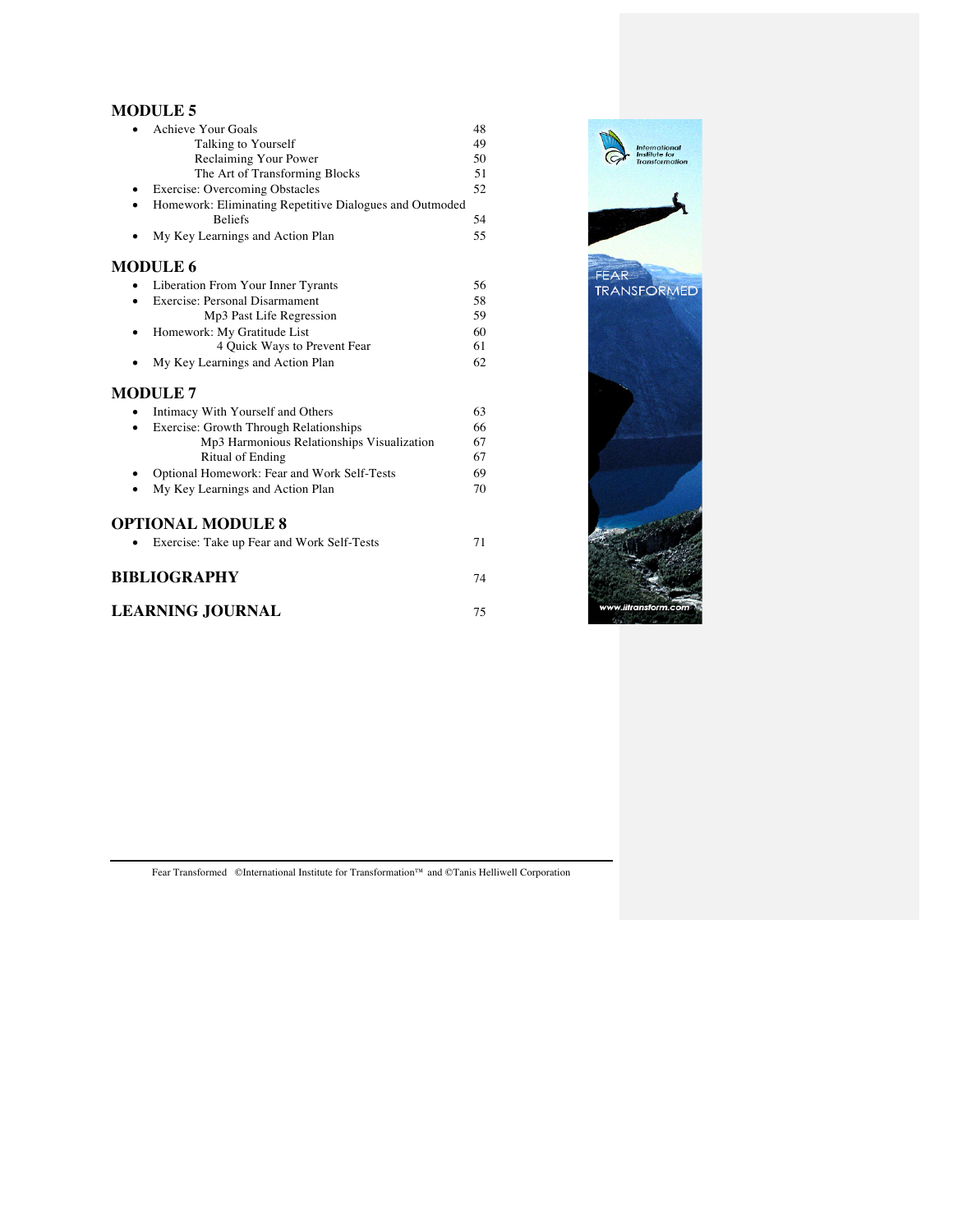### **Welcome**



Tanis Helliwell's video "Introduction to Fear Transformed Course" can be viewed here (or scan QR code at left and go directly to Youtube): https://youtu.be/rXWi1RwkH7o

### **Acknowledgements**

**Tanis Helliwell has taught** *Fear Transformed* **in universities, business schools and in her spiritual transformation courses for over 30 years. This is the first time she has offered her work and her fear assessment questionnaires for self-study.**

### **Endorsements for Fear Transformed**

"*Fear is the biggest cause for holding us back in our lives and not living up to who we truly are. As a result we feel exhausted or depressed or resentful or a combination of these. Learning to acknowledge and name the many fears we have and then face them is not easy but what is needed to lead the self-empowered and fulfilling lives we so yearn for. Fear Transformed offers powerful tools and practical exercises to do just that: address our fear, face our fear and then actually smile at our fear thus freeing us from it."* V. Deeken, Management Consultant, Germany

*"Tanis Helliwell has a natural talent for healing. She is full of energy, creative and deeply intuitive. Her positive vision is palpable and generous."* Michael Myers MD. Prof. of Psychiatry, Faculty of Medicine, University of British Columbia

"*Fear Transformed will help you uncover, face, and transform fears that are holding you back in becoming the person you are meant to be: braver, happier, and more compassionate. A gift to yourself and others to help you uncover your true Self."* Sally Burnley

*"After meeting and studying with Tanis, everything in my life made sense."* Stephanie Kusie, Lawyer and former Canadian consul to San Salvador

### **Disclaimer for Use of IIT materials**

Upon taking our International Institute for Transformation courses, I UNDERSTAND AND AGREE TO THE FOLLOWING:

1. The information within the course materials will be used solely for my own benefit and not taught, shared, or reproduced in any way without the prior written permission from the International Institute for Transformation. 2. The course materials are for educational purposes only. The authors and the International Institute for Transformation do not directly or indirectly present any part of this work as a diagnosis or prescription for any health problems. Persons using the text procedures and re-educations do so for educational purposes only.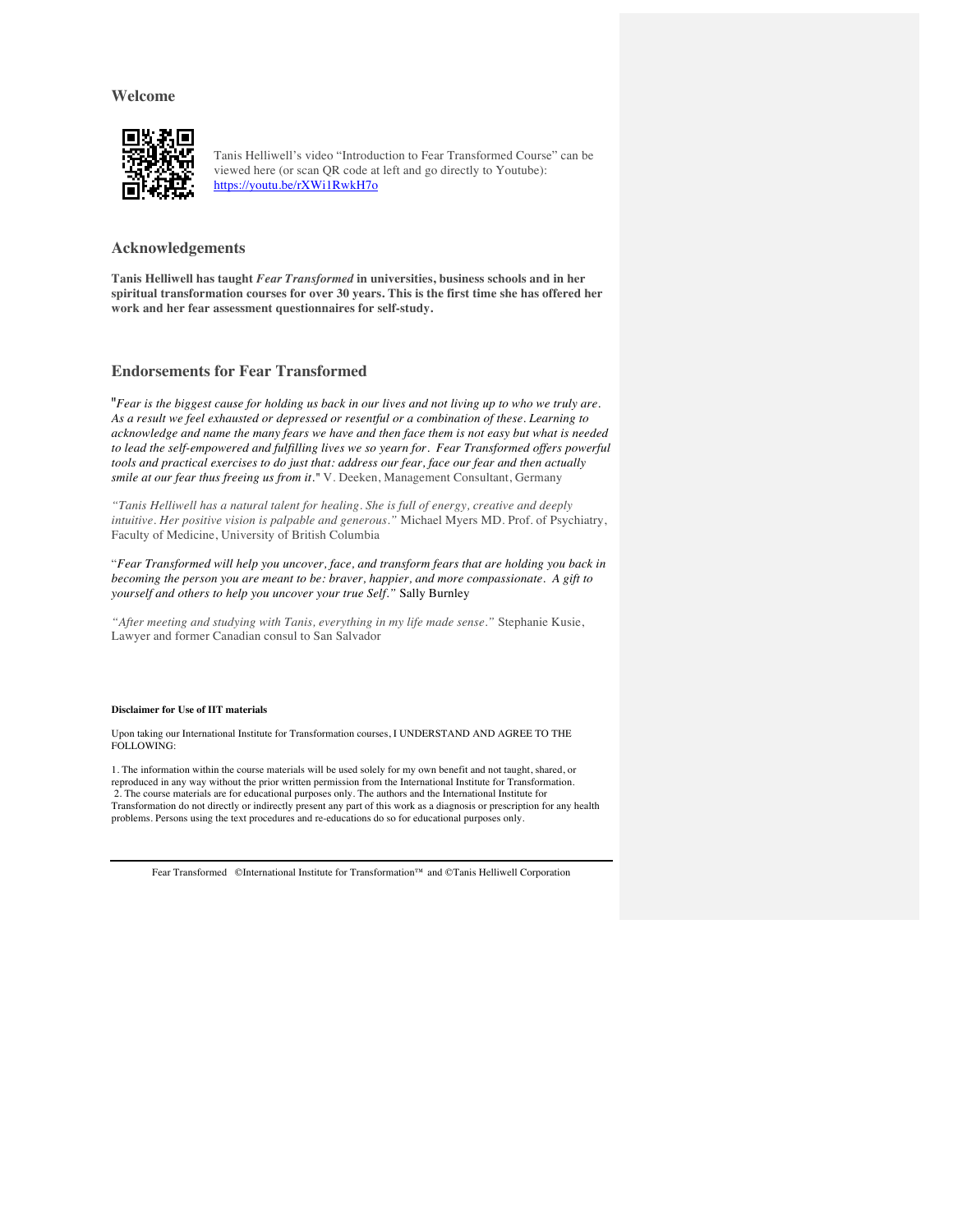### **IIT MISSION STATEMENT**

The International Institute for Transformation (IIT) believes that human beings are called to become conscious creators working with the spiritual laws that govern our world. Global and organizational transformation happens through the transformation of individuals.

We are committed: to supporting individuals to achieve self-mastery in their life, work and world; to creating ongoing communities for transformation.

### **FEAR TRANSFORMED COURSE OVERVIEW**

Is fear controlling your life? Are your fears holding you back? Are you a slave to the negative effects of your past and worries about the future?

### MOVE FROM FEAR TO LOVE

This course includes a revealing Fear Assessment that identifies specific areas of focus for you, like; fear of the unknown, fear of rejection, fear of failure or success, and fear of loss of control.

### **How You Benefit from this program:**

- Fear Transformed gives you actionable solutions to overcome obstacles
- Experience a past life regression to examine the cause of issues you're facing today and release them.
- Examine the differences between how you present yourself to the world and what is going on inside
- Eliminate repetitive dialogues and issues
- Develop self-awareness, self-acceptance and self-love for a more confident you
- Heal broken relationships
- Develop greater intimacy with yourself and others
- Embrace gratitude as a way of life; appreciate the gifts in your life
- Act on and achieve your life goals
- Step onto the path to achieving your highest potential. Liberate yourself from false illusions and gain a greater sense of freedom. It's time to receive the support you really need to be happy and fulfilled in your life.
- Leap into the challenges that life presents build an authentic brave heart!

I wish you a wonderful journey.

2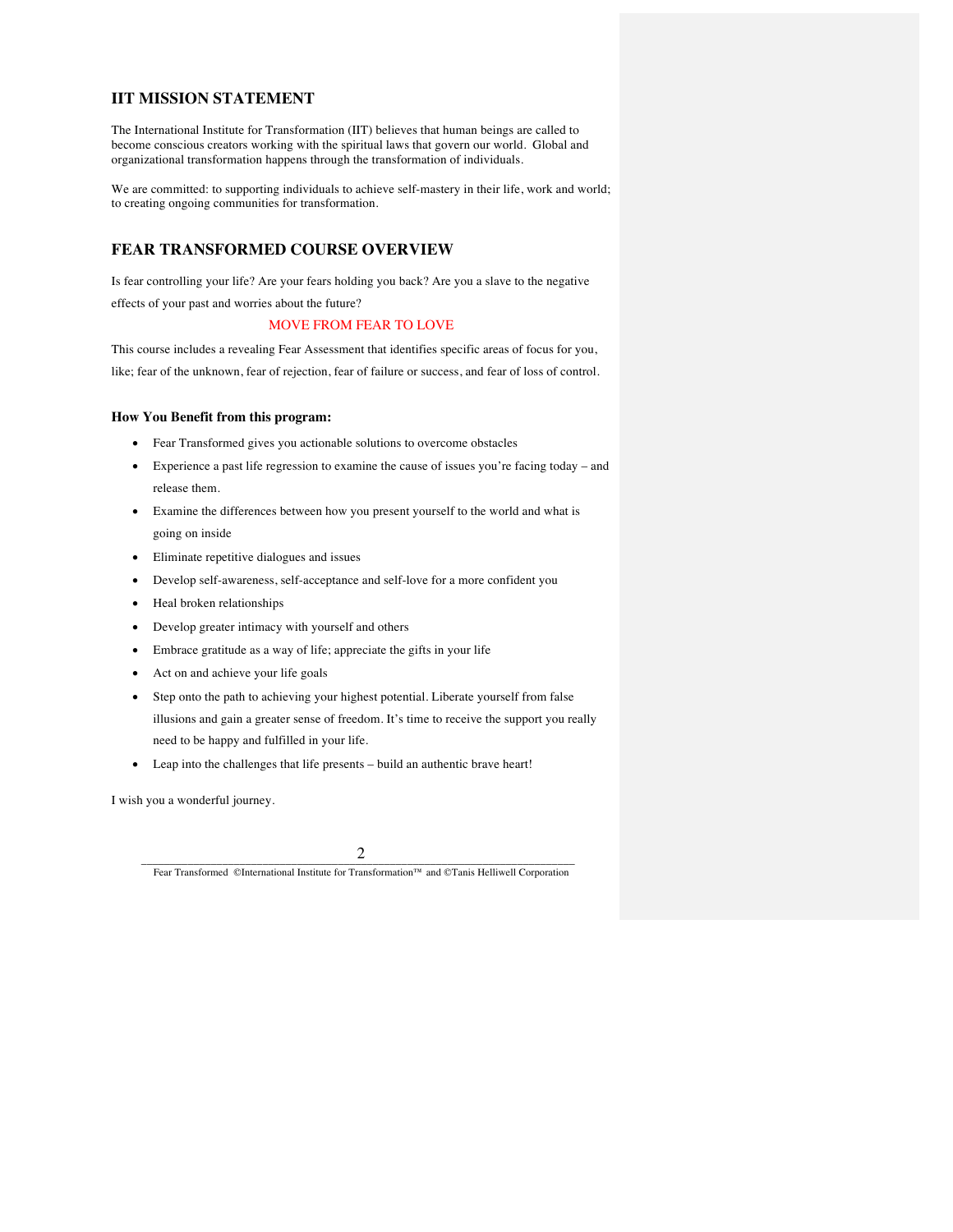### **HOW THIS COURSE WORKS**

### **Methodology**

- Designed to be self-directed, or facilitated in a group.
- Modular format.
- Each module contains information, exercises/activities, homework assignments or action plans, helping you to identify your own key learnings.
- At the end of this workbook is a *"Learning Journal"* page. When you cover something in a module that you would like to use, write it down on this page to remember your "ah ha.".

**Ideas and Insights Useful to Me How They Could be Applied in Life or Work**

### **Resources**

- There are 5 mp3 Audio Recordings
- Fear Transformed Workbook.
- Fear and Work Self-Tests.
- YouTube links.

### **Tips for Group Study**

This course is designed to be a self or group study.

- If you decide to form a group study:
	- 1. Choose a facilitator to guide the process.
	- 2. Meet regularly at least once a month and do one module each time you meet. Meetings can be ideally on a Saturday or Sunday or you might choose to do two lessons together on a Saturday **and** Sunday. The minimum would be one evening during the week for 3 hours. Complete homework assignments between modules.
	- 3. Commit to completion of assignments.
	- 4. \*\*\*\* **Group Introductions**.

**If you are studying in a group you need to add an additional session before Module One. In this session ask each member to introduce him or herself and each person will share hopes and goals for attending the course. You may also wish to review the introduction together so that every member clearly understands the process for the course. We recommend that you end this first session after the IIT Guided Visualization on page 5 and then start the second session with Module One.** 

### **Protocol for al**l **the sessions**

Begin each module with the following protocol.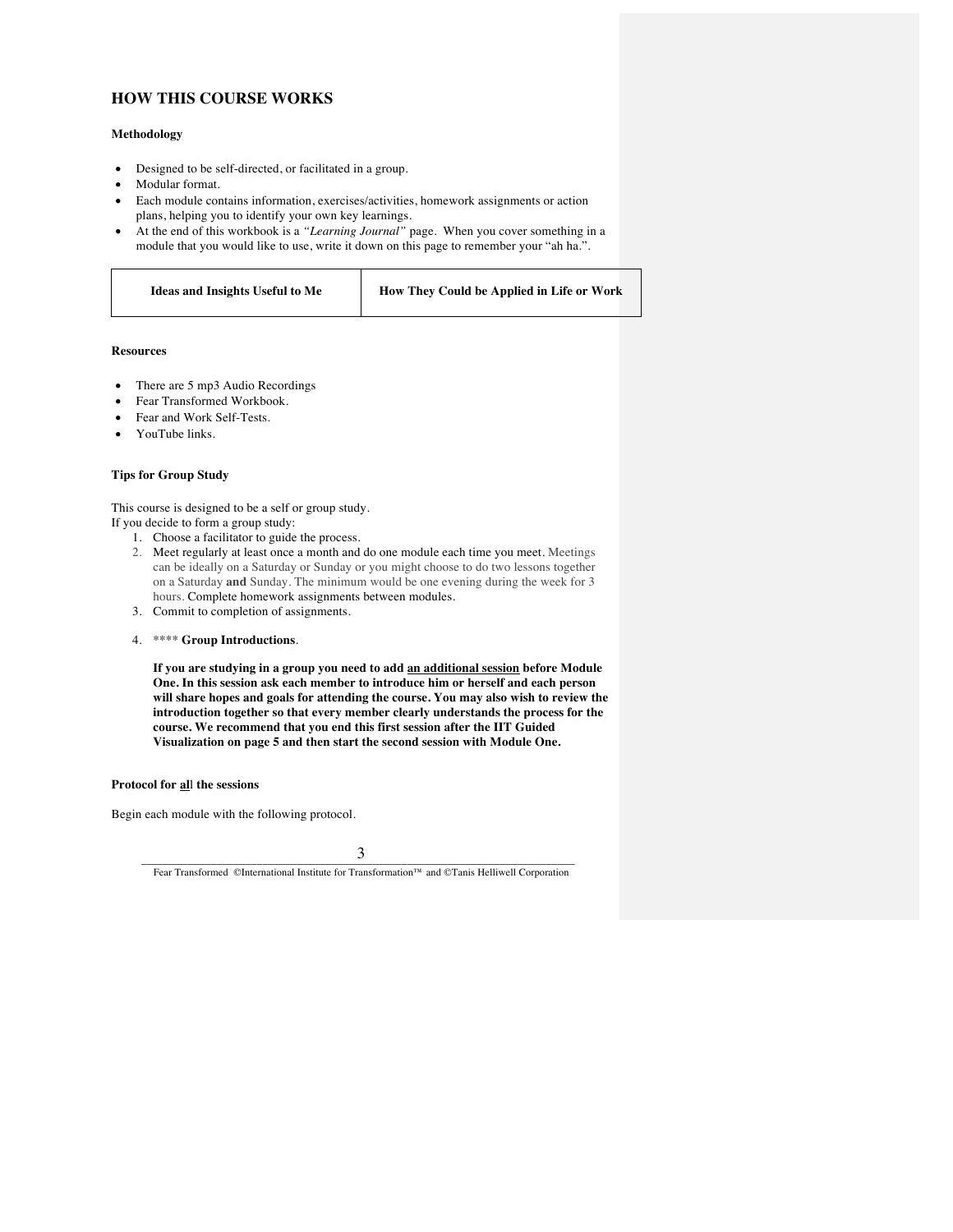- 1. Create a sacred space (see explanation below).
- 2. The Great Invocation.
- 3. IIT Guided Visualization.
- 4. Check in with each other on progress to date.
- 5. Debrief specific homework assignments.
- 6. Set intentions for each module.
- 7. Proceed with new module as directed.

### **Creating a Sacred Space**

Because of the spiritual nature of this course it is highly recommended that at the beginning of each session you create a sacred space and an intention to be open for your experience. Creating a sacred space provides a vessel for the Divine or our Higher Self that allows you to go deeper into your experience through a merging of your personality and your soul. The experience is more creative and meaningful.

You can create a sacred space by having an altar with anything you want to put on it, or have blessed. For example, a special picture, a gemstone, flowers, etc. A 3-flame candle or three candles should also be on the altar and lit during the session.

Significance of a 3-flame candle:

The Buddhists say we have a 3-fold flame in our heart…love, wisdom and divine power or will. In the Christian tradition of the Holy Trinity it is: Will/power – The Divine Father Love – The Christ Wisdom- Holy Spirit/Sophia [which ignites the flame in each of us]

Now you are ready to connect with and call in Universal energy. In the IIT community we begin every session with this powerful world mantra that connects you with other world servers and the Divine. Use this prayer with intention and dedication, preferably every day and definitely at the beginning of each session.

This invocation was given to Alice Bailey by the Ascended Master, Dwhal Khul.

### **THE GREAT INVOCATION**

From the point of Light within the Mind of God Let Light stream forth into the minds of men. Let Light descend on Earth.

From the point of Love within the Heart of God Let Love stream forth into the hearts of men. May Christ return to Earth.

From the centre where the Will of God is known Let purpose guide the little wills of men The purpose that the Masters know and serve.

4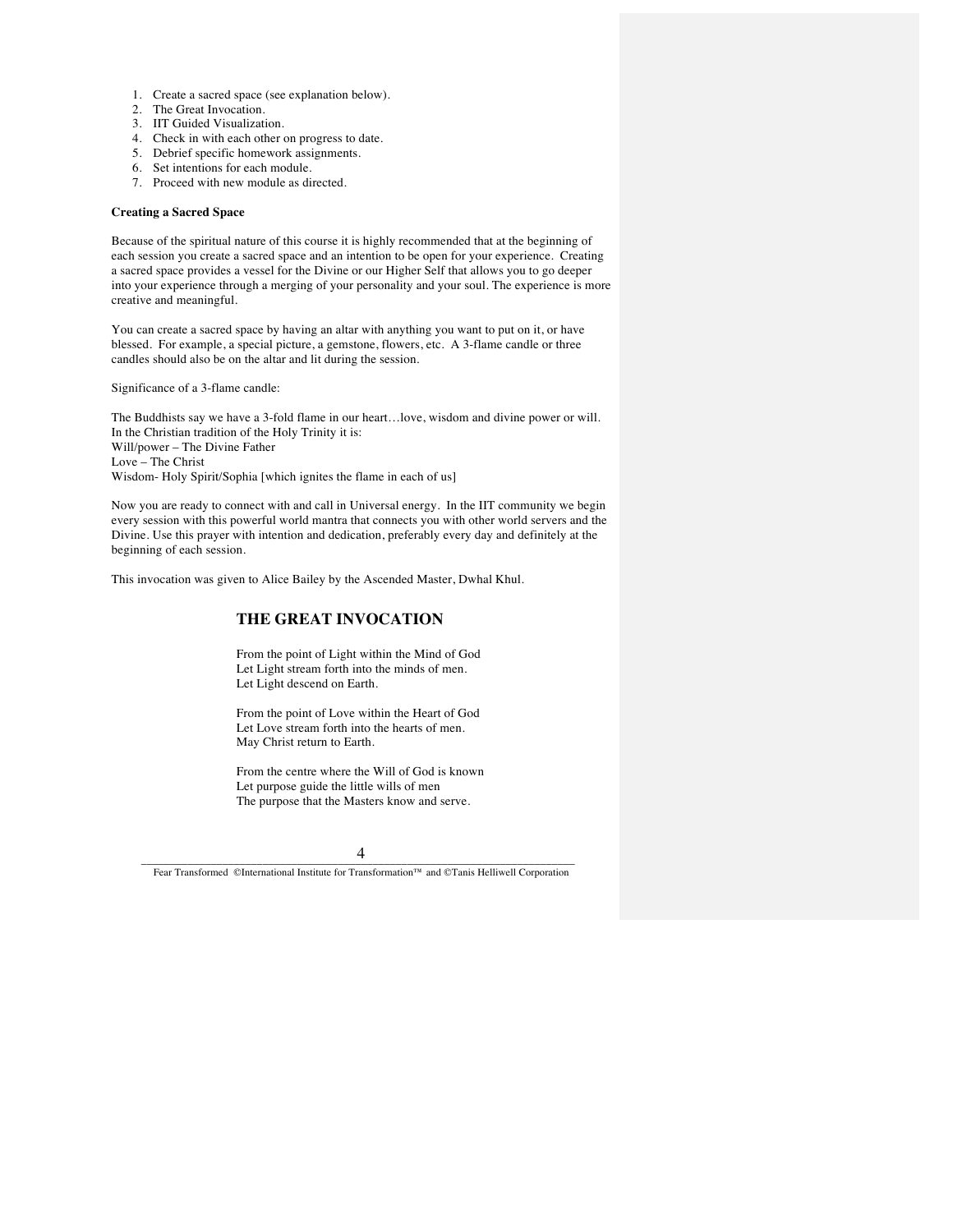From the center which we call the race of men Let the Plan of Love and Light work out. And may it seal the door where evil dwells. Let Light and Love and Divine Will restore the plan on Earth.

*This visualization follows the Great Invocation* …

### **IIT GUIDED VISUALIZATION**

And as we say these words we can see the energy coming from the Great Central Sun, our Creator, down through our crown chakra and through all of our chakras down through our feet deep into the heart centre of the Earth—this gift of Light.

The Earth receives this energy with gratitude and reciprocates by sending another wave of energy up through our feet to our heart chakra and to the Deva of Form for IIT which is like an immense beautiful pink lotus connecting us to each other with a ray of love, wisdom, and will energy.

We see this energy moving to support all members of the IIT community around the world each of whom is standing on one of the petals of an immense pink lotus*.* Our energy resonates in harmony creating a grid of light around the world. This circle spreads out to form a larger grid of light around the world linking all spiritual groups and sentient beings who are bringing consciousness to this planet—the Hindus, Buddhists, Jews, Christians, Moslems, First Nations, Anthroposophists, Self-Realization Fellowship, elemental groups, New Age groups. Together we see our energy linked in harmony and we raise this energy up and send it back to God, the Great Central Sun, with gratitude for our life on this planet and the opportunity to become conscious Creators.

The energy is received by the Great Central Sun that reciprocates by sending forth a larger wave of energy back to us through, our Sun and the Ascended Masters. It comes down through **El Morya**, who is the head of all esoteric groups, and the founder of IIT, who holds the **'will' principle**. This energy comes down through the feminine presence of God through the **Holy Spirit and Sophia**, who is the Divine Mother that holds the **'wisdom' principle**. The energy comes down through the **Cosmic Christ**, the child of the Divine, who the **'love' principle**.

The three-fold flame that resides in each of our hearts is fueled by this energy. We see this energy expanding to include our entire body and beyond. We give this energy to the Deva of Form who creates the structure for IIT. We see this institution grounded like a healthy tree with roots deep in the Earth, stable, and offering these three principles of love, wisdom and divine will throughout the world.

With great gratitude we thank El Morya and Ascended Masters in all spiritual traditions, the Holy Spirit, Sophia the Divine Mother, the Cosmic Christ, and the Deva of Form for IIT, for all their assistance today and every day. May we all be strong and anchored in the light of love, wisdom, and divine will.

*Video:* 

Tanis Helliwell gives a video introduction to the Great Invocation and the IIT Meditation. Link here to view: http://youtu.be/5lQTcFLT0OA

Tanis Helliwell leads the IIT Meditation. Link here to view: http://youtu.be/rFpxZVx-3DU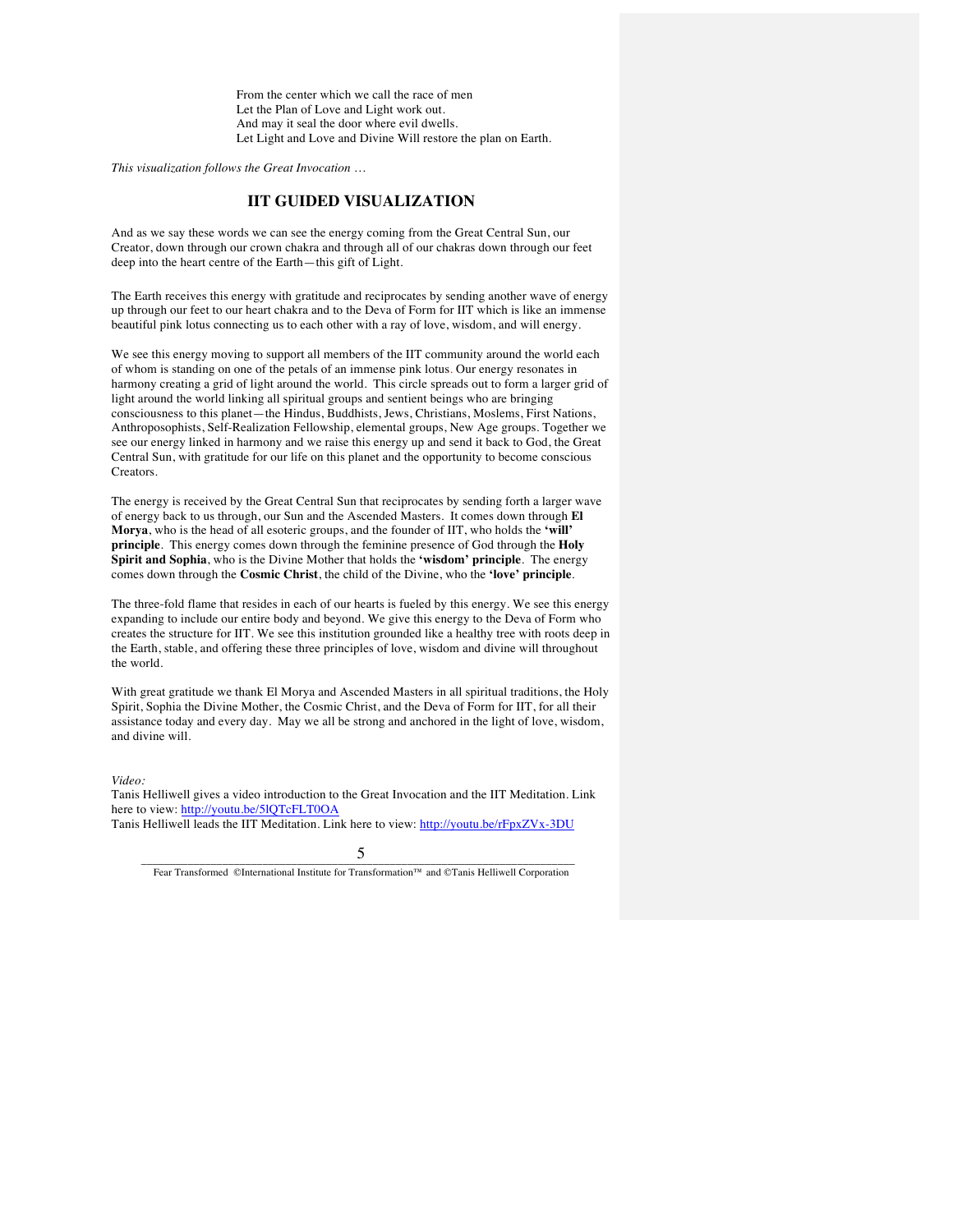*Note: Begin each module by creating a sacred space, followed by the Great Invocation and IIT Guided Visualization.*

*If you are studying in a group or with a partner, begin Module 1 by setting guidelines for how you are going to maximize this opportunity to learn together. If you are completing a self-study, set your intention of learning and schedule specific times into your calendar for each of the 8 modules. It is important at the beginning of this course to examine what your goal is for yourself and, if you are studying with others, share this goal with them.*

# **A Sleep of Prisoners**

The human heart can go to the lengths of God. Dark and cold we may be, but this is no winter now. The frozen misery of centuries breaks, cracks, begins to move, The thunder is the thunder of the floes, The thaw, the flood, the upstart Spring. Thank God our time is now when wrong Comes up to face us till we take The longest stride of soul folk ever took. Affairs are now soul size. The enterprise is exploration into God. Where are we making for? It takes so many thousand years to wake, But will you wake for pity's sake?

*Christopher Fry, 1951*

6

\_\_\_\_\_\_\_\_\_\_\_\_\_\_\_\_\_\_\_\_\_\_\_\_\_\_\_\_\_\_\_\_\_\_\_\_\_\_\_\_\_\_\_\_\_\_\_\_\_\_\_\_\_\_\_\_\_\_\_\_\_\_\_\_\_\_\_\_\_\_\_\_\_\_\_ Fear Transformed ©International Institute for Transformation™ and ©Tanis Helliwell Corporation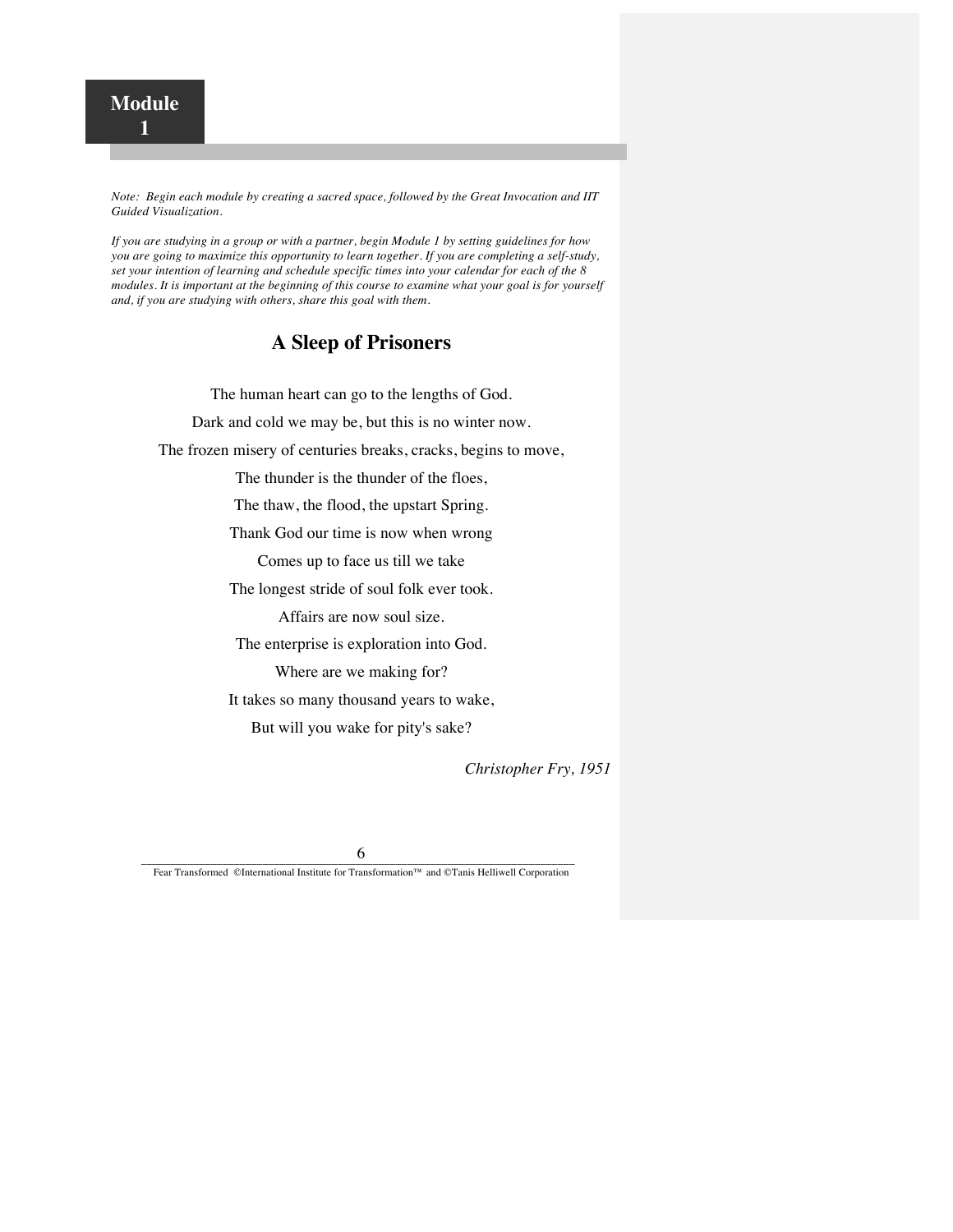# **Overcoming Fear and Building Trust**

### **What Is Fear?**

Fear is an uneasy feeling that something you don't want may occur. There are various levels of fear starting with mild anxiety, moving through increased nervousness and terminating in hysterical terror.

### **What Causes Fear in the Brain**

The amygdala in our brain remembers harmful events. On recognizing signals of such events, the amygdala instinctively responds by triggering fear. These memories could have happened to us personally and therefore be unique to us, but also they may be from the collective memory that we have inherited from our ancestors over millions of years.

For example, most people have an inherited fear of falling, of being suffocated in enclosed spaces, of drowning and of being attacked by rats or snakes. Even stage fright and a fear of public speaking originate from an instinctive fear of becoming a focus of attention for predators. The fear responses of the amygdala for such events are often accompanied by the startle response.

On the individual level, if we have suffered a wound in childhood, such as the loss or love through the death or abandonment of a parent, sexual, emotional or physical abuse, our amygdala records this painful memory and we might try to numb that pain through drugs, sex, eating disorders, bodily abuse, shopping and many other addictions.

Self-awareness can help us to understand our fears better and acceptance of the fear experience will calm amygdala activity. With understanding we can acquire fearlessness and establish this as our new norm. Mindfulness, meditation, and many other practices will reinforce a calm state in us even when we are faced with an occurrence that formerly would have instilled fear in us.

7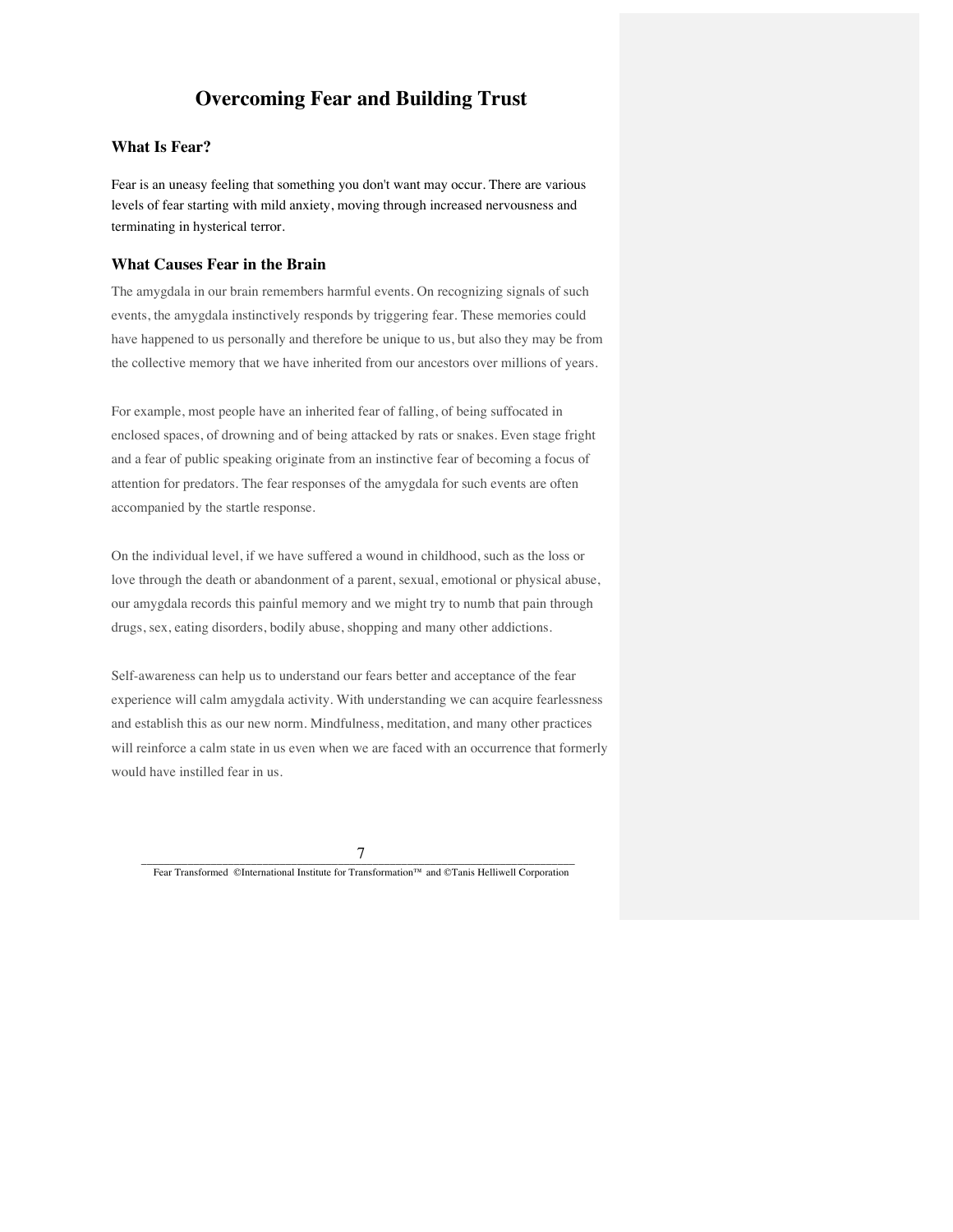### **What Are The Negative Effects of Fear?**

The negative effects of fear are self-evident. Fearful people do not fully enjoy life. If you are spending your time and energy watching your back, covering your ass, playing it safe and falling in step with someone else's idea of what is important then you are not fulfilling your potential. Fear is infectious to anyone who has not removed the thoughtforms for fear and it is probably the root cause of almost all our negative emotions and actions.

Fear keeps you from becoming the person you wish to be. All people have hopes, wishes and goals for their lives. These are the joys and challenges that give life meaning and purpose. These goals can be small or large and could be anything from changing jobs to leaving an unfruitful marriage. When you are fearful, you hold yourself back from going after these goals.

Fear is the flipside of motivation. Understanding motivation is important in examining what people strive for in their lives and why there are differences among us. However, motivation provides only half of the picture, the half that is concerned with what pushes and drives people to get what they want. Let's call this the positive (+) force. If we are to fully understand why we don't actively seek what we want both in our work and in our personal life we need to look at the negative (-) force. This comes from the fears that hold us back.

|           |                                                                    | desired future |                                                              |  |
|-----------|--------------------------------------------------------------------|----------------|--------------------------------------------------------------|--|
| $\ddot{}$ | Motivation<br>increases<br>our chances<br>of attaining<br>our goal | present        | Fear<br>decreases<br>our chances<br>of attaining<br>our goal |  |
|           |                                                                    |                |                                                              |  |

8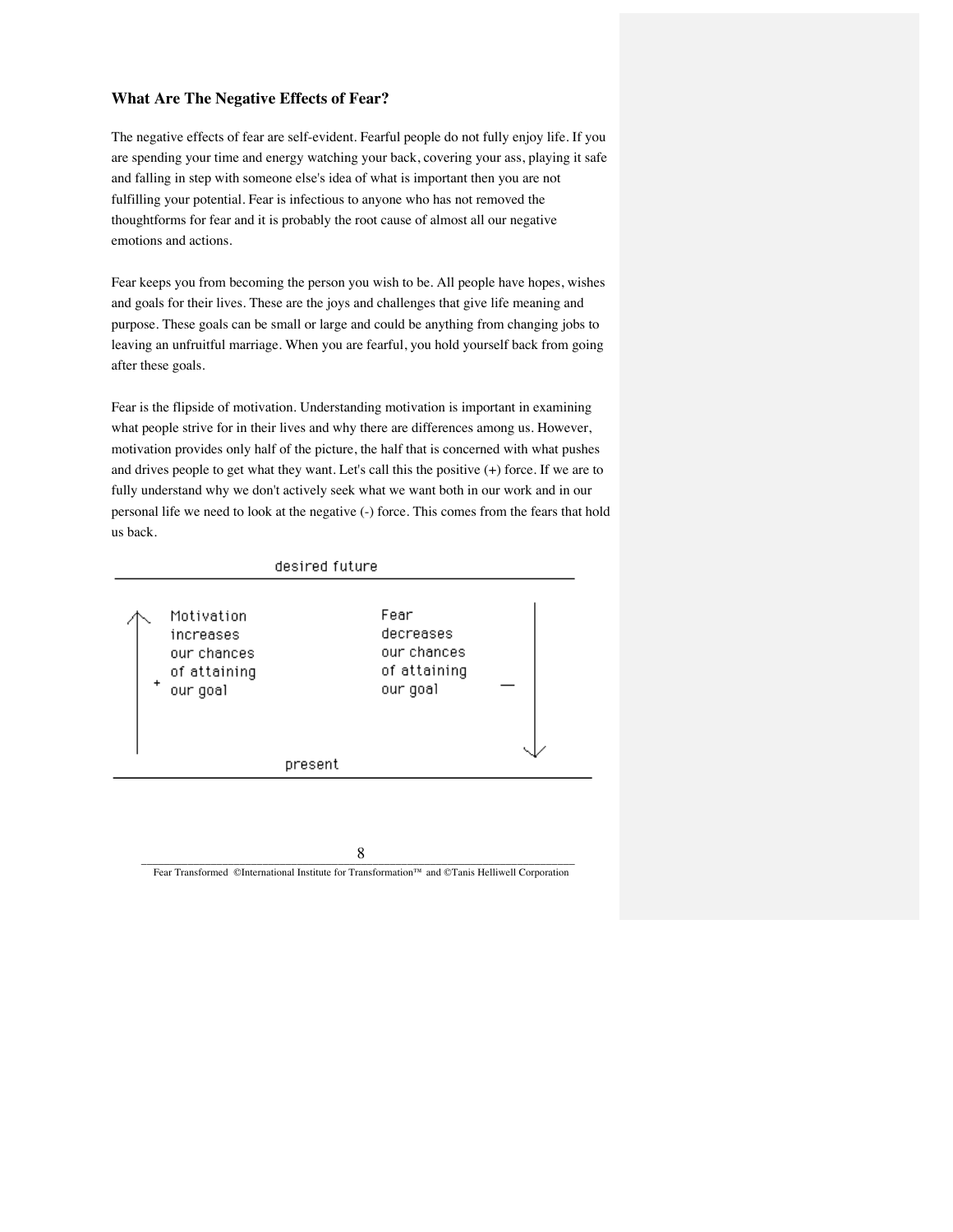When we examine human beings we see that their energy naturally moves outward to strive, create, change, learn and develop. Unlike animals, people have goals, hopes and dreams that pull them out of bed each morning and most importantly, people measure the success of their life based on whether they have achieved these goals. These goals are highly individualistic and depend on each person's set of values. For example, some people say their high point in life was having children, others say it was becoming a VP and still others say that life began at fifty when they packed in their well paying job to write a book.

What is important to people is not so much the goals that they set for themselves but that they achieve their goals. These are intrinsic motivators. We live and work at our full potential when we are physically, emotionally, mentally and spiritually engaged in moving towards the goals that we want. The major reason that we do not do this is because of fear, both on the part of individuals and of the society in which they live.

One of the insidious characteristics of fear is that even irrational fears appear rational. When we are fearful we are in an unbalanced emotional state. We lose our perspective; we take examples of what's not going right and extend them into visions of doom. Fear has a clinging quality that covers everything we look at in a murky gray. When we are fearful we see the glass half empty instead of half full and look for supporting evidence for why we can't get what we want.

Although fear is an emotion there is an erroneous thought that lies behind it. That is the scarcity mentality of "There's not enough love, success, money, happiness for everyone." This thought leads naturally to the next one which is "Therefore, there are winners and losers." Having made that connection, people then, based on their self-esteem and life experience, put themselves into one of these two categories.

How we react to fears depends on our temperament. Aggression, depression, escapism and territorialism are four of the most common reactions to fear. Also, it is possible that more than one of these fears may affect us and that we may have varying amounts of these fears in our life. Although you may not engage in the behaviors that indicate these fears you may have in the past or think about doing these things now. How much we act on our fears indicates how far we have come along the path of ridding ourselves of them. Celebrate the steps you have taken in this direction in the descriptions that follow. It's

9

\_\_\_\_\_\_\_\_\_\_\_\_\_\_\_\_\_\_\_\_\_\_\_\_\_\_\_\_\_\_\_\_\_\_\_\_\_\_\_\_\_\_\_\_\_\_\_\_\_\_\_\_\_\_\_\_\_\_\_\_\_\_\_\_\_\_\_\_\_\_\_\_\_\_\_ Fear Transformed ©International Institute for Transformation™ and ©Tanis Helliwell Corporation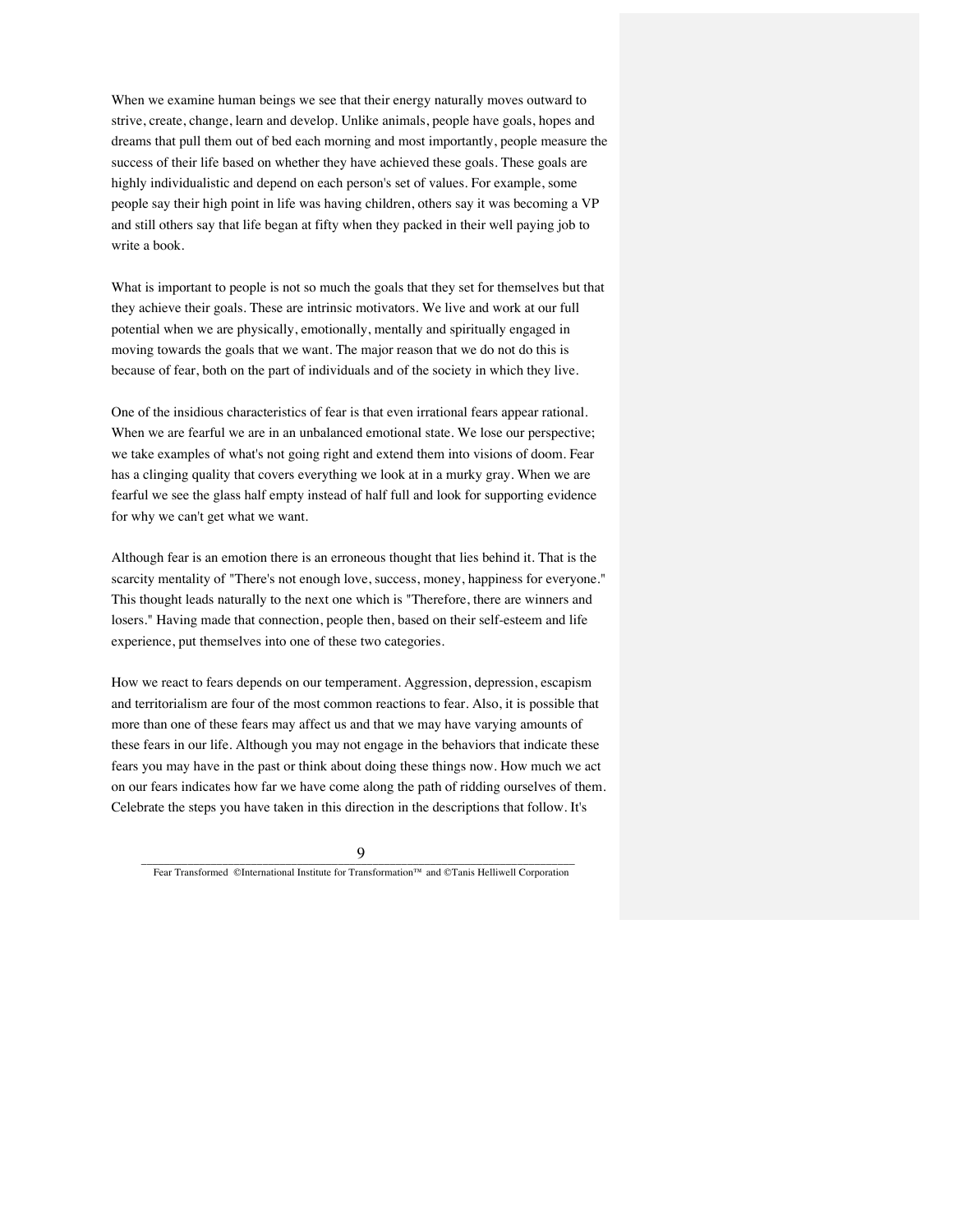also possible that you have a tendency to one behavior at work and another in your personal life. Please examine these patterns.

### **Aggression**

Some people become angry with others and see others as the reason for their lack of movement towards their goal. These people see others as tyrants and they seek revenge by defaming the character of their opponent. These people have a great desire to be number one, the one above the crowd, the winner. When they do not achieve this because someone else gets the job or the loved one that they want, they resort to aggression.

They do this because their life view only contains two kinds of people: winners and losers. If they are not the winner, they must be the loser and this thought causes them great distress. This is often seen in workplaces when individuals become jealous of other's success and use their energy negatively to sabotage the other person rather than constructively to clean up their own act and change their behavior or skills in order to become promotable.

### **Depression**

When passive individuals are fearful they have a tendency to sink even further into themselves and become self-pitying and depressed. They are all too willing to accept the label of victim and wallow in thoughts of loss and deprivation in their life. In this mental state these people may resort to addictions to cigarettes, alcohol, pills or food to anaesthetize the pain of a life not lived. They lack energy and are lethargic because they are holding their energy back from taking action to achieve their goal. These individuals are easily recognizable by their "poor me," and "nothing good ever happens to me" approach to life.

### **Escapism**

Other individuals refuse to confront their fears by engaging in escapist activities. They are not prepared to commit to taking charge of their life and so engage in fantasies to stay in a child-like state with little or no responsibility. This may be your Peter Pan man or woman who does the minimal amount of work to keep their job or the minimal amount of commitment to keep a relationship. He or she drifts through the office socializing, wasting other people's time, living from weekend to weekend and holiday to holiday.

10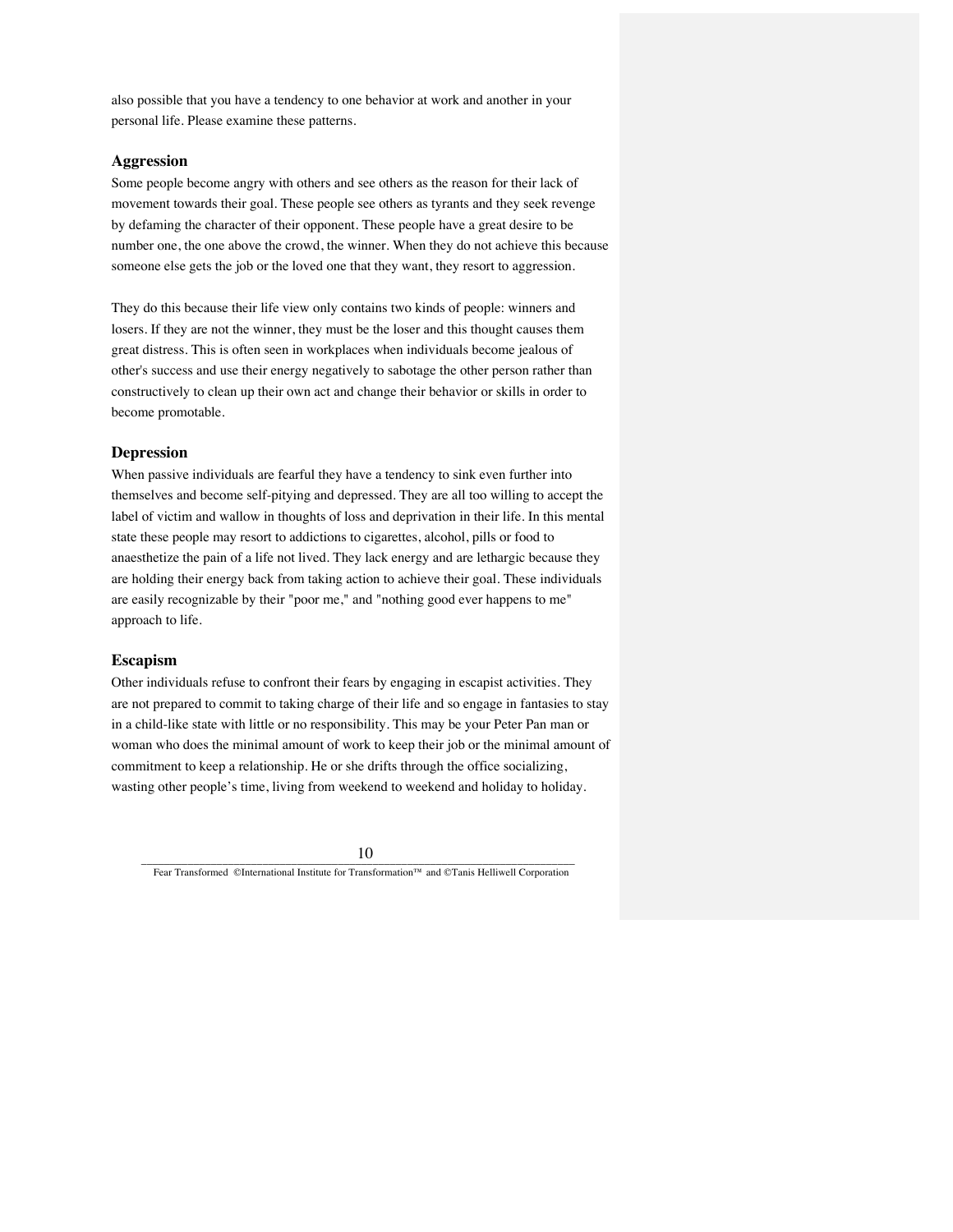### **Territorialism**

There are also those individuals who respond to fear by channeling their energy into protecting their territory. These people are suspicious and guard information in the workplace and theirs spouses at home. They don't want someone to get something that they want and live in scarcity mentality that there is only so much to go around and want to make sure that they keep what is theirs. They do, in fact, often achieve their goal but for the wrong reasons and so never rise higher on their spiritual path.

These negative effects of fear manifest when we hold ourselves back from doing something that we really want to do. If we do this because we fear that someone won't like us, that we'll be fired, that we'll fail, then we are denying ourselves the potential of what we are able to become. We are either

| <b>living in the past "If only I</b> | - had gone to university            |
|--------------------------------------|-------------------------------------|
|                                      | - had stayed childless              |
|                                      | - didn't waste 20 years at that job |
|                                      | - had married someone different     |
| or                                   |                                     |
|                                      |                                     |
| living in the future "When           | - I retire                          |
|                                      |                                     |

- my boss retires
- the kids grow up
- my mother dies

What we need to do is to live in the present and take responsibility for our decisions now. We need to be aware that the longer we put off doing our number one priority because of either fear or erroneous thinking, the more our frustration and disenchantment with life increases. We need to be present moment in order to become aware of our fear. For example, if you have a problem with over-eating you may have deduced that it comes from wanting to give yourself love. You might even realize that it is because you felt unloved as a child and that you eat to be bigger to protect yourself from others and/or so that no one potential loved one will reject you again. At the same time, you find yourself still having the problem of over-eating. Knowing why is not enough to stop you from doing it.

11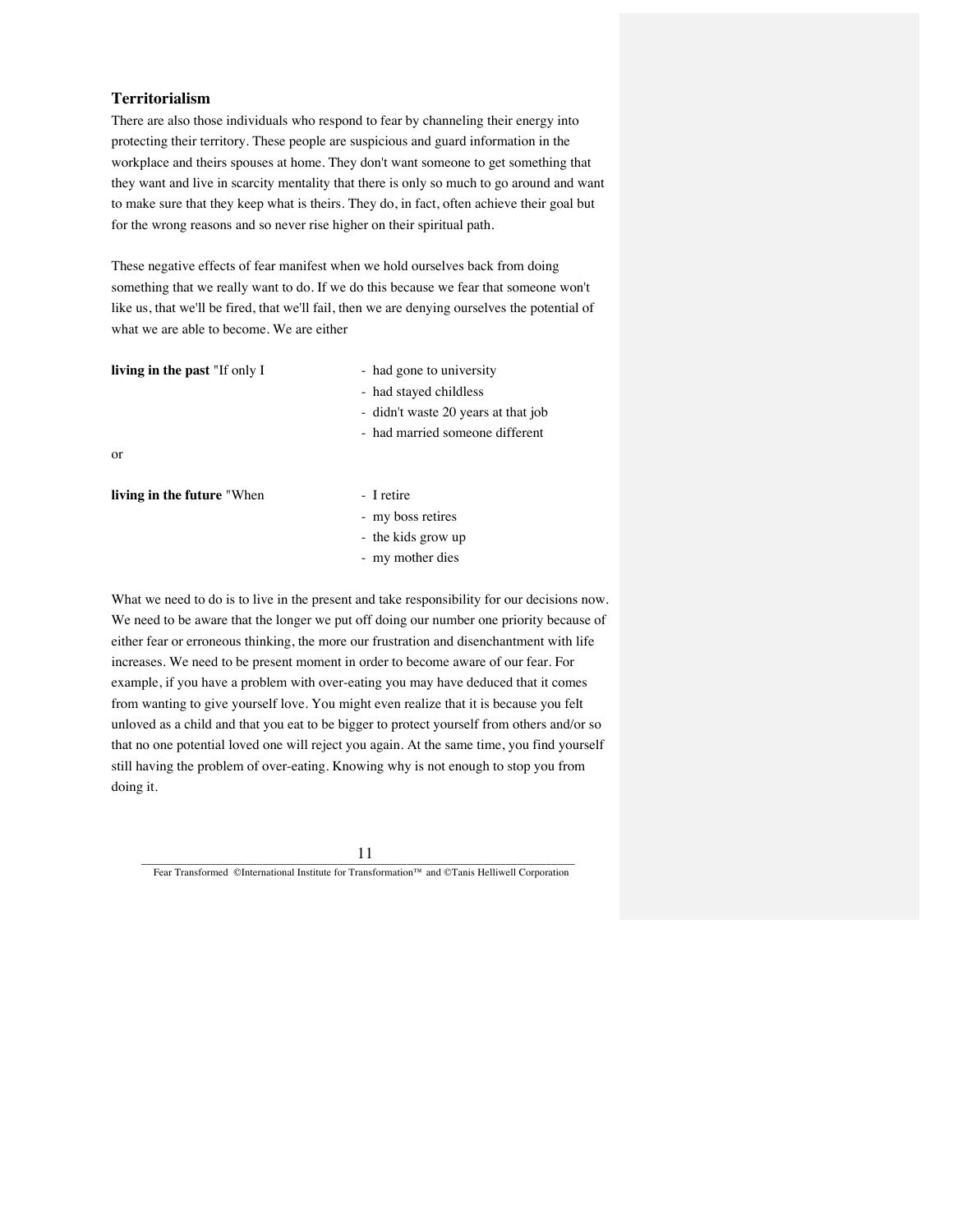To move to the next stage in overcoming food addiction, sit with food on your plate and stay present. Does your body want to eat now because it is hungry? Does your body like or not the food you are giving it? Is it the right amount? In staying in the present you become aware of what the body really wants and which part of eating is to suppress negative emotions that the amygdala is stimulating from the past.

At that point of awareness, you can use physical tool called the Emotional Freedom Technique (EFT) or tapping to break the circuit in your energy meridians that activate this emotional craving. You do this by tapping on acupressure points on the karate chop place on the hand, top of the head, between your eyes, under the eyes, under the nose, under the mouth, collar bone, and under arms. One of the key points in EFT is that you repeat the words "Even though I have……this overeating problem…, I and completely and deeply love and accept myself." This technique will help to release old as well as present fear and stress.

### **Reducing Fear**

Years ago Hertzberg in studies on what motivates us to work made discoveries that are applicable to our entire life. He said that there are two reasons why people work: intrinsic motivators and extrinsic hygiene factors. Intrinsic motivators are things that make us grow, feel productive, and learn. Extrinsic hygiene factors make our life comfortable and safe. Hertzberg discovered that no number of extrinsic factors would give us happiness or purpose in our life and work. Only intrinsic motivators can do that. However, without extrinsic factors we may, in their absence, experience severe discomfort. Intrinsic motivators are more focused on soul and extrinsic factors are more connected to lower personality needs.

### **Intrinsic motivators (Soul) Extrinsic factors (Personality)**

- 
- 
- 
- 
- we push our boundaries we play it safe

- soul controls life and work job and relationship security
- earning \$ is our reason for working
- personal/spiritual growth society approves of us
- self-directed other-directed
	-

12

\_\_\_\_\_\_\_\_\_\_\_\_\_\_\_\_\_\_\_\_\_\_\_\_\_\_\_\_\_\_\_\_\_\_\_\_\_\_\_\_\_\_\_\_\_\_\_\_\_\_\_\_\_\_\_\_\_\_\_\_\_\_\_\_\_\_\_\_\_\_\_\_\_\_\_ Fear Transformed ©International Institute for Transformation™ and ©Tanis Helliwell Corporation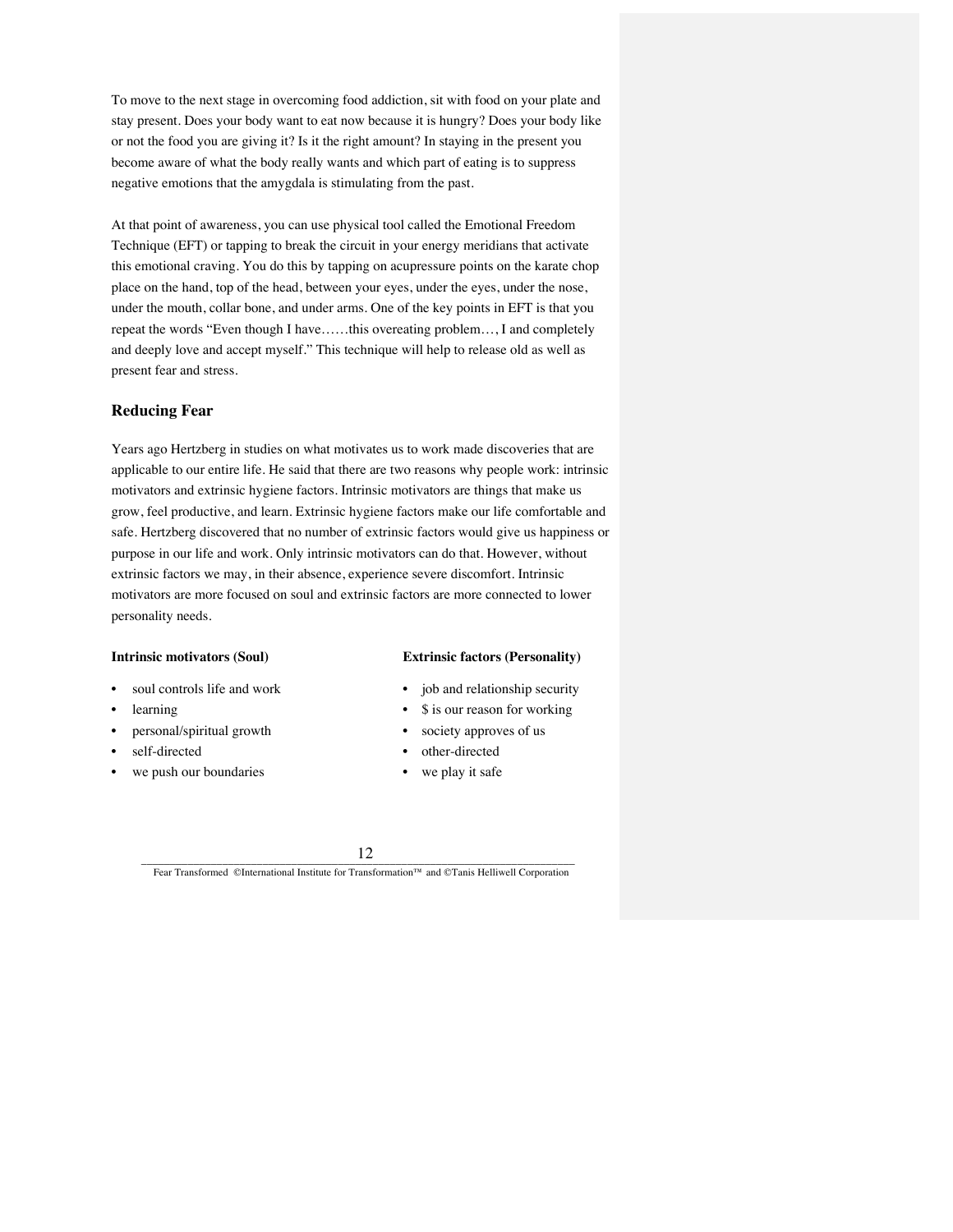In our world today fear is running rampant because people have lost their former extrinsic factors and their intrinsic motivators overseen by their soul are not yet fully activated. They are often caught in the crack between these two worlds and life views while the former weakens and the latter strengthens. It's important to be forgiving and patient with ourselves and others while this process evolves. People will move quicker to embrace new ideas if both intrinsic and extrinsic rewards are present and if they feel supported by others on their journey. This may seem to be the ideal solution. However, it is not always possible as the soul has its own agenda in how we can best learn and grow, and sometimes people do not change until the pain of not changing becomes greater than the pain of changing. We are only given the amount of pain that we need to transform. The beings who oversee our evolution want us to succeed and not to fail.

I believe that humans are evolving to become soul-infused personalities and that we have come to a quantum leap in this evolution. On the work front it is increasingly difficult for organizations to promise extrinsic factors such as job security, money and unchanging jobs. Therefore, it is in the best interest of organizations to build intrinsic motivators into their companies to attract good workers. If organizations give people the opportunity to do challenging work that they personally value, they will have an incredibly dedicated and creative work force. This is just the opposite of fear.

Our personal lives are also is disarray. Men and women no longer know what roles they should engage in and we are jointly but still shakily exploring this individually and together. Increasingly few people are still married to their original spouse and people are discovering new and varied ways of having relationships that work for them. It may be a difficult and challenging time but it is one of incredible opportunity for us to make accelerated change towards becoming conscious creators.

### **Three Ways to Overcome Fear**

### **1. Accept yourself and others and situations fully**

Not one of us is perfect. We are works in progress. Imagine that you are a canvass that you have been painting for your entire life. Every day you have a chance to add more color to continue with the original sketch or to alter it. Do not race to complete your painting but enjoy what you learn in the process. A Buddhist saying is, "Life is the journey, not the goal." The raw materials we have to work with are our

13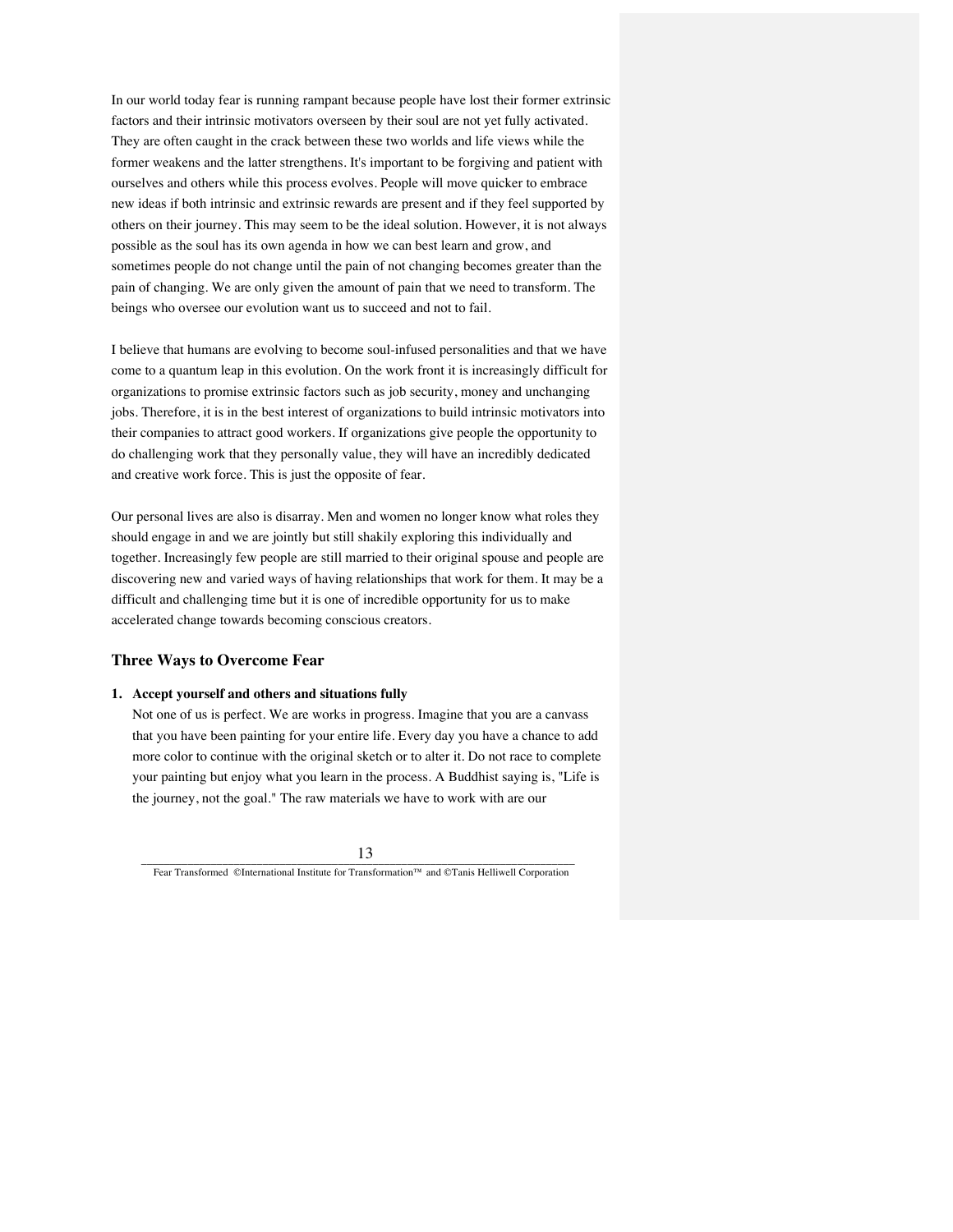relationships with others, our life situation and our work. Each of us has all the materials we need to create a life that is a masterpiece.

### **2. Trust yourself, others and the Creator**

When trust increases fear decreases. If we distrust others or ourselves it is because at source we distrust the Creator to love us unconditionally in all circumstances. We fear abandonment if we are not "good". The cure to this thought is to know and feel that we are worthy just as we are. We do not have to prove ourselves to be loved. As we love ourselves and maintain a sense of humor about our life situations we develop generosity and love towards ourselves. As we open to receiving from others, we open more fully to receive love from the divine in the many forms that this takes. As we give more freely to others what they need—and not what our ego wants to give—we learn that we are everything that is needed. As we balance our abilities to both give and receive, we learn to become Creators and channels for divine love, wisdom and power on this planet.

### **3. Develop community with like-minded others**

When people share similar values, they become more tolerant of interpersonal differences, more understanding and more helpful while, at the same time, being more direct and honest. They have a greater willingness to take risks in their relationships because they understand that others are striving towards the same goal. Synergy is based on the principle that  $1+1=3$  and that two heads are better than one. When we surrender individual control to the good of the whole we are able to make quantum progress at a spiritual level. Most of us have gone as far as we can in our individual growth and greatly benefit by the cross-fertilization and co-creation that happens with people on the same path. This process feeds both our individual growth in our personality and also our soul growth as a spiritual being. Ascended Masters do not work alone although they each have their own gifts. They blend their talents freely for the betterment of this planet and the conscious beings evolving on it. Finding a balance between our individual progress desired by our personality and world service desired by the group allows for more energy to be given to us to utilize.

We are presently living in the "in between time". We know where we've been but not where we're going. How wonderful that we are alive to create the new paradigm.

14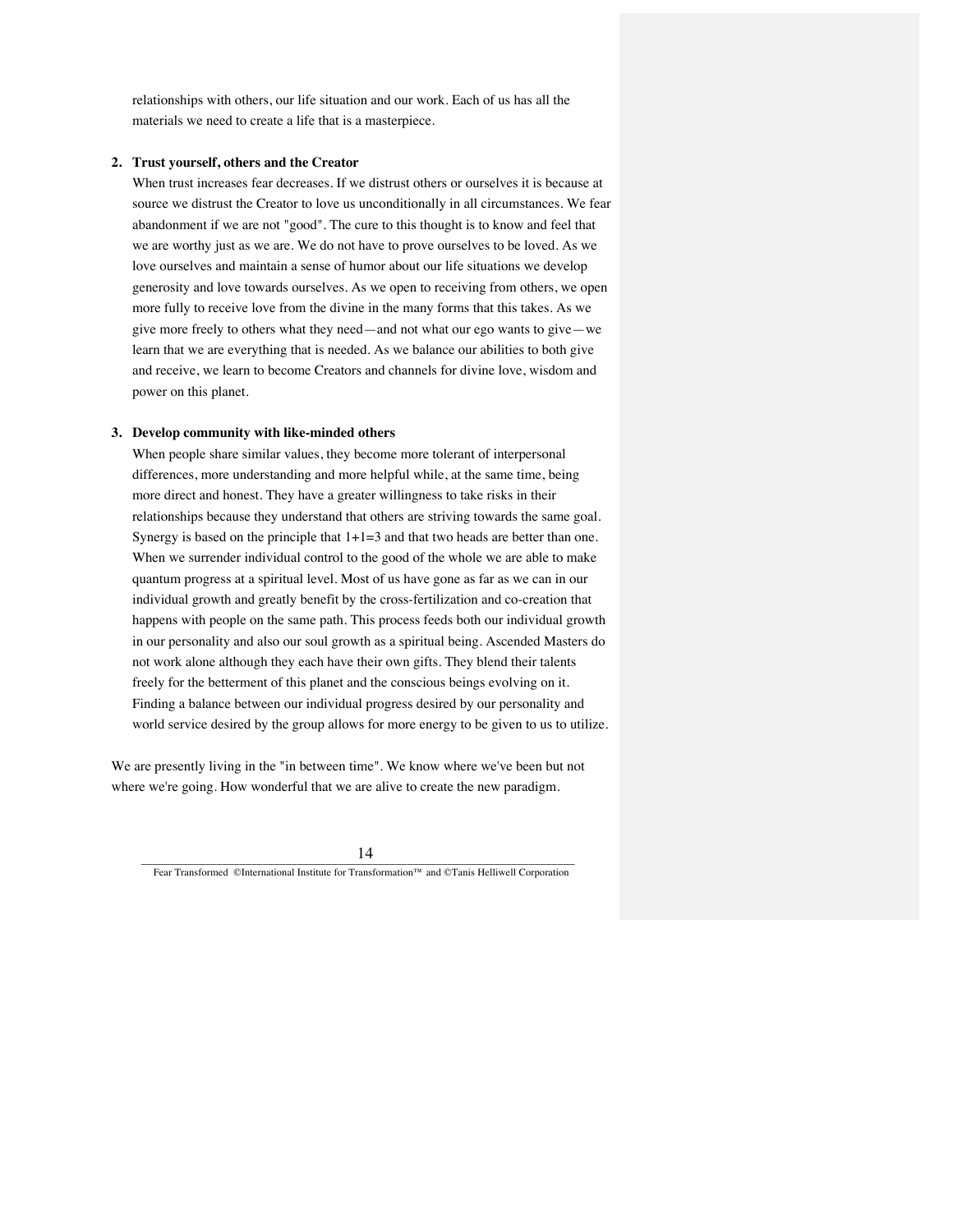### **How You React to Fear**

- 1. Examining the four major ways that people react to fear— aggression, depression, escapism, territorialism—which is your major one and how does it play out in your life?
- 2. Are there any other ways in which you often react to fear?
- 3. Referring to the chart of living in the past and living in the future on page 11 add any other items that you spend a lot of time thinking about.

Imagine that there is a graph on which there are numbers from 0 to 100 percent. On this graph you see the number indicating how much time you live in the past? What is that number? Next, you see the number indicating how much time you live in the future. What is that number? Add those two numbers together and note the total. The amount remaining when the total of the two numbers is subtracted from 100 percent is the amount of time you spend living in the present. What is that number?

If you spend very little time living in the present, your energy is sucked into the past or the future and then you cannot achieve your goals or enjoy peace and joy in your present life.

4. What amount of your time and thoughts are concerned with intrinsic and extrinsic motivators found on page 12? In this *Fear Transformed* course you will be learning how to push your boundaries to become more intrinsically focused.

15

\_\_\_\_\_\_\_\_\_\_\_\_\_\_\_\_\_\_\_\_\_\_\_\_\_\_\_\_\_\_\_\_\_\_\_\_\_\_\_\_\_\_\_\_\_\_\_\_\_\_\_\_\_\_\_\_\_\_\_\_\_\_\_\_\_\_\_\_\_\_\_\_\_\_\_ Fear Transformed ©International Institute for Transformation™ and ©Tanis Helliwell Corporation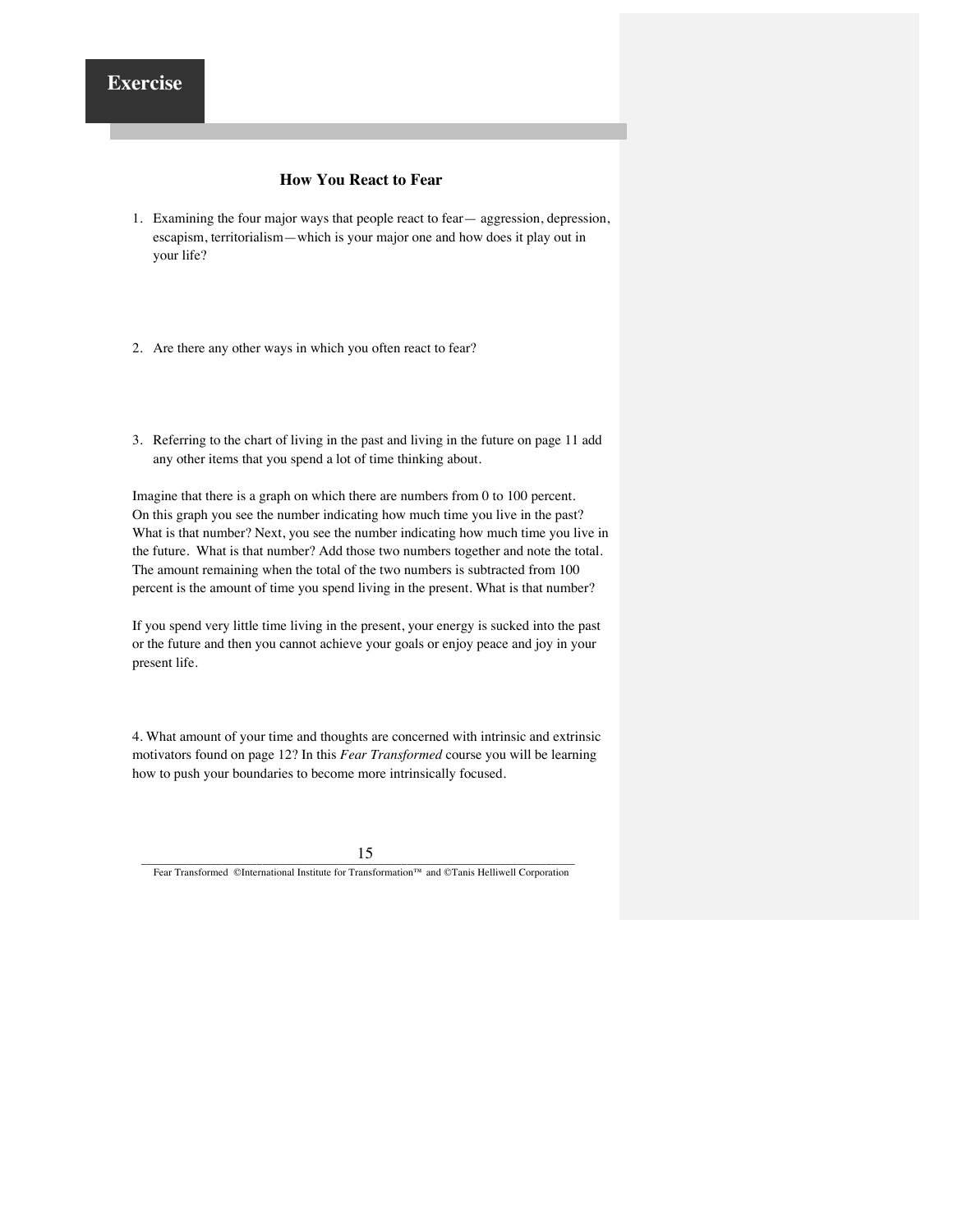### **Remove Negative Memories and Get Your Goal**

1. Continue with your individual goal. Before you begin your day visualize yourself going through your day being or doing what your goal is. At night before you go to bed review your day in your mind and celebrate all the times you succeeded in your goal. Forgive yourself and others when you, or they, did less well than you wished and see the situation the way you wish it had happened. We can change the memory immediately if we do this and it changes the past to what you wish. Repeat this process daily.

2. Complete the *Symptoms of Fear Questionnaire* on page 20. If you are studying with a group you will discuss this in the next meeting. It is quite a lot of information, but because fear is probably the number one cause of why people don't become and do what they want in life, this is time well spent.

16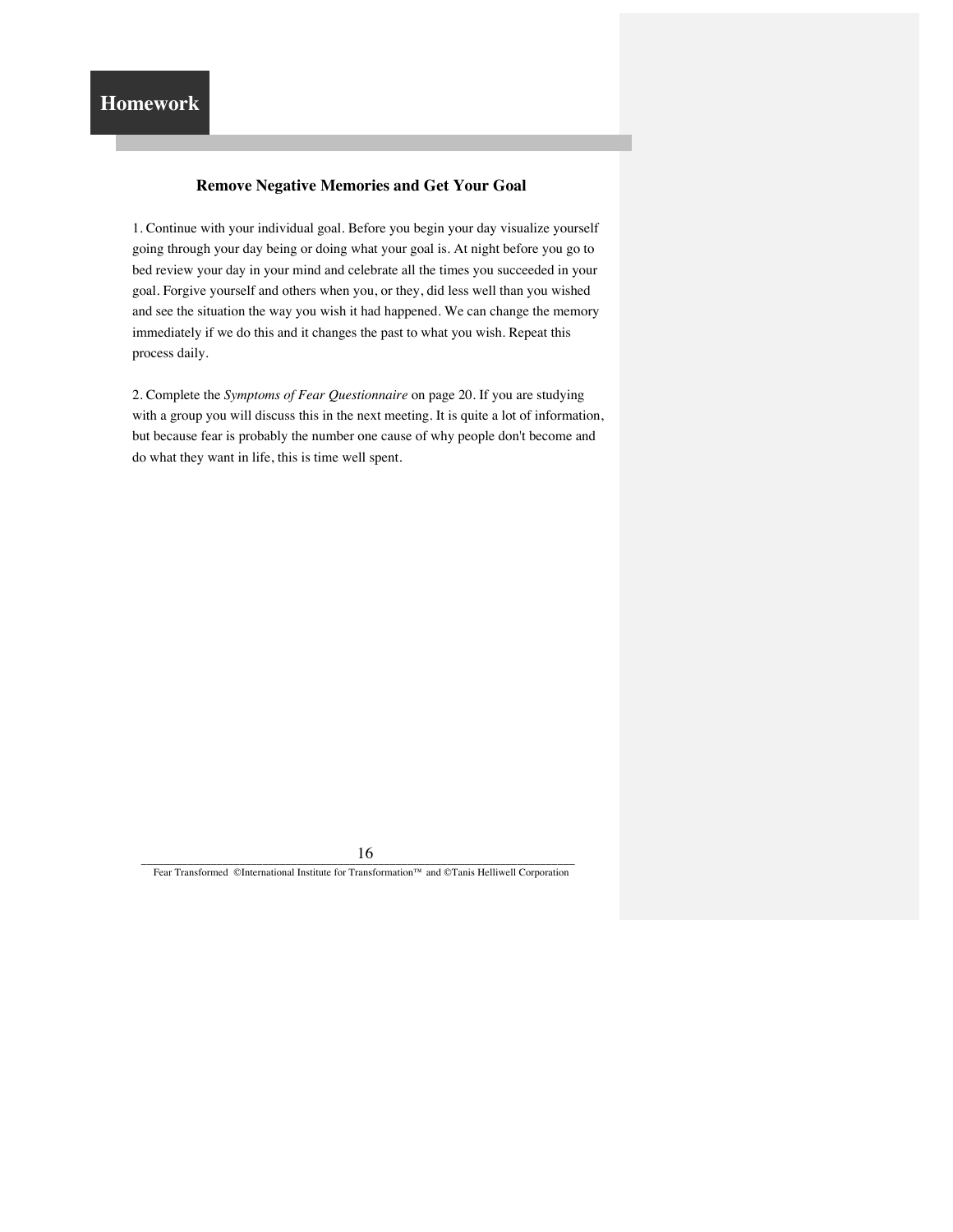# **MY KEY LEARNINGS AND ACTION PLAN**

**Key Learnings:**

**Action Plan:**

17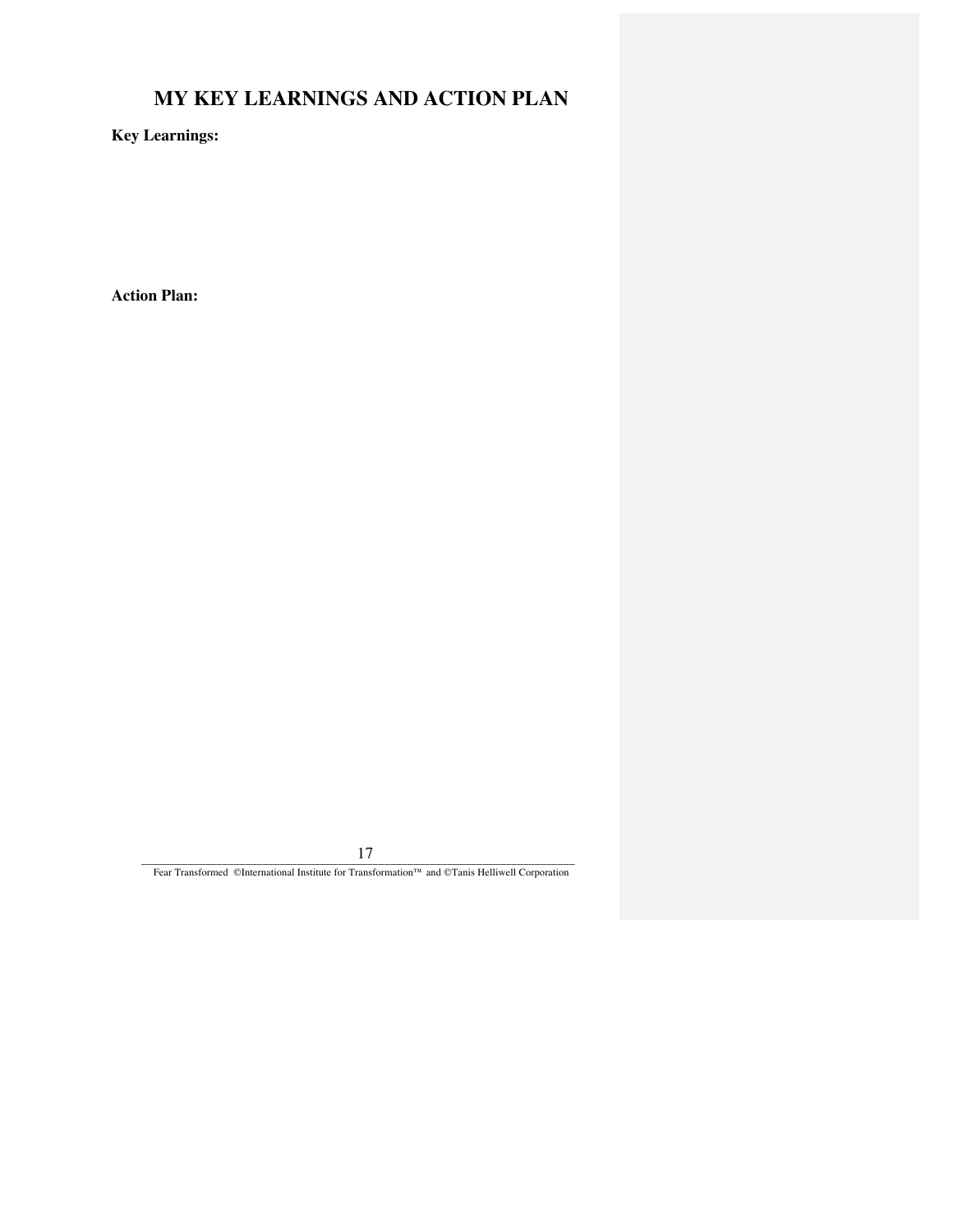*Note: Begin each module by creating a sacred space, followed by the Great Invocation and IIT Guided Visualization.*

*If you are studying in a group or with a partner, begin Module 2 by debriefing your homework and discussing your reflections and your action plan. If you are completing a self-study, review your key learnings and action plan from the Module 1 before continuing.*

# **Healing**

I am not a mechanism, an assembly of various sections.

And it is not because the mechanism

is working wrongly that I am ill.

I am ill because of wounds to the soul,

to the deep emotional self

and the wounds to the soul take a long, long time,

only time can help

and patience, and a certain difficult repentance

long, difficult repentance, realization of life's mistake,

and freeing oneself

from the endless repetition of this mistake

which mankind at large has chosen to sanctify.

*by D.H. Lawrence*

18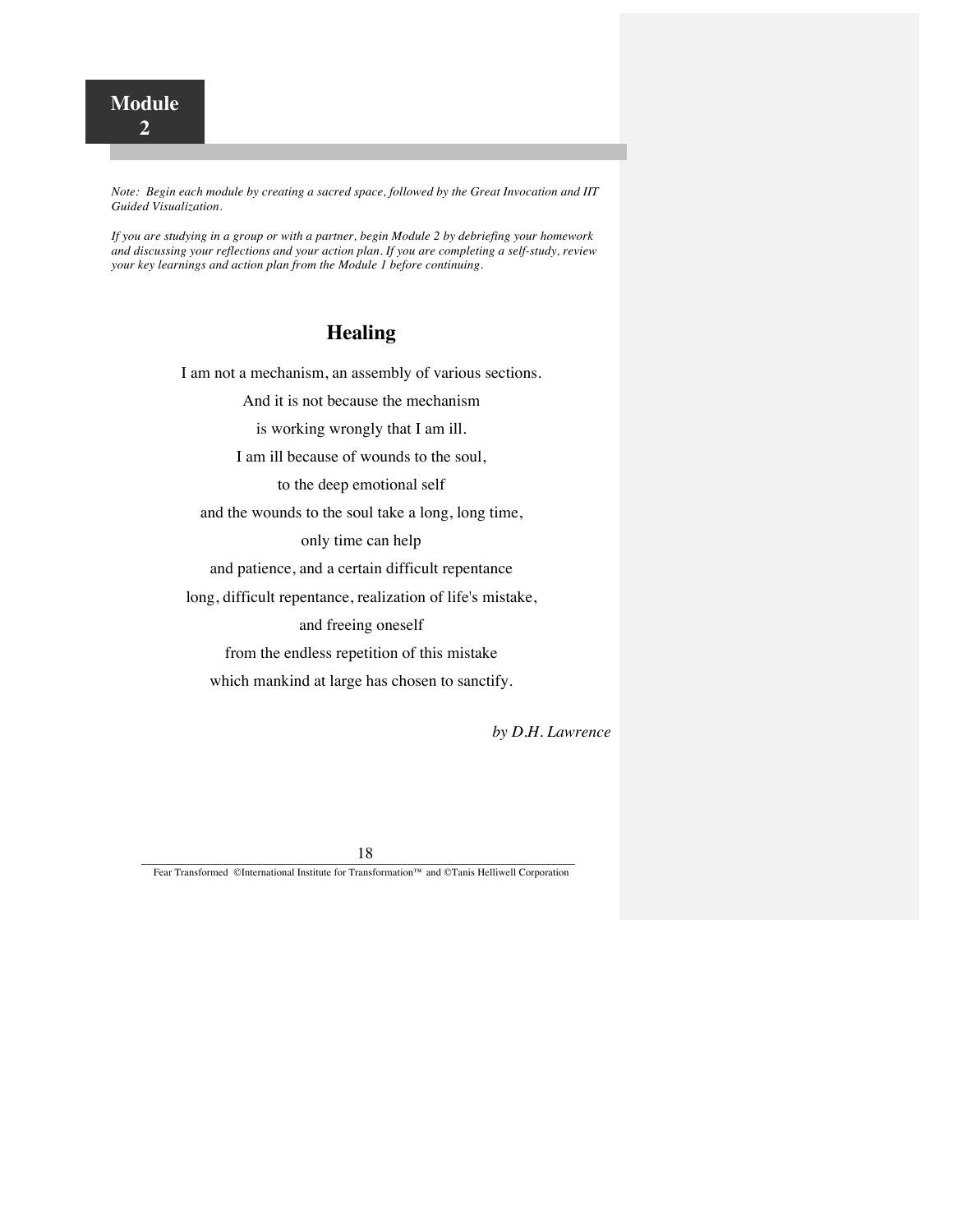# **Symptoms of Fear & How Fear Affects You**

### **How Fear Develops**

The movement of energy, which we would normally turn outward into manifesting our dreams, is turned inward when we are afraid. Instead of expanding, we contract. Instead of growing, we shrink. When we hold back from doing what we really want to do, this leads to feelings of constraint, frustration, resentment and envy of others.

All of us have goals and dreams of what we would like to do in our lives. To achieve these goals we must give up the safe, known place where we are to enter the unknown future. This causes fear. We must give up our independence to raise children, or a secure job to try a new one. Living is a process of continual change. We cannot remain static. We are either growing or diminishing ourselves depending on if we meet life's challenges or back away from them because of fear.

### **Fear** *causes* **Stress** *causes* **Illness**

Fear affects us physically in much the same way as stress does because fear is often the underlying cause of stress. When fearful, we physically prepare ourselves to either fight or flee. This raises our blood pressure, increases our heartbeat, reduces our sex drive and turns off our digestive processes. The overall and, for some of us, even more serious and long range effect is that fear exhausts our immune system so that we are unable to ward off real viruses and disease. What we do in effect is to wear ourselves out between wanting to act and being afraid to act. We go nowhere and are defeated, depressed, exhausted, and frustrated.

If we take a deeper look at the real causes of stress we will find that, almost without exception, the underlying cause of stress is fear. Stress results from life-denying behaviors that we choose because we are too afraid to do what we most wish to do. For example, if we have stress because we are working too much we must ask ourselves "Why don't I just say no?" The answer will be that we are afraid of the consequences of saying no, either afraid of rejection, or of being seen as incompetent to handle the job.

19

\_\_\_\_\_\_\_\_\_\_\_\_\_\_\_\_\_\_\_\_\_\_\_\_\_\_\_\_\_\_\_\_\_\_\_\_\_\_\_\_\_\_\_\_\_\_\_\_\_\_\_\_\_\_\_\_\_\_\_\_\_\_\_\_\_\_\_\_\_\_\_\_\_\_\_ Fear Transformed ©International Institute for Transformation™ and ©Tanis Helliwell Corporation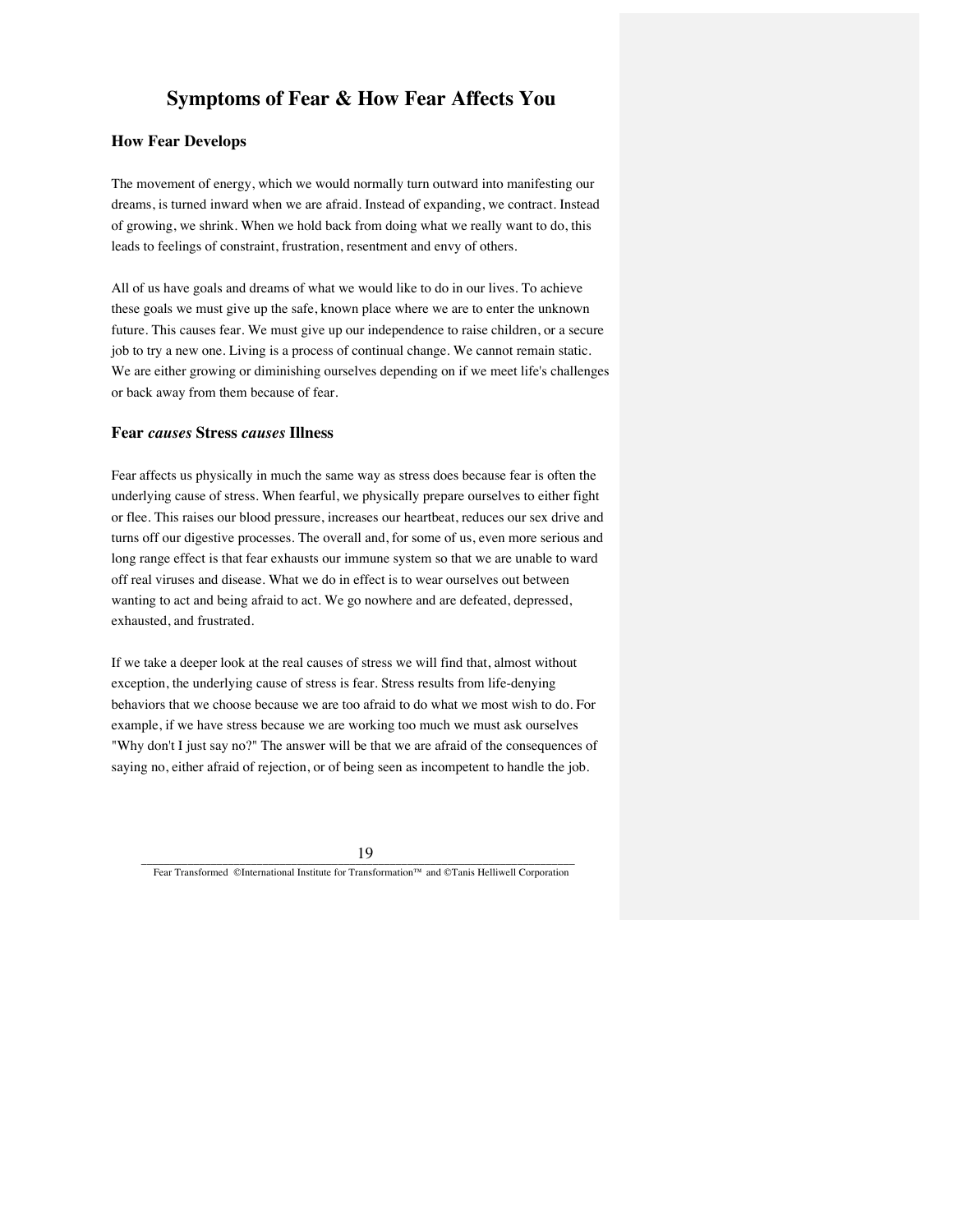# **Symptoms of Fear Questionnaire**

The following questionnaire will assist you in determining your **Symptoms of Fear** and the extent to which these fears affect you. To complete this questionnaire, read each statement and put the appropriate number in the box beside each question. Complete all questions.

|             | Use the scale of |                            |                                                                                                                                        |                    |                                                                                                                                                                   |
|-------------|------------------|----------------------------|----------------------------------------------------------------------------------------------------------------------------------------|--------------------|-------------------------------------------------------------------------------------------------------------------------------------------------------------------|
| $0 =$ never |                  | $1 =$ seldom               | $2 =$ sometimes                                                                                                                        | $3 = \text{often}$ | $4 =$ always                                                                                                                                                      |
|             |                  | do with your life?         | 2. Do you make lists of things you would like to do and then not do them?                                                              |                    | 1. Do you have a racing heart or cold, sweaty palms when speaking in public?<br>3. Are you disgusted with yourself that you are not doing what you really want to |
|             |                  | something to happen?       | 4. Do you feel that you are in a state of suspended animation waiting for                                                              |                    |                                                                                                                                                                   |
|             |                  | pressures to do something? |                                                                                                                                        |                    | 5. Do you develop tension in your neck, back or head when you are under time                                                                                      |
|             |                  |                            | 6. Does your head feel overstuffed with trivia?                                                                                        |                    |                                                                                                                                                                   |
|             |                  |                            | 7. Do you have difficulty finding meaning and purpose in your life?                                                                    |                    |                                                                                                                                                                   |
|             |                  |                            | 8. Do you feel twinges of envy when others gain success or recognition?                                                                |                    |                                                                                                                                                                   |
|             |                  |                            | 9. Do you have a weakness in your throat (i.e. tendencies towards laryngitis,<br>bronchitis, coughing, dryness, or nervous clearing?)? |                    |                                                                                                                                                                   |
|             |                  |                            | 10. Do you often spend time feeling guilty?                                                                                            |                    |                                                                                                                                                                   |
|             |                  |                            | 11. Would you like a strong, wise person to tell you what to do?                                                                       |                    |                                                                                                                                                                   |
|             |                  |                            | 12. Do you spend time fantasizing about things you are not doing?                                                                      |                    |                                                                                                                                                                   |

20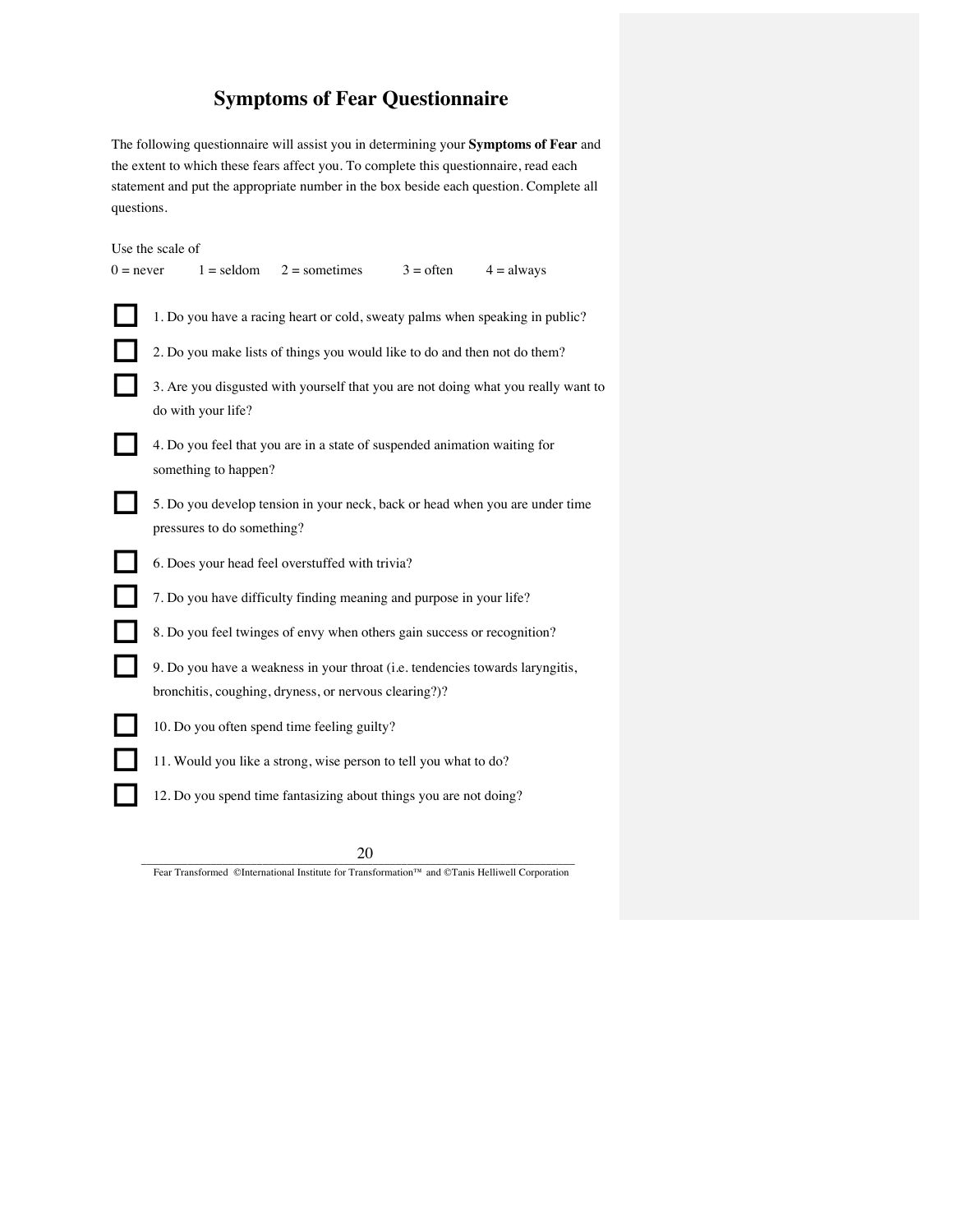|                             | 13. Do you experience difficulty concentrating on important things?                                                               |
|-----------------------------|-----------------------------------------------------------------------------------------------------------------------------------|
|                             | 14. Do you get a nervous stomach, diarrhea or constipation when you are unsure<br>of yourself?                                    |
|                             | 15. Do you have difficulty trusting in a divine plan that is unfolding in your life?                                              |
|                             | 16. Do your emotions (i.e. anger, hurt, frustration) control you rather than you<br>controlling them?                             |
|                             | 17. Do you use escapes (i.e. TV, socializing) to avoid doing a fearful task?                                                      |
|                             | 18. Do you try to be independent and in control of your life at all times?                                                        |
| $\Box$                      | 19. Do you spend time thinking of what might have been?                                                                           |
|                             | 20. Do you bite your nails, smoke, drink or eat when you are in a new situation?                                                  |
|                             | 21. Do you have shortness of breath or shaky voice when you are nervous?                                                          |
| $\mathcal{L}_{\mathcal{A}}$ | 22. Do you go numb or blank when you think of your future?                                                                        |
|                             | 23. Do have a chronic low-grade depression with little or no joy in life?                                                         |
|                             | 24. Do you do low priority things (i.e. writing letters, balancing your budget)<br>rather than confront your number one priority? |
|                             | 25. Do you grind your teeth or clench your jaw when afraid?                                                                       |
|                             | 26. Are you searching for ecstasy through alcohol, sex, or drugs?                                                                 |
|                             | 27. Do you have floating anxiety or a sense of panic?                                                                             |
|                             | 28. Do you have a tendency to procrastinate on important tasks?                                                                   |
|                             | 29. Do you sometimes think that God has abandoned you?                                                                            |
|                             | 30. Does fear adversely affect your memory?                                                                                       |
|                             | 31. Do you feel self-conscious?                                                                                                   |
|                             |                                                                                                                                   |

21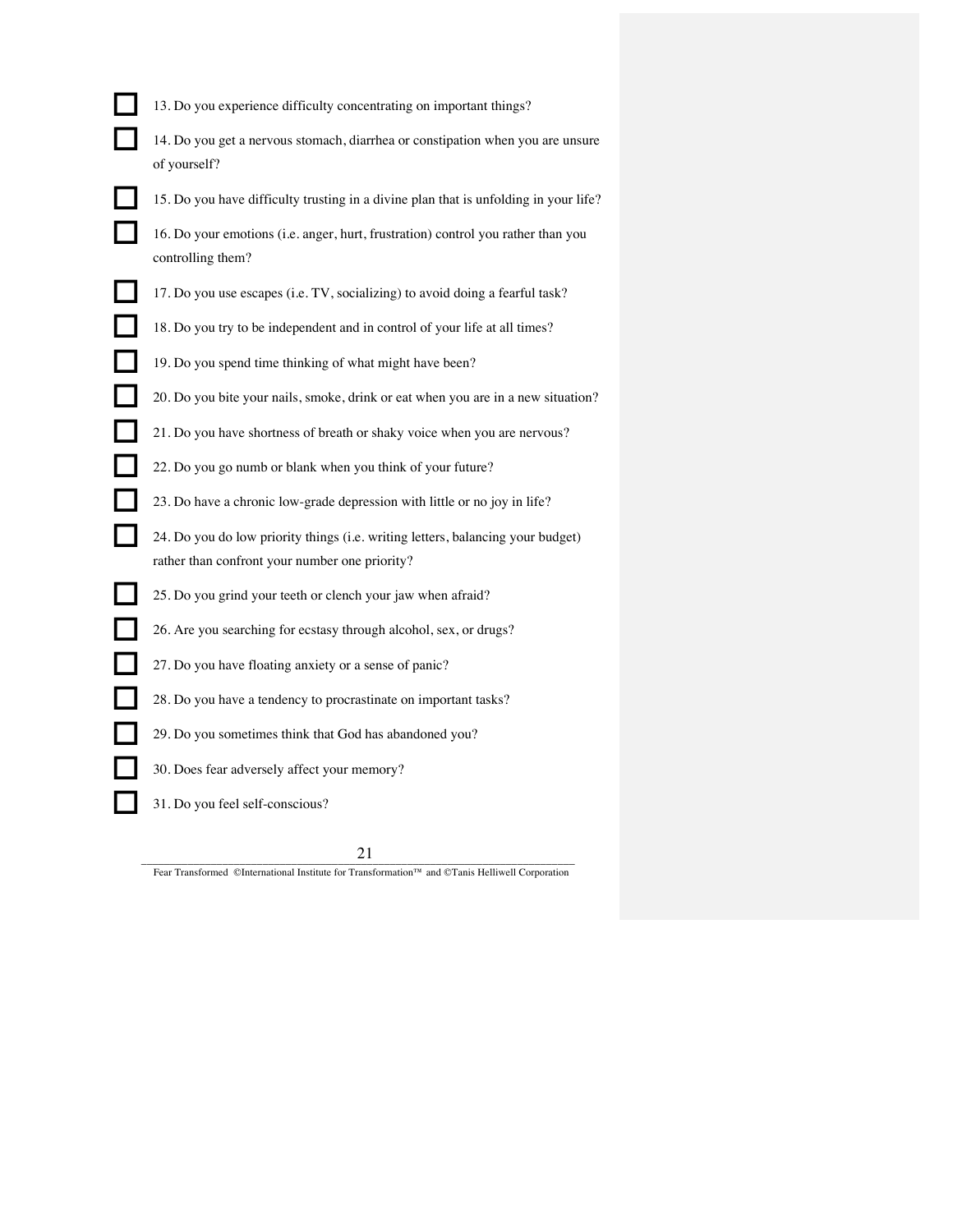- 32. Do you get skin rashes, blemishes or do you blush when afraid?
- 33. Do you have a tendency to see the negative instead of the positive?
- 34. Do you spend time wishing your life was over?
- 35. Is your sex drive low?
- 36. Do you feel trapped into doing what you don't want to do?
- 37. Do you feel tired and listless?
- 38. Are you confused and indecisive when under pressure?
- 39. Do you blame others for holding you back?
- 40. Do you feel empty and alone?

22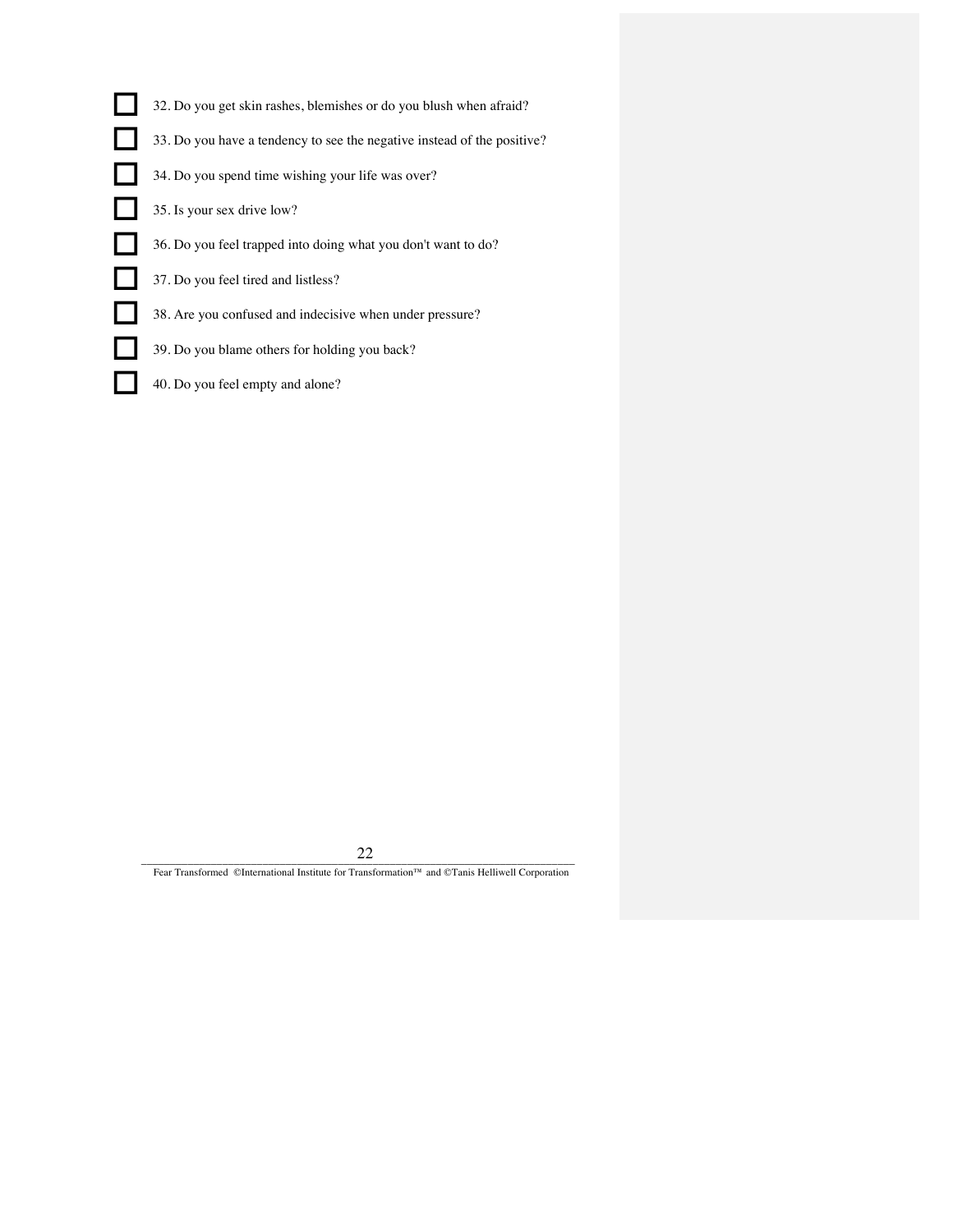**Scoring**: Transfer the points from the questionnaire and then add these together to obtain your totals in the four patterns of fear.

|         |                        | PHYSICAL EMOTIONAL | <b>MENTAL</b>          | <b>SPIRITUAL</b> |
|---------|------------------------|--------------------|------------------------|------------------|
|         | $1 \quad \blacksquare$ | $3$ —              | $2 \quad \blacksquare$ | $4\overline{ }$  |
|         | $5^{\circ}$            | 8                  | $6\degree$             | 7                |
|         | 9                      | 11 —               | $12$ —                 | $10$ —           |
|         | 14                     | 16                 | $13$ <sub>—</sub>      | 15               |
|         | 20                     | 17                 | 19                     | 18               |
|         | 21                     | 24                 | 22                     | 23               |
|         | 25                     | 27                 | 28                     | 26               |
|         | 32                     | 31                 | 30                     | 29               |
|         | 35                     | 36                 | 33                     | 34               |
|         | 37                     | 39                 | 38                     | 40               |
|         |                        |                    |                        |                  |
| TOTALS: |                        |                    |                        |                  |

### **Symptoms of Fear Profile**

Plot your total scores from the **Symptoms of Fear** questionnaire on the graph below by placing a dot beside the appropriate number. Join your dots. This provides feedback on both the amount of fear you are experiencing in your life presently, and also the area in which you experience most fear.

| <b>FEARFUL</b>  | 40              | 40               | 40            | 40               |
|-----------------|-----------------|------------------|---------------|------------------|
|                 | 35              | 35               | 35            | 35               |
|                 | 30              | 30               | 30            | 30               |
|                 | 25              | 25               | 25            | 25               |
|                 | 20              | 20               | 20            | 20               |
|                 | 15              | 15               | 15            | 15               |
|                 | 10              | 10               | 10            | 10               |
|                 | 5               | 5                | 5             |                  |
| <b>FEARLESS</b> | $\theta$        | $\Omega$         | $\Omega$      | $\Omega$         |
|                 | <b>PHYSICAL</b> | <b>EMOTIONAL</b> | <b>MENTAL</b> | <b>SPIRITUAL</b> |

*© Tanis Helliwell*

23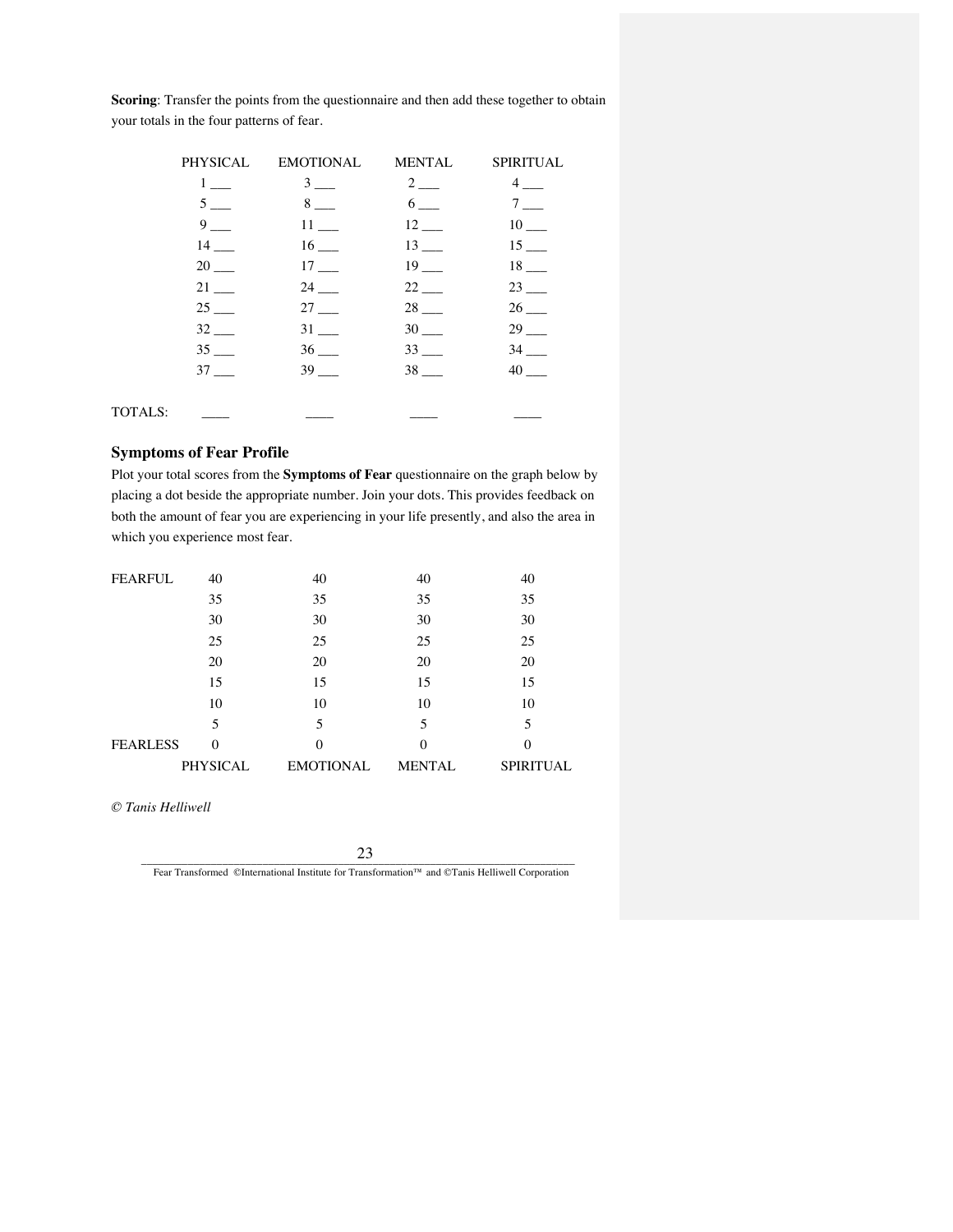### **Examine Your Fear Patterns**

- 1. After you have plotted your fear scores, examine the patterns. Are your fears mostly physical, emotional, mental or spiritual?
- 2. There also could have been a column for sexual that would include:
	- fear of getting a sexually transmitted disease or transmitting that disease to another person
	- fear of not being able to have an orgasm or an erection
	- fear of your genitals having an unpleasant odor or fear of being sexually unappealing to someone.

How would you complete this list?

3. Do you have any other symptoms of fear that have not been captured in this questionnaire? If so, what are they and how do these fears affect your life?

24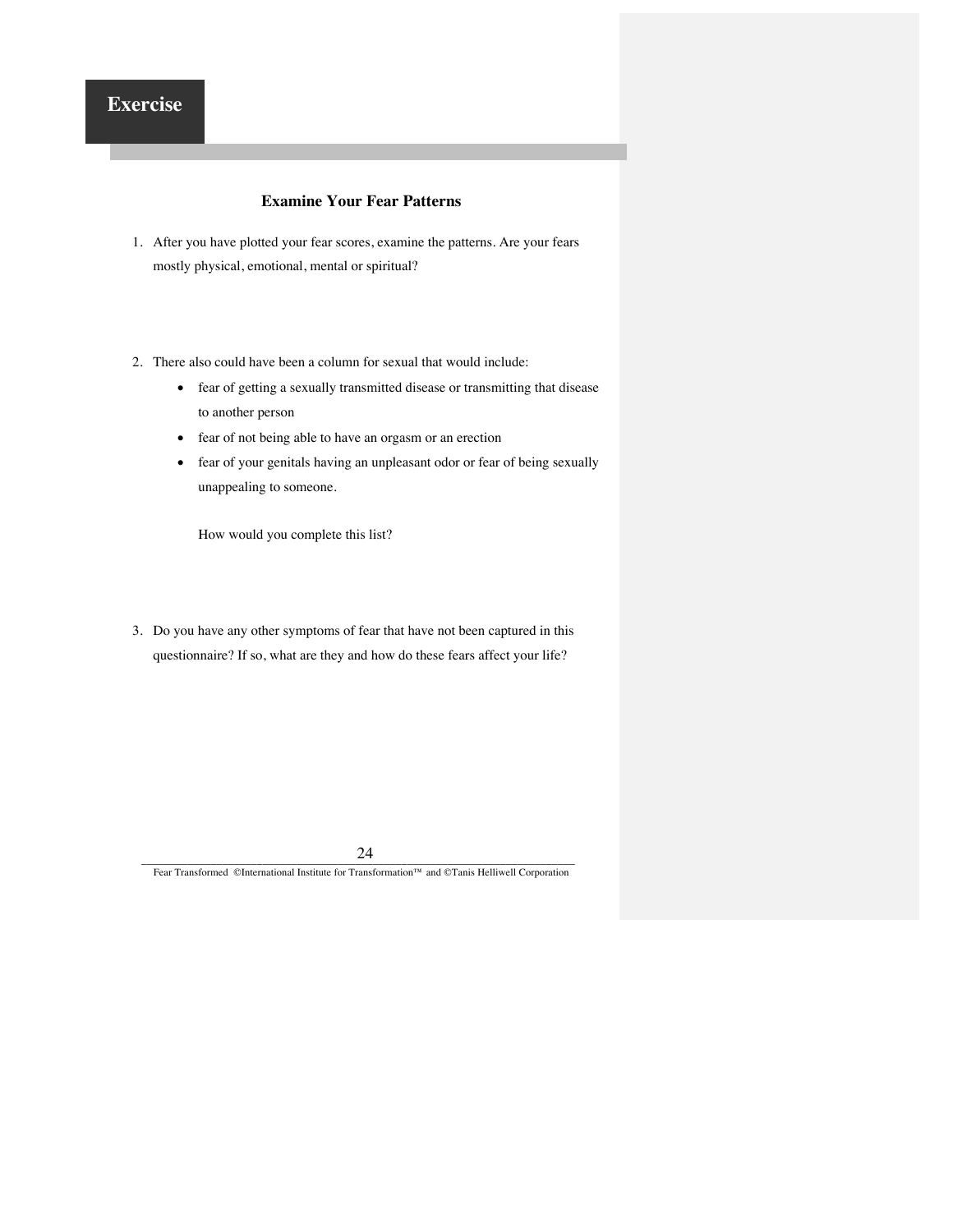

# **Complete Your Major Fears Questionnaire**

1. Complete the *Your Major Fears Questionnaire* found on page 27 for homework and, if you are studying in a group, be prepared to discuss it in the next meeting.

25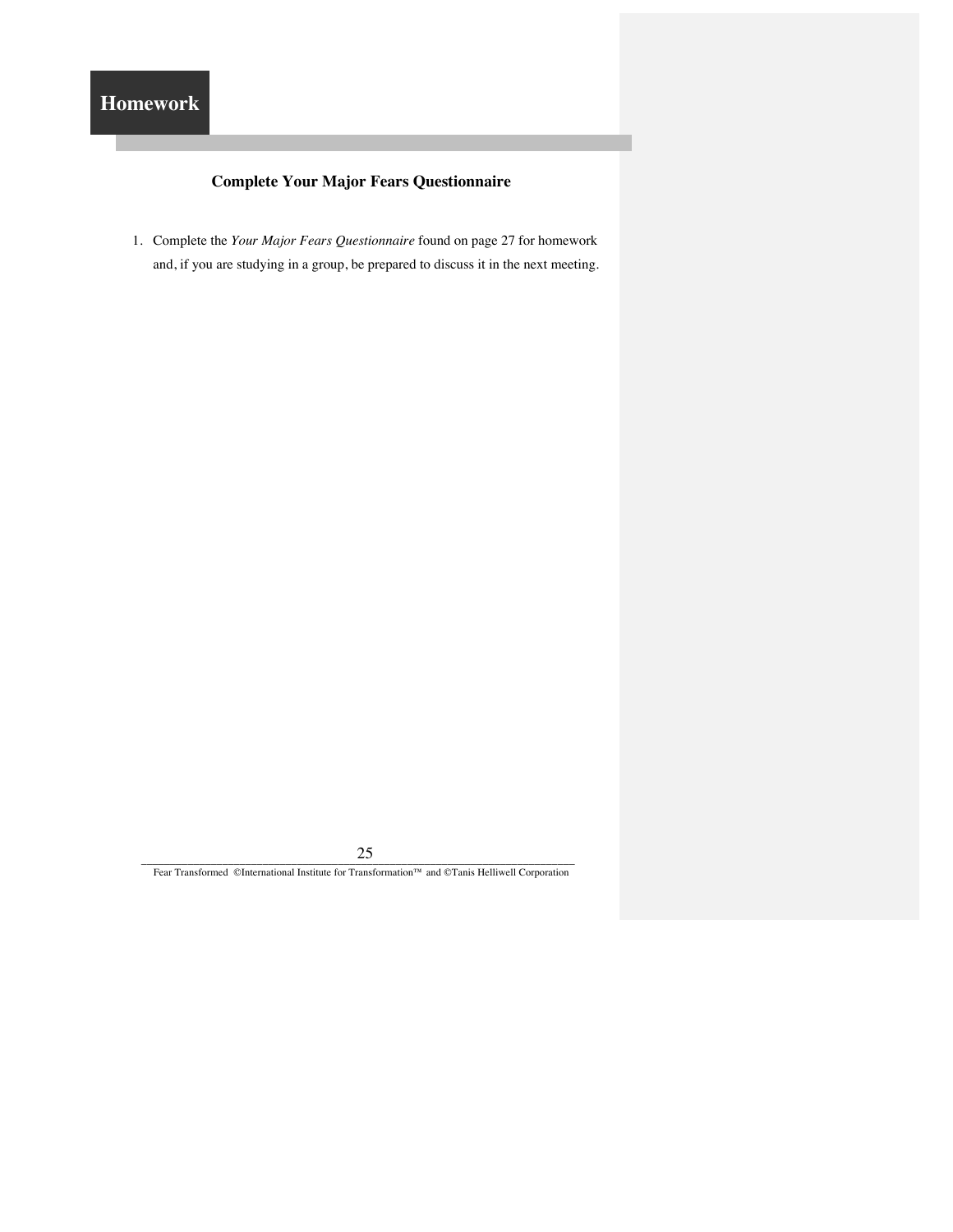# **MY KEY LEARNINGS AND ACTION PLAN**

**Key Learnings:**

**Action Plan:**

26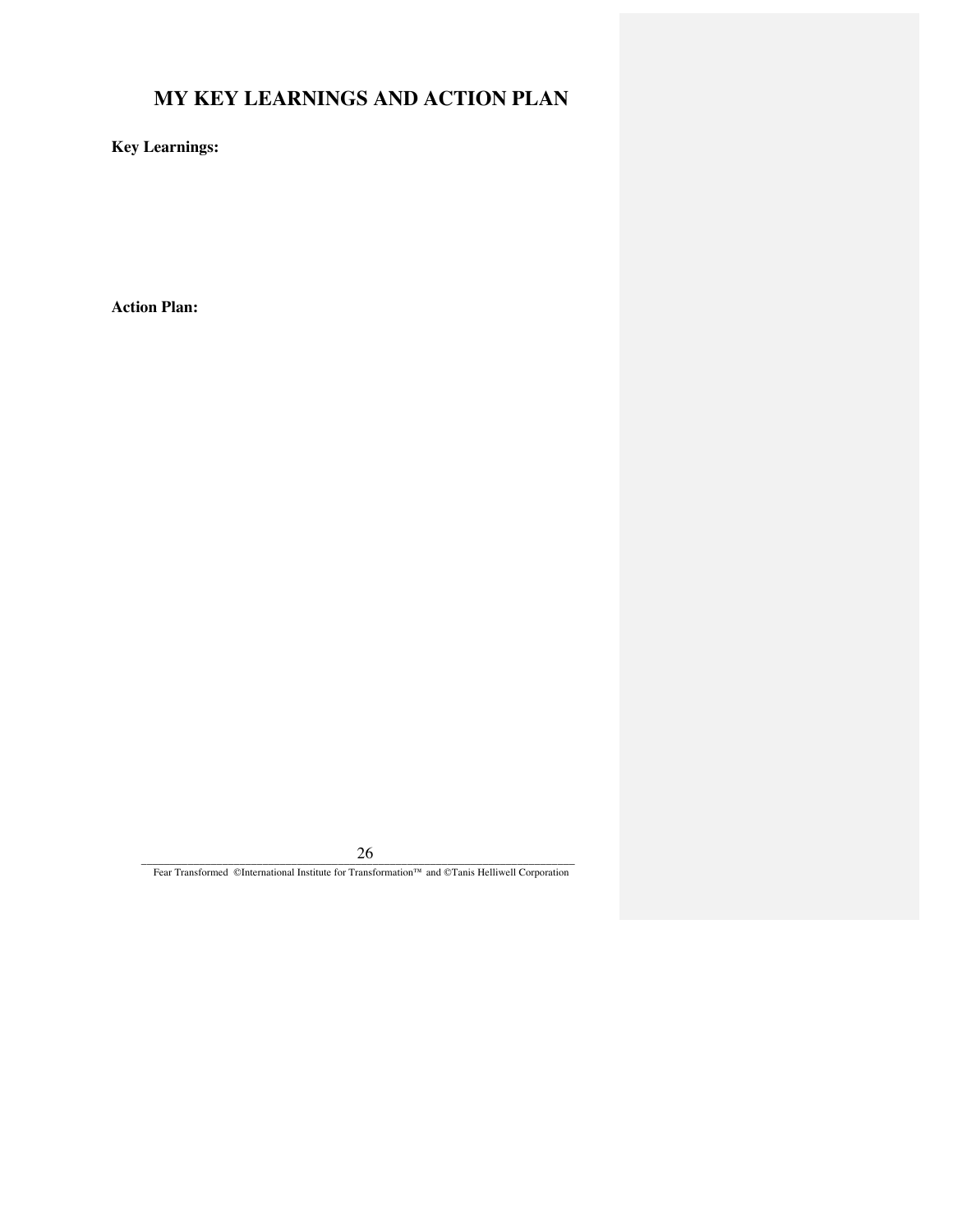*Note: Begin each module by creating a sacred space, followed by the Great Invocation and IIT Guided Visualization.*

*If you are studying in a group or with a partner, begin Module 3 by debriefing your homework and discussing your reflections and your action plan. If you are completing a self-study, review your key learnings and action plan from the Module 2 before continuing.*

# **Your Major Fears Questionnaire**

Work as if you don't need the money

Love as if you've never been hurt

And dance as if no one is watching.

The major fears that adversely control people's behavior are fear of the unknown and change, fear of rejection, fear of failure and fear of losing control over one's life. These fears are not mutually exclusive and more than one or possibly all may be operating at any given time.

Also, our fears change as we change and the fears that controlled our behavior when we were 25 may be different from those that control us at age 55. Usually we are able to deduce our major fear at a specific time in our life by asking ourselves the question, "When push comes to shove, which fear is my most vulnerable place, my Achilles heel, the one that holds me back from doing what I most want to do?"

27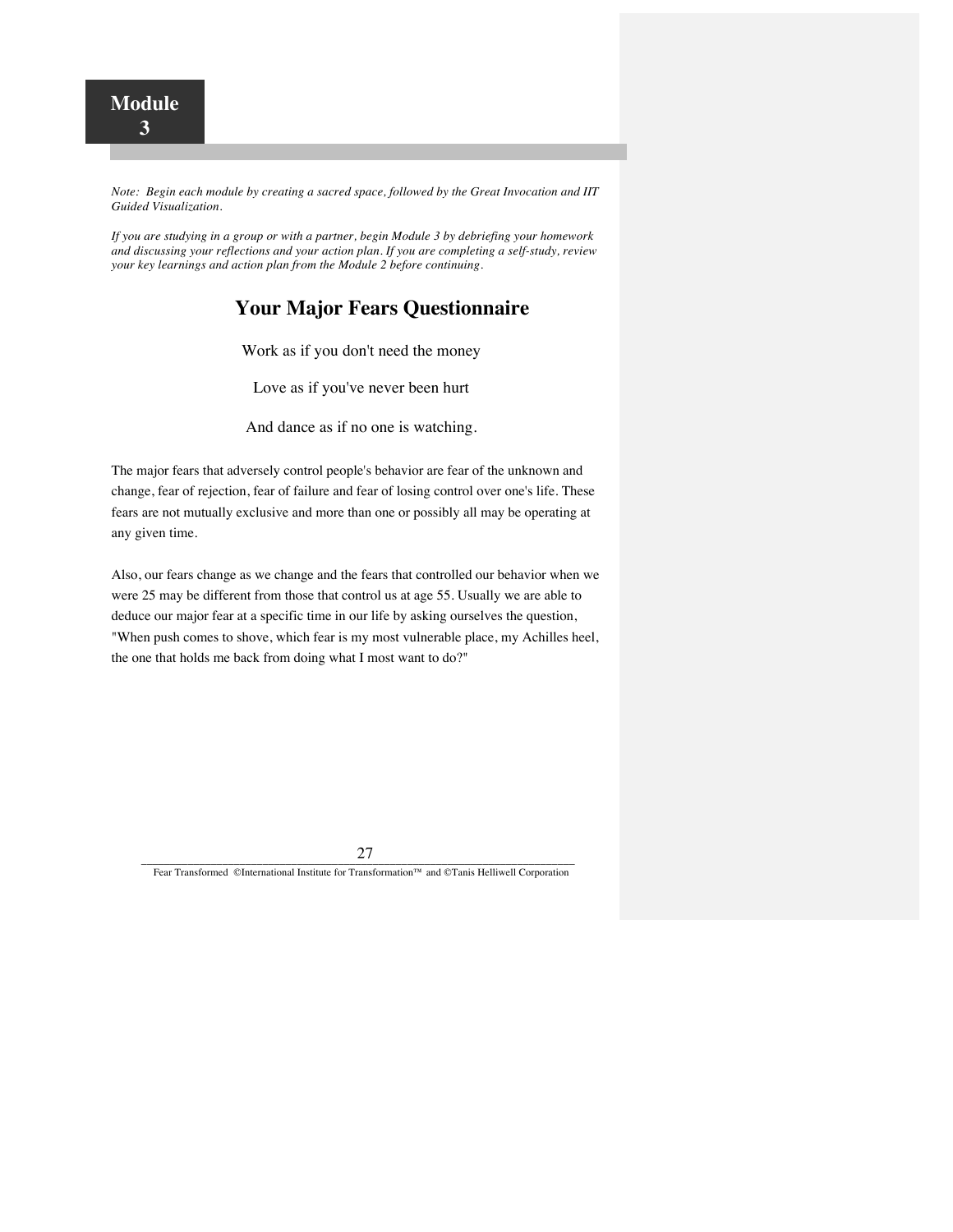The following questionnaire will assist you in determining **Your Major Fears** and the extent to which these fears affect you. To complete this questionnaire, read each statement and put the appropriate number in the box beside each question. Complete all questions.

### Use the scale of

| $0 =$ never                                                                                    | $1 =$ seldom                               | $2 =$ sometimes                                                      | $3 =$ often | $4 =$ always                                                               |  |  |
|------------------------------------------------------------------------------------------------|--------------------------------------------|----------------------------------------------------------------------|-------------|----------------------------------------------------------------------------|--|--|
|                                                                                                |                                            | 1. Are you fearful when confronted by new situations?                |             |                                                                            |  |  |
|                                                                                                |                                            | 2. Do you say "yes" when you'd rather say "no" to avoid disapproval? |             |                                                                            |  |  |
|                                                                                                |                                            |                                                                      |             | 3. Do you need to be able to freely express your ideas in most situations? |  |  |
| $\mathbf{L}$                                                                                   |                                            | 4. Do you worry about being viewed as incompetent?                   |             |                                                                            |  |  |
| $\mathbf{L}$                                                                                   |                                            | 5. Do you invest your money safely?                                  |             |                                                                            |  |  |
| L                                                                                              |                                            | 6. Are you concerned that people like you?                           |             |                                                                            |  |  |
| $\Box$                                                                                         |                                            | 7. Is independence important to you?                                 |             |                                                                            |  |  |
| $\overline{\phantom{a}}$                                                                       |                                            |                                                                      |             | 8. Do you believe that you must be perceived as strong under adversity?    |  |  |
| $\Box$                                                                                         |                                            | 9. Do you go out of your way to avoid conflict?                      |             |                                                                            |  |  |
| $\Box$                                                                                         |                                            | 10. Do you like to be in control of your life?                       |             |                                                                            |  |  |
|                                                                                                | 11. Are status and power important to you? |                                                                      |             |                                                                            |  |  |
|                                                                                                |                                            | 12. Does a change in living or working conditions cause you stress?  |             |                                                                            |  |  |
|                                                                                                |                                            |                                                                      |             | 13. Is your axiom "smile and the whole world smiles with you, cry and      |  |  |
|                                                                                                | you cry alone"?                            |                                                                      |             |                                                                            |  |  |
|                                                                                                |                                            | 14. Do you have a fear of leading a boring life?                     |             |                                                                            |  |  |
|                                                                                                |                                            | 15. Is saying "I don't know" difficult for you?                      |             |                                                                            |  |  |
|                                                                                                |                                            |                                                                      |             | 16. Do you worry about an economic depression and losing your assets?      |  |  |
| 28                                                                                             |                                            |                                                                      |             |                                                                            |  |  |
| Fear Transformed ©International Institute for Transformation™ and ©Tanis Helliwell Corporation |                                            |                                                                      |             |                                                                            |  |  |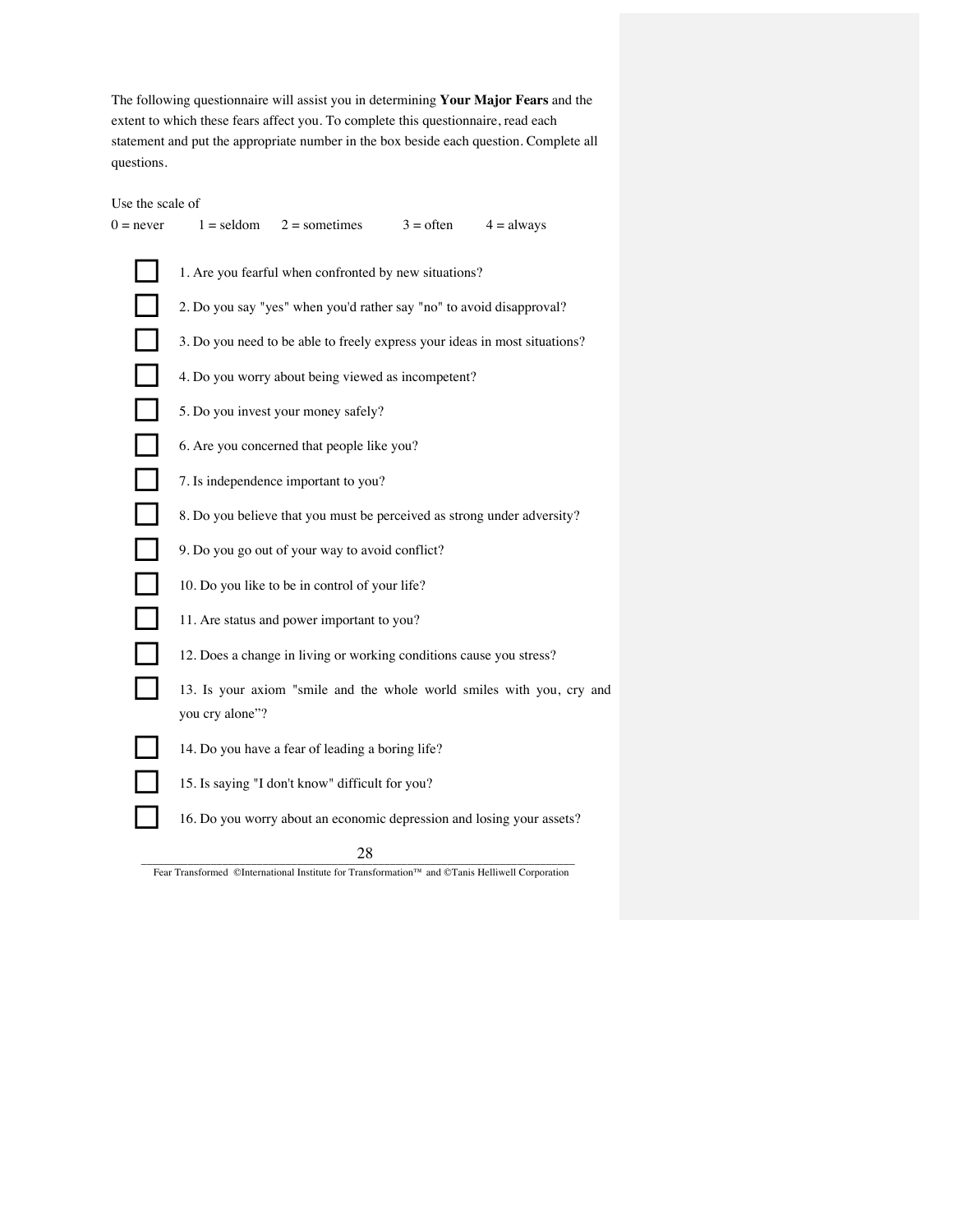

29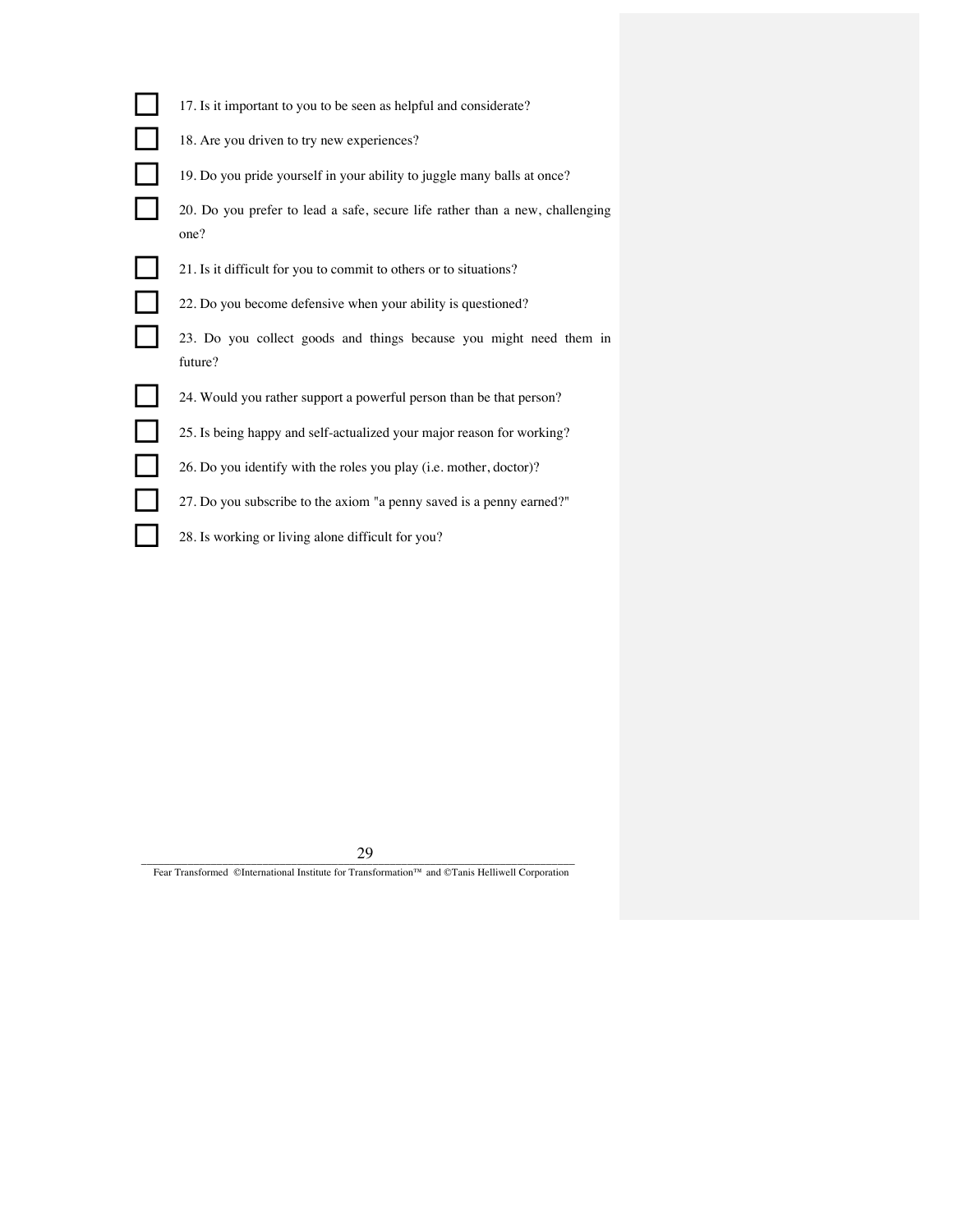**Scoring:** Transfer the points from the questionnaire and then add these together to obtain your totals in the four patterns of fear.

Fear Of:

|        |                               | UNKNOWN REJECTION |      | FAILURE LOSS OF CONTROL |
|--------|-------------------------------|-------------------|------|-------------------------|
|        |                               | $\overline{2}$    |      | 3                       |
|        | $5^{\circ}$                   | $6 \quad$         | 8    |                         |
|        | 12                            | 9                 | 11 — | 10                      |
|        | 16                            | 13                | 15   | 14                      |
|        | $20$ $\overline{\phantom{0}}$ | 17                | 19   | 18                      |
|        | 23                            | 24                | 22   | 21                      |
|        | $27 -$                        | 28                | 26   | 25                      |
|        |                               |                   |      |                         |
| TOTALS |                               |                   |      |                         |
|        |                               |                   |      |                         |

### **Fear Profile:**

Plot your total scores from **Your Major Fears** questionnaire on the graph below by placing a dot beside the appropriate number. Join your dots. This provides feedback on both the amount of fear you are experiencing in your life presently, and also on the major causes of this fear.

| <b>FEARFUL</b>  | 28 | 28       | 28 | 28 |
|-----------------|----|----------|----|----|
|                 | 25 | 25       | 25 | 25 |
|                 | 20 | 20       | 20 | 20 |
|                 | 15 | 15       | 15 | 15 |
|                 | 10 | 10       | 10 | 10 |
|                 | 5  | 5        | 5  | 5  |
| <b>FEARLESS</b> |    | $\theta$ |    |    |

UNKNOWN REJECTION FAILURE LOSS OF CONTROL

*© Tanis Helliwell*

30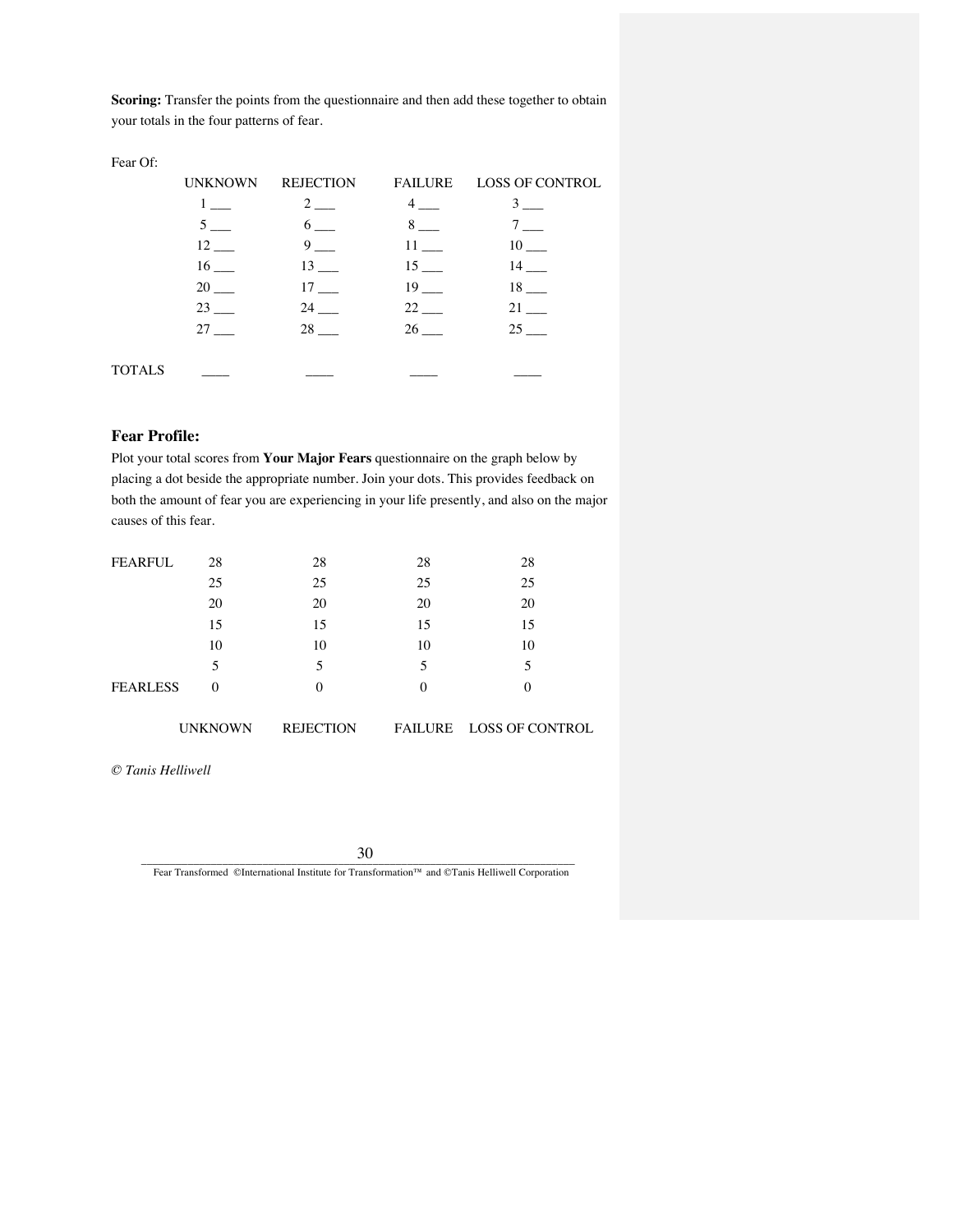# **Causes of Major Fears and Solutions**

### **Fear of the Unknown**

If this is your major fear, you are probably a low risk taker who likes to minimize change in your life and do what is safe in most situations. You are likely to have a great desire for security in all forms from job security, to relationships, to money and possessions.

Some of you may be older than the general population and may have grown up 50 or more years ago in a less affluent time when people who succeeded did so by holding on to what they had. Others who fear change may have emigrated from another country where either you had nothing or had to give up everything in order to start a new life in North America. It is also very possible that individuals with this fear of change and the unknown are the children of parents who belong to one of these two groups and have learned these same values from their parents.

You might place faith in authority figures, rules and structure and try to regulate your life according to these external knowns. Therefore, you become fearful when these knowns change as for example if you get a new boss or have to move to another place. You are the most eager of all groups to accept work as a moral good and money as the key to happiness. You might believe that if you work hard and are loyal that you will be rewarded by security in the material world of houses, cars, and possessions. If you are lucky enough to receive these things you will lead a relatively calm and confident life, but your level of fear rises dramatically if these securities are absent or threatened.

In your personal life you like routines that minimize change. Regular rituals punctuate your life as you get up, eat and go to bed at the same time every day. You value longterm friends, may be suspicious of "outsiders," vacation in the same place every year, stick close to home and raise your children in a traditional way. Your strength is that you guard traditional values. Your weakness is a lack of flexibility and little ability to adjust or to welcome new situations.

### **Solutions:**

- 1. Introduce change gradually with lots of advance warning.
- 2. Start with low risk situations and add small risks.
- 3. Build your present on past experience.

31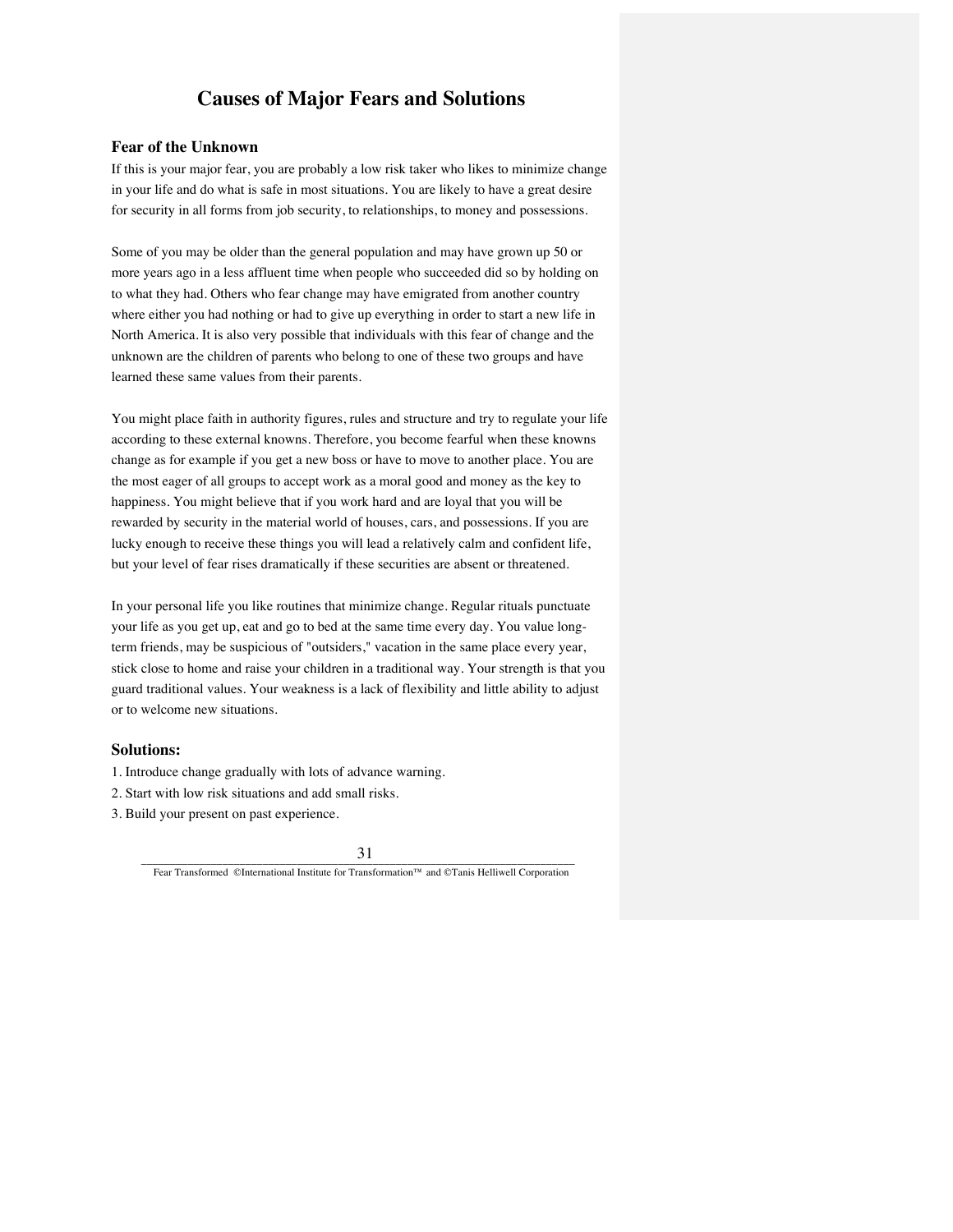4. Do one new thing every day.

5. Reward yourself for every positive move and deny yourself gratification for every relapse to the old behavior.

6. Practice saying "yes" rather than "no" when approaching new situations.

7. Say to yourself daily "Nothing in life is constant but change. I rise to meet these challenges gratefully because they are life."

8. Change or vary your daily routine.

9. Treat yourself. Buy something you would like but have denied yourself because it is frivolous or unnecessary.

10. Cultivate friendships with people who are growthful even if they are "different" from you.

### **Fear of Rejection**

As with individuals who have a fear of change, individuals who have a fear of rejection are also highly socialized by society's values. However, unlike the former group, if your greatest fear is the fear of rejection you want others to see you as nice, kind, compassionate and loving. You have a strong need to be well-liked, to fit in and to be accepted by others. In order to fill this need you often say "yes" when you would prefer to say "no". You thereby deny your own needs in order to assist others in meeting theirs. This denial may lead to feelings of frustration and martyrdom. You may even feel alienated from others in wrongly believing that no one understands or cares for you.

Holding ourselves back from speaking often leads to passive-aggressive behavior. You are passive when confronted with a more powerful person and so do not say what you want to say. This leads to frustration and resentment that you then take out on someone who you feel is less powerful than you, (i.e. subordinate, child, spouse.) This creates many relationship problems without solving the original one. To do so, you must speak to the person with whom you had the original problem. By sharing your whole self and not just the pure, likable self you will gain self-confidence and increased trust in others. A lack of emotional honesty indicates that you do not trust others, but feel that they will reject you if you are not "good." You could have a fear of abandonment that stems back to childhood or a trauma you have suffered such as a parent or spouse either physically or emotionally abandoning you.

As with all fears, the cure to overcoming it is to do what you fear most. In the case of the fear of rejection you must therefore start to tell others what you really think, feel and

32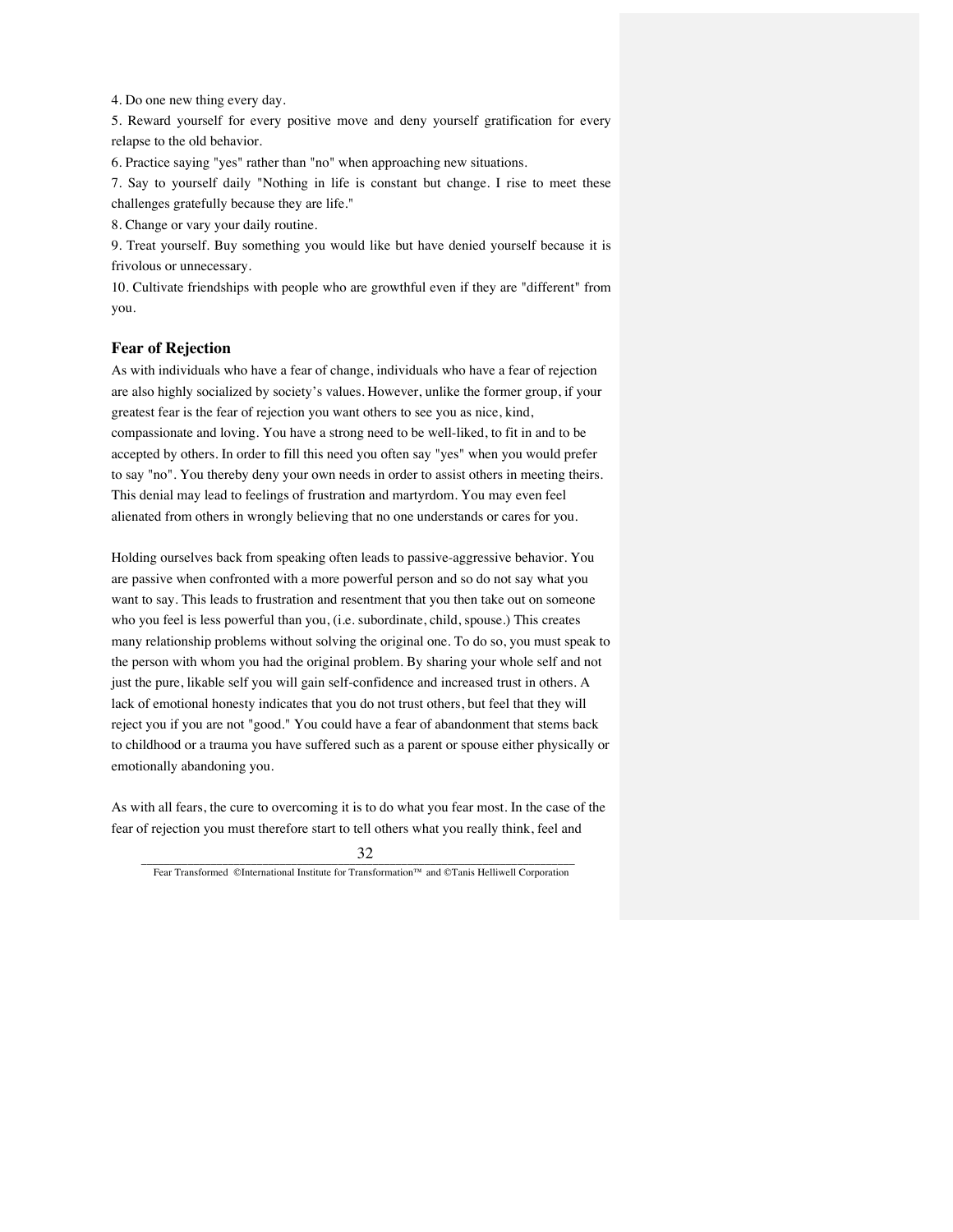desire. Only by doing this will you have any chance of getting your needs met. It is often what you don't say to others rather than what you say that causes alienation between you and others, because a larger and larger gap between you and them is created. This is caused by your fear of rejection should you say what you really want to say. The solution, however, is to act as if this fear does not exist and speak the truth.

### **Solutions:**

1. Tell the truth.

2. Deal with the person with whom you have the problem and don't use another person as a punching bag.

3. Say "no" when you want to and don't feel guilty.

4. Realize that your power to become a whole person lies trapped and can only be freed by you.

5. Your relationships with others will deepen when you become honest.

6. Joy and happiness are not found in others but in yourself.

7. Associate with people who encourage you to be the "real" you and disassociate with,

or decrease time with, people who want to keep you as a "yes" person.

8. Tell yourself daily that you are wonderful just as you are.

9. Visualize yourself doing the behaviors that you most fear and see yourself succeeding. This is a solution that works well for all fears

10. Examine the effect that self-denial of your needs has on you, (i.e. resentment, hurt, depression.)

### **Fear of Failure**

People with the fear of failure are more self-directed than individuals who have fears either of change or rejection. You are motivated mostly by status, power and achievement. You are conditioned by society's values regarding what society determines status and power to be, and are more likely than the former two groups to break or use these rules to meet your own needs. You prefer to be respected rather than liked and are more likely to opt for achievement than for either money or security. You see yourself as a high-risk taker and want to be one of the movers and shakers of this world.

Your fear of failure comes from the strong need to achieve. This desire may lead you into believing that no one else can do things as quickly, efficiently, or as well as you can. These thoughts may lead you into the equally erroneous belief that you must be strong at

33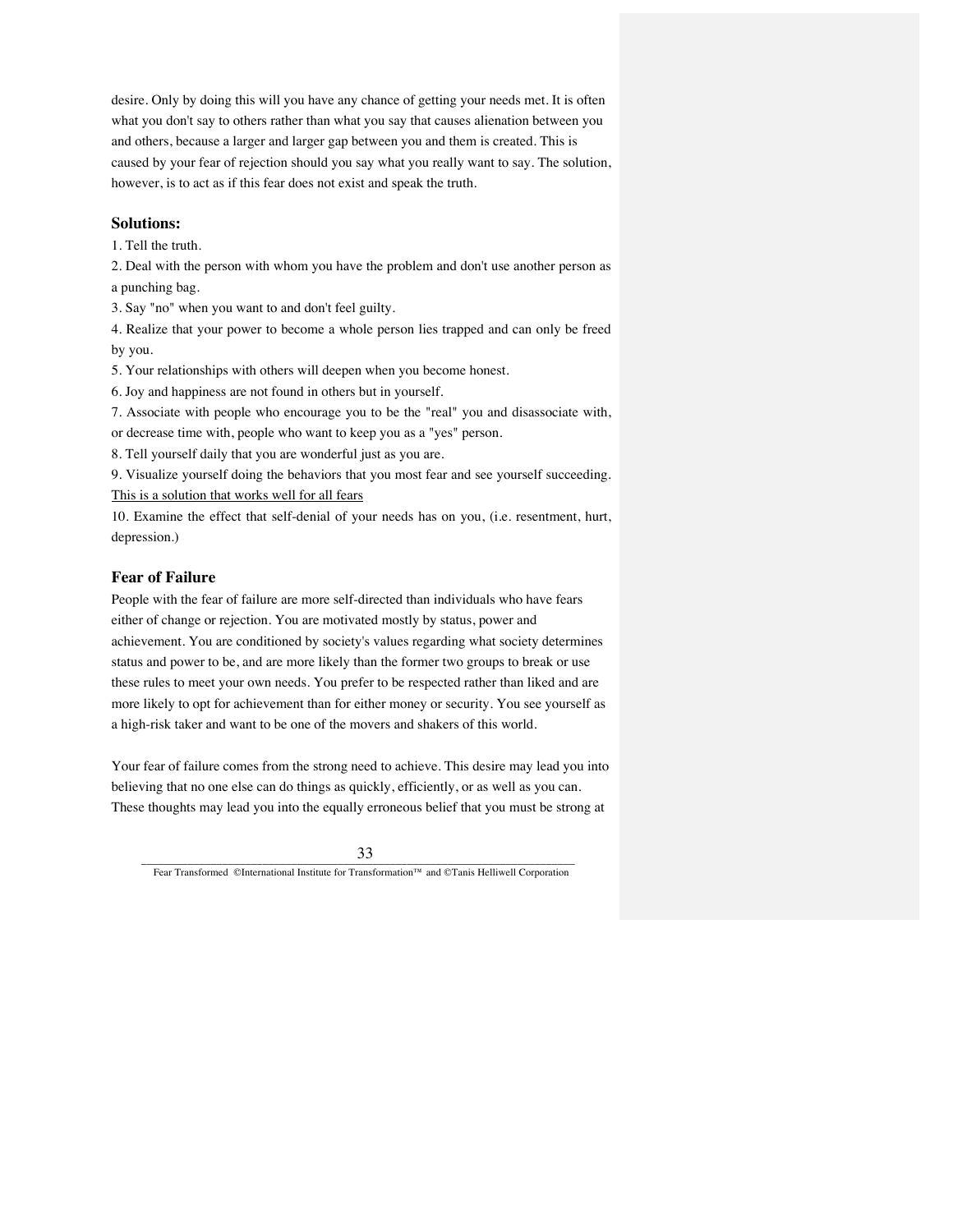all times and not let others see that you make mistakes, that you feel uncertain, or that you need support.

This creates distance between you and others because others feel powerless or diminished when confronted by such a super-competent being. Others feel that they are not needed or that they cannot live up to the high expectations of such a strong confident achiever. If you are interested in long-term relationships built on trust and mutual respect, this overconfident armored attitude must change.

#### **Solutions:**

1. Verbalize your fear of failure and your uncertainties and trust others not to emotionally rape you when you make yourself vulnerable.

- 2. Delegate duties, surrender control.
- 3. Develop trust and faith in others.
- 4. Be patient with yourself as well as with others.
- 5. Practice the words "I don't know" daily.

6. Realize that your desire to be better than others stems from a fear that you are not as good as others. Neither thought is correct. The correct thought is that all people have different gifts so learn to promote the strengths of others as you learn to accept your own weaknesses.

7. Move from your head to your heart and practice the axiom "Do unto others as you would have them do unto you."

8. Realize that real strength comes from mastering yourself. When you learn this you will have less desire to master others.

9. Take lessons or training in a new sport, language, etc. to experience "incompetence" and develop tolerance for both yourself and others in this state.

10. Analyze situations where you are defensive and learn a different coping skill than attack.

#### **Fear of Losing Control**

These individuals may appear to the outside observer to be self-actualized. You gravitate towards jobs, relationships and new experiences that give you joy and happiness and so appear on the surface to be fearless. Actually, as compared to the other groups, which we have been discussing, you are relatively fearless, because even if you have fears of change, rejection, or failure you do not let these fears control you. You attempt to lead your life as if these fears did not exist.

34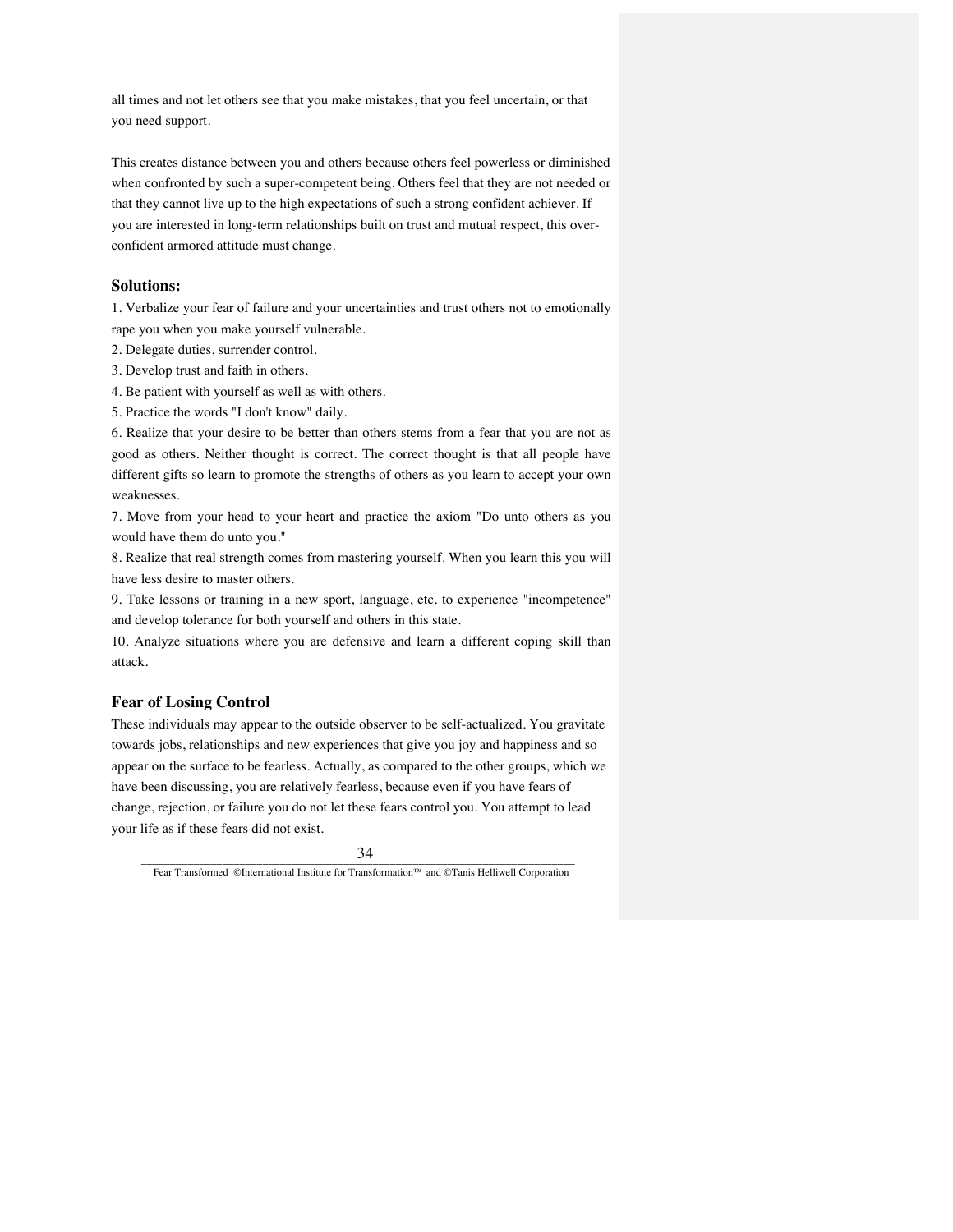You are the highest risk takers of all these groups and have had to conquer many, if not all, of the other fears in order to achieve your independence. It is precisely because of the effort it has taken to achieve a self-directed life of independent thought and action that you have a fear of surrendering this and of losing control of your life.

Your weakness is that you may lead a somewhat superficial life doing whatever gives you joy and refuse to commit to situations which may be hard or boring work. New situations, people and challenges are addictive for you, but you may be reluctant to stay when the going gets tough. Your fear could take many forms. For example, because you do not live by the laws of society but by your own laws you may, if lacking selfdiscipline and compassion, be ruthless and just satisfy your own needs. You may wish to help others but may fear the responsibility and power that comes with commitment to do this. You may, unlike those people that have a fear of failure, rightly or wrongly believe that power and success corrupt and so avoid this path.

You might also have a fear of commitment to an intimate relationship because you want to be free to pursue something better or fear being trapped. Like the person who has the fear of failure you might also have unrealistic expectations for a potential spouse and like the person who fears being rejected, you decide to reject the person first so that you will not be hurt or emotional vulnerable.

By refusing to commit to either situations or people, regardless of the difficulties, you may be refusing to deepen and mature your love, wisdom and power. You may be caught in a web of eternal becoming and never achieve actual being. Underneath the continual restlessness of jumping from flower to flower lies a deep discontent and emptiness that will never be filled unless you sacrifice your independence for others. None of us can remain in perpetual spring and summer, we must move to autumn and winter to renew and rebirth our deeper selves.

The ultimate loss of control is to die and a **fear of death**, or more specifically a **fear of suffering and pain** prior to death, is a great fear for many individuals. This fear often increases as we age and, as our physical body deteriorates, or when we face a serious illness anytime in our life. The more that we overcome the other fears in our life, the greater our soul reserves to face and overcome our fear of death and pain.

35

\_\_\_\_\_\_\_\_\_\_\_\_\_\_\_\_\_\_\_\_\_\_\_\_\_\_\_\_\_\_\_\_\_\_\_\_\_\_\_\_\_\_\_\_\_\_\_\_\_\_\_\_\_\_\_\_\_\_\_\_\_\_\_\_\_\_\_\_\_\_\_\_\_\_\_ Fear Transformed ©International Institute for Transformation™ and ©Tanis Helliwell Corporation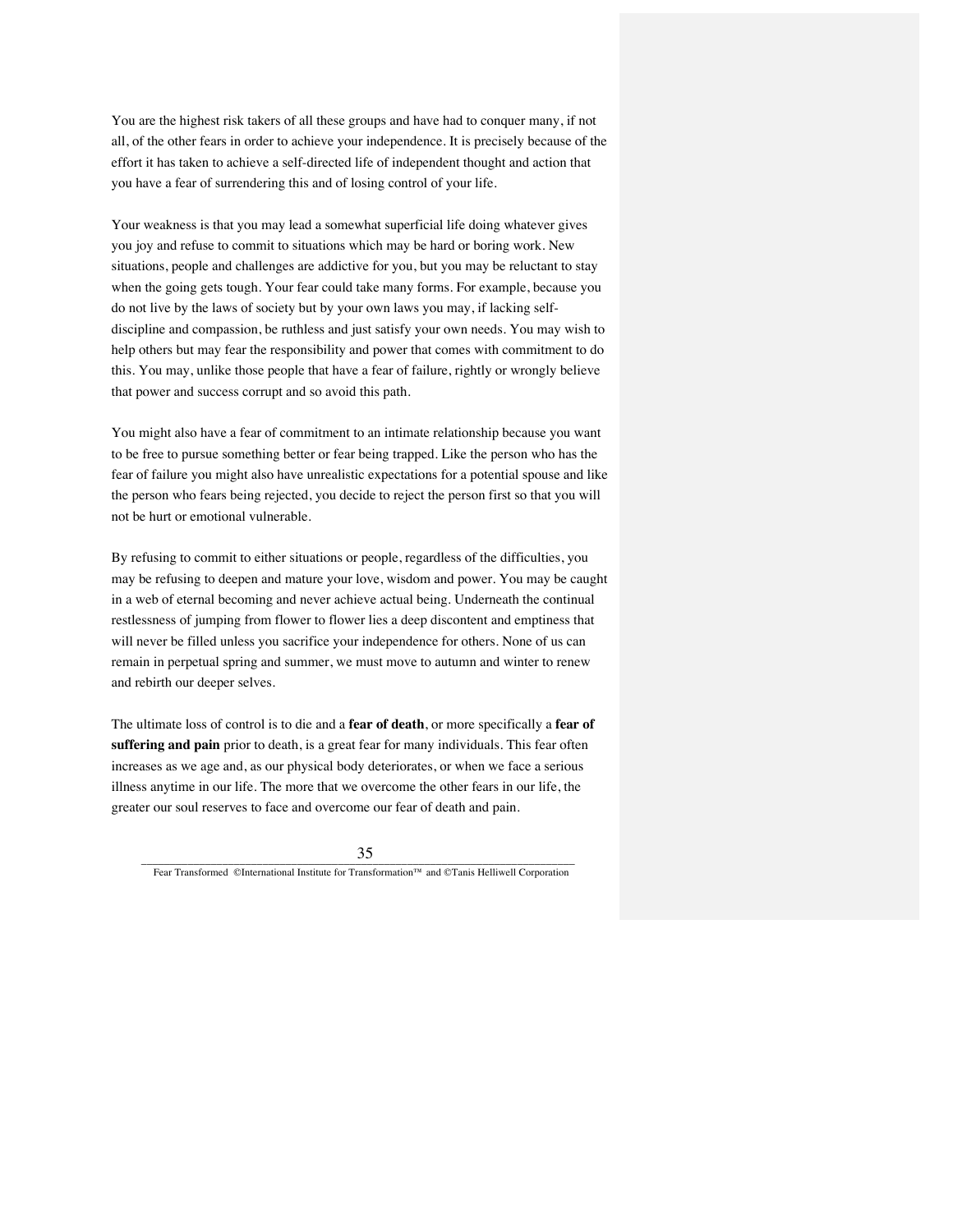#### **Solutions:**

- 1. Fully commit yourself to someone or something.
- 2. Realize that wholeness and unity comes from depth as well as breadth.
- 3. Surrender your independence to a force greater than yourself.
- 4. Practice the axiom "not my will but thy will be done."
- 5. Visualize yourself as a part of all living things on the planet Earth.
- 6. Do all duties that you have been given regardless of how small or large with equal joy.
- 7. Develop equanimity in all situations whether pleasant or unpleasant.
- 8. Develop trust in your intuition through acting on it.
- 9. Stop over-organizing your life and act on impulse.

10. Create time to "do nothing." Eliminate all stimulations and distractions and see what happens.

#### **Leading a Fearless Life**

The solutions to mastering the fear of losing control are likewise the solutions to ultimately mastering all fears and becoming fearless and a soul-infused personality. To master all fears we must learn to face them, walk through them and act as if they do not exist. To do this it is helpful to engage our physical, emotional, mental and spiritual bodies in the process and to work on all these levels simultaneously. The more we are able to do this, the quicker we will master our fear.

For example, if we have a fear of flying it is helpful to mentally and emotionally assess why we have that fear. Then we could practice visualizing ourselves not having that fear, but eventually we must physically get on to the plane and confront our fear by doing what we most fear. This is, as far as I know, the quickest and most effective way to overcome our fear.

The process does not stop, and at the time we may think that we are not up to the test, but often when we rise to overcome the fear we wonder why we didn't act sooner. This lesson we may forget when we encounter the next trial on life's path. However, if we meet the tests often enough, we will start to see the pattern of development, and will realize that we are becoming more fearless. Through this process we grow into the fruit of our realized potential. By practicing the new behavior the thoughtforms of the old fear based behavior are starved as we create a higher resonance and vibration to move forward on our path.

36

\_\_\_\_\_\_\_\_\_\_\_\_\_\_\_\_\_\_\_\_\_\_\_\_\_\_\_\_\_\_\_\_\_\_\_\_\_\_\_\_\_\_\_\_\_\_\_\_\_\_\_\_\_\_\_\_\_\_\_\_\_\_\_\_\_\_\_\_\_\_\_\_\_\_\_ Fear Transformed ©International Institute for Transformation™ and ©Tanis Helliwell Corporation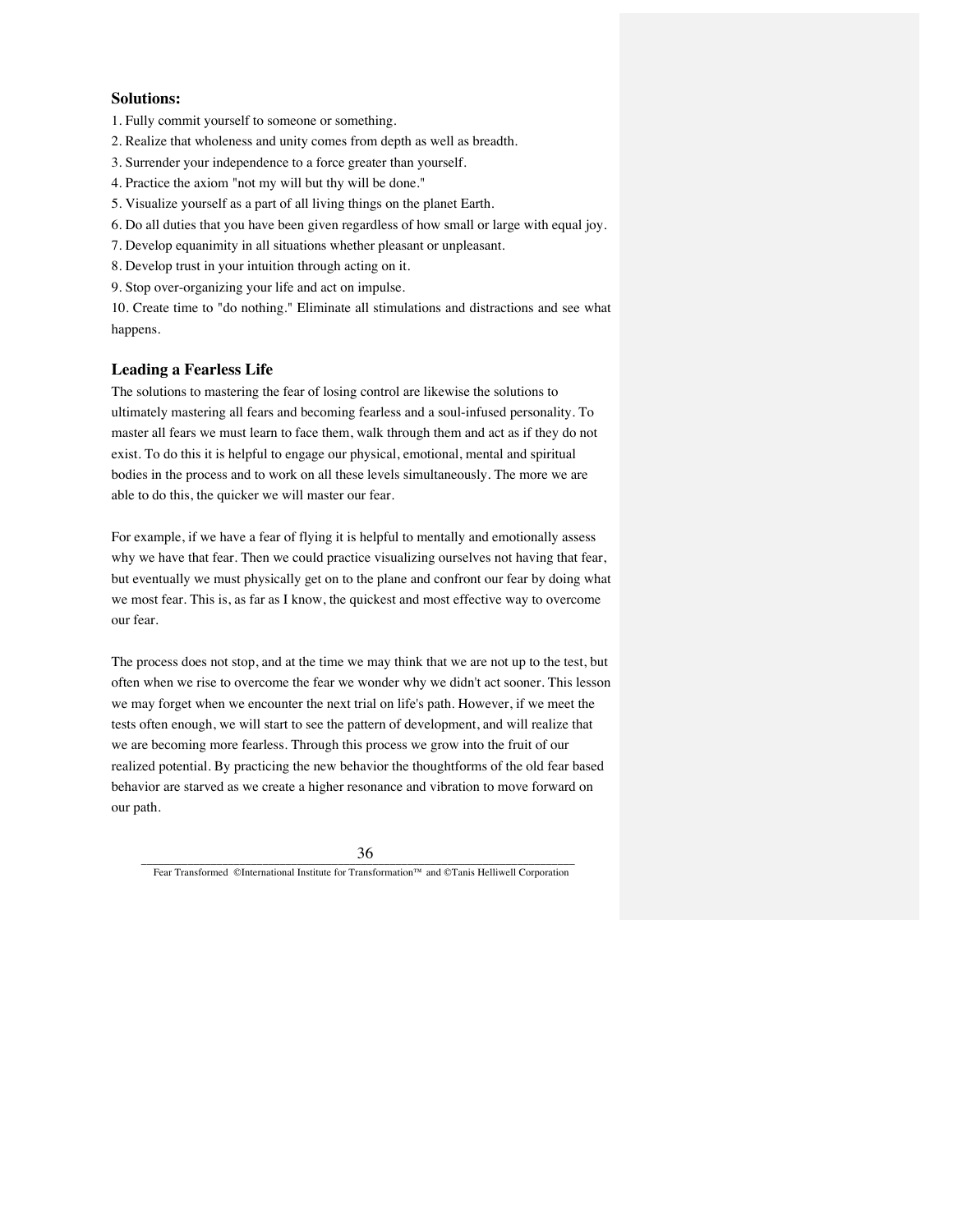## **Identify Major Fears that Impede Your Progress**

- 1. Identify the major fears that are impeding your progress in life. Do you see any patterns between your fears?
- 2. Choose one fear that is preventing your from becoming the authentic you that you wish to be— either one that is listed or another one that is influencing you.
- 3. What actions will you commit to taking to eliminate this fear?
- 4. **Homework:** DO THE ACTIONS that you feel will help your overcome your major fear. If you are in a group discuss the actions you took to reduce your fear in your next meeting and what you would like to keep on doing or change in order to reduce this fear.

37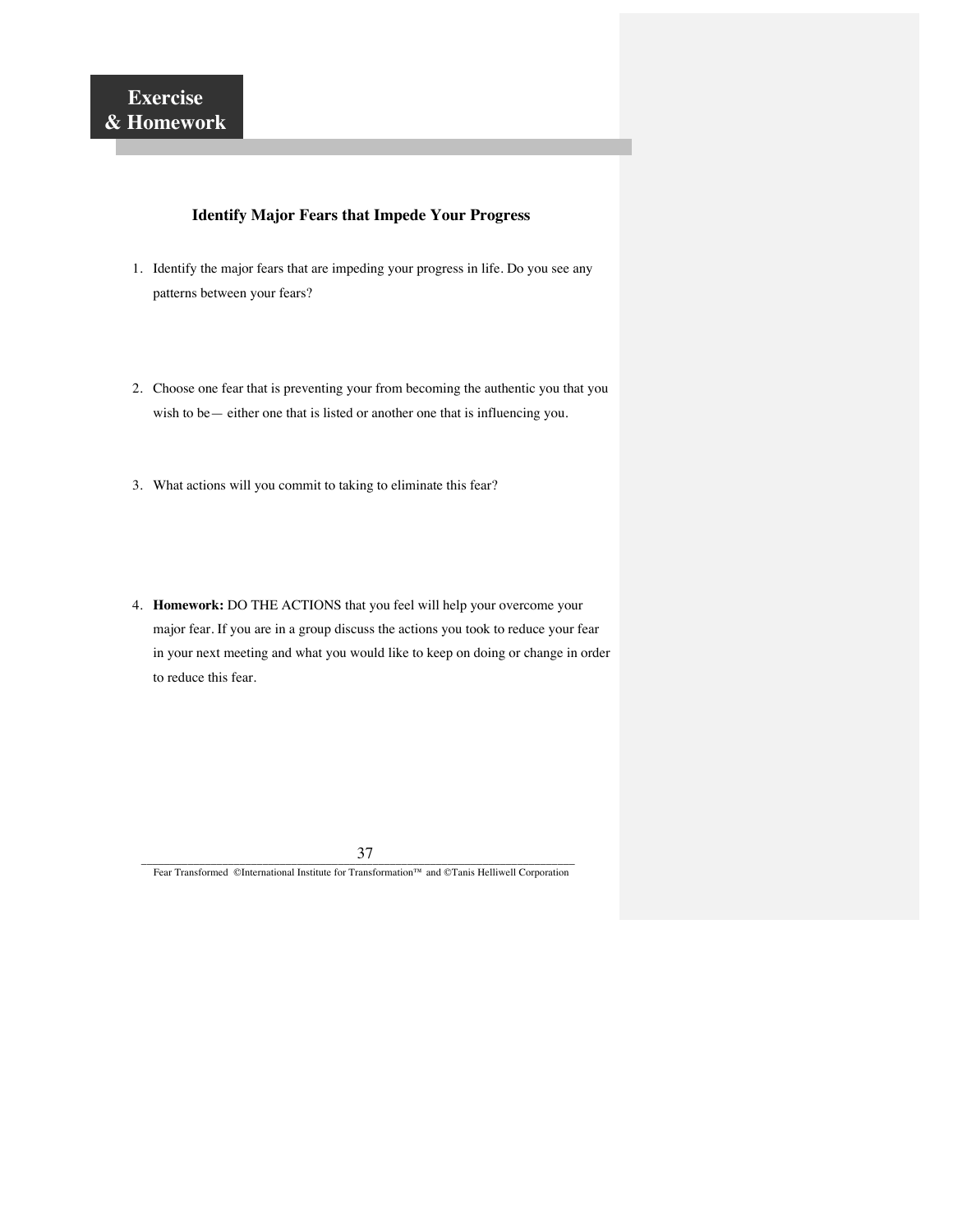# **MY KEY LEARNINGS AND ACTION PLAN**

**Key Learnings:**

**Action Plan:**

38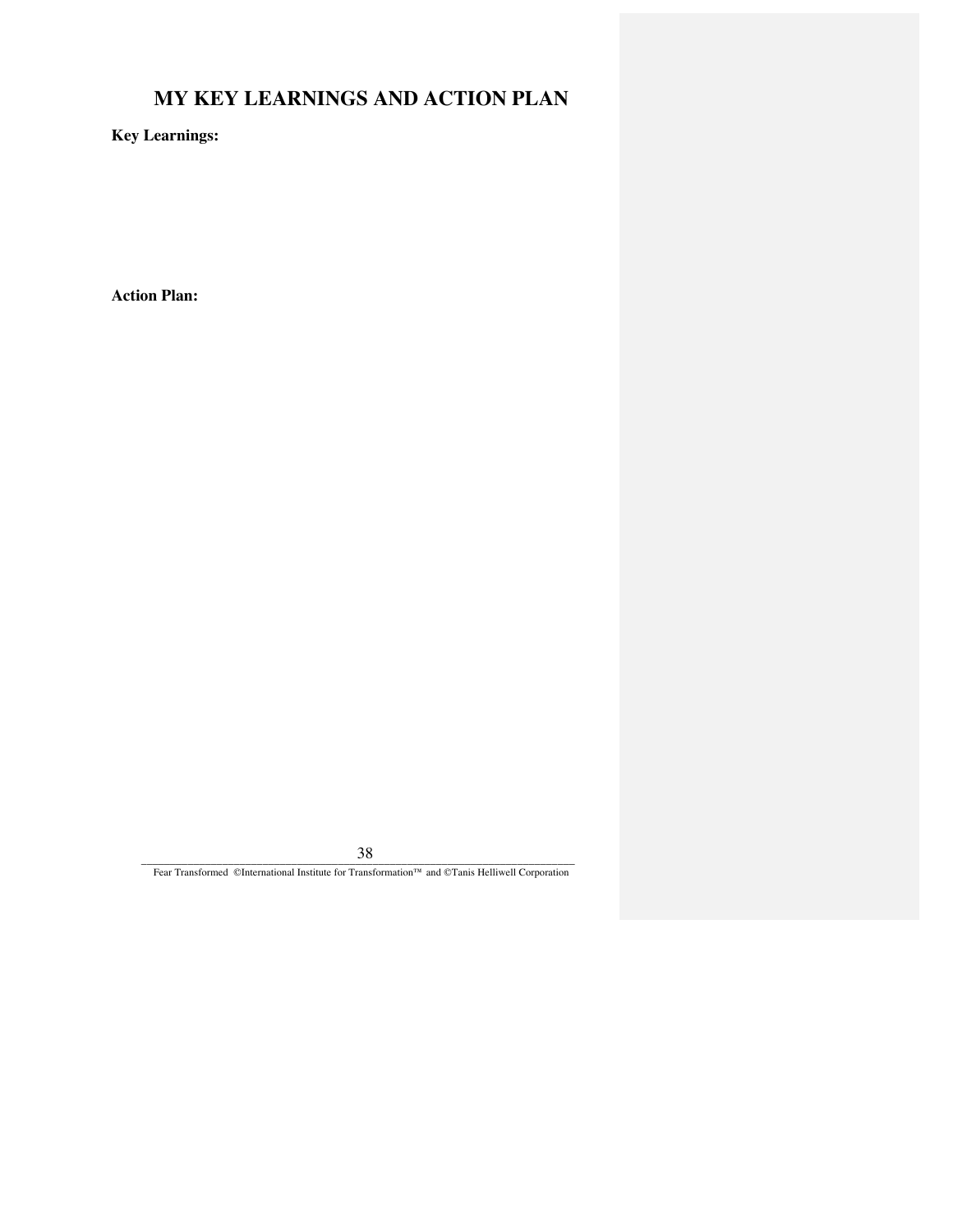*Note: Begin each module by creating a sacred space, followed by the Great Invocation and IIT Guided Visualization.*

*If you are studying in a group or with a partner, begin Module 4 by debriefing your homework and discussing your reflections and your action plan. If you are completing a self-study, review your key learnings and action plan from the Module 3 before continuing.*

## **Become the Person You Want to Be**

## **Forgive Yourself For Past Actions**

It is important to forgive yourselves and others for any disappointments you have experienced during your homework assignments over the last few modules. Raise everything to a higher vibration by sharing the opportunities and learnings that come out of difficulties. Keep in mind that it is essential that we forgive ourselves and others as, in not doing so, our energy that we could use to achieve our goals is blocked in our attachment to negativity and past actions. With forgiveness we move to greater self-love and compassion and love of others. Love is the opposite of fear.

To become the person we want to be and to have more energy, we have to face our fears while staying in the present moment, and we can celebrate all the times that we have faced our fears in the past. To that end, this module is devoted to stretching through your fear to take risks for what you want.

**Comment [TH1]:** Small change

39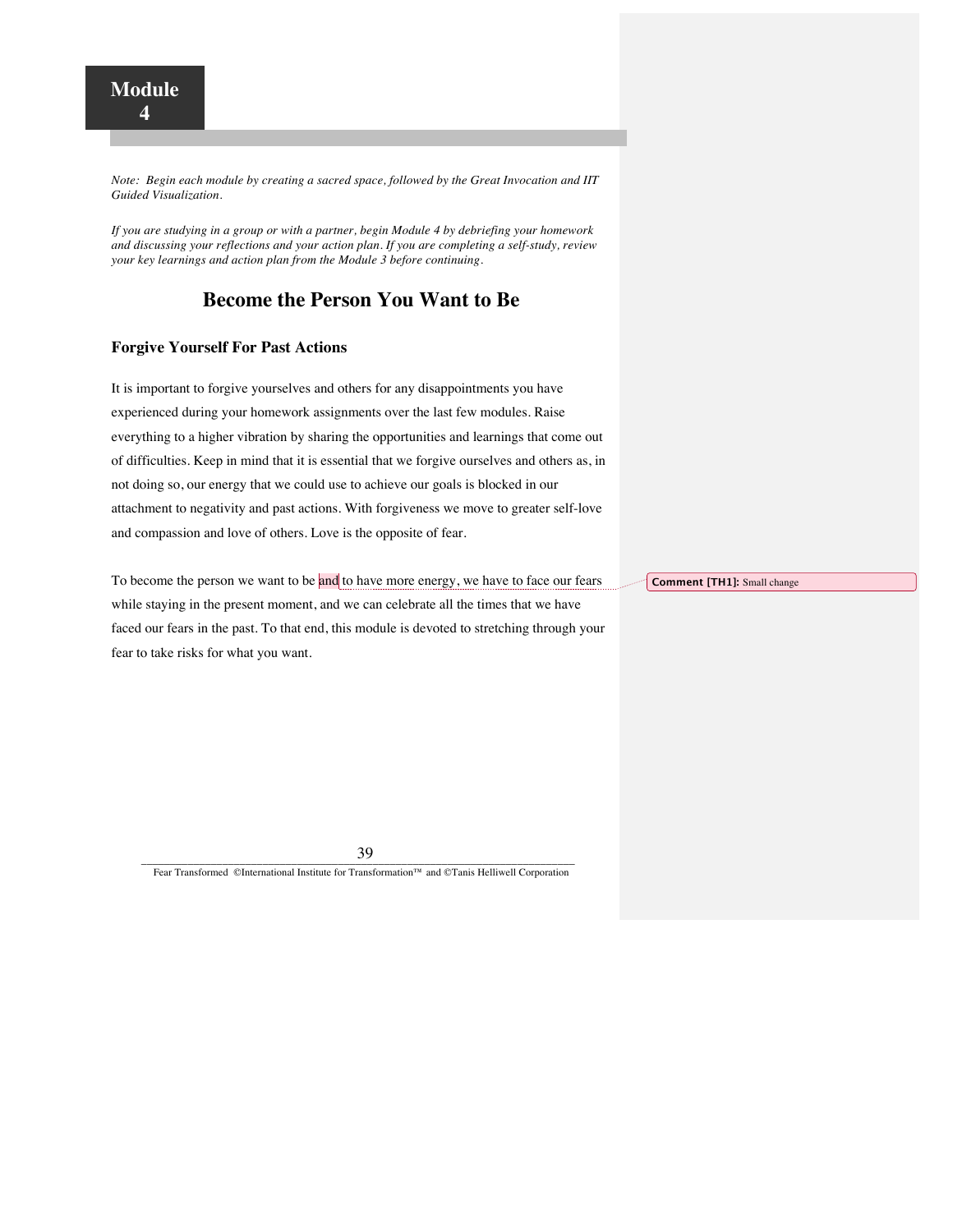## **Risks**

To laugh is to risk appearing the fool. To weep is to risk being called sentimental. To each out to another is too risk involvement. To expose feelings is to risk exposing your true self. To place your ideas and your dreams before the crowd is to risk being called naive. To love is to risk not being loved in return, To live is to risk dying, To hope is to risk despair, To try at all is to risk failure.

But risks must be taken, because the greatest hazard in life is to risk nothing. The person who risks nothing, does nothing, has nothing, is nothing and becomes nothing.

He may avoid suffering and sorrow, but he simply cannot learn, feel, grow or love.

Chained by his certitude, he is a slave; he has forfeited his freedom. Only the person who risks is truly free.

*By Janet Rand*

40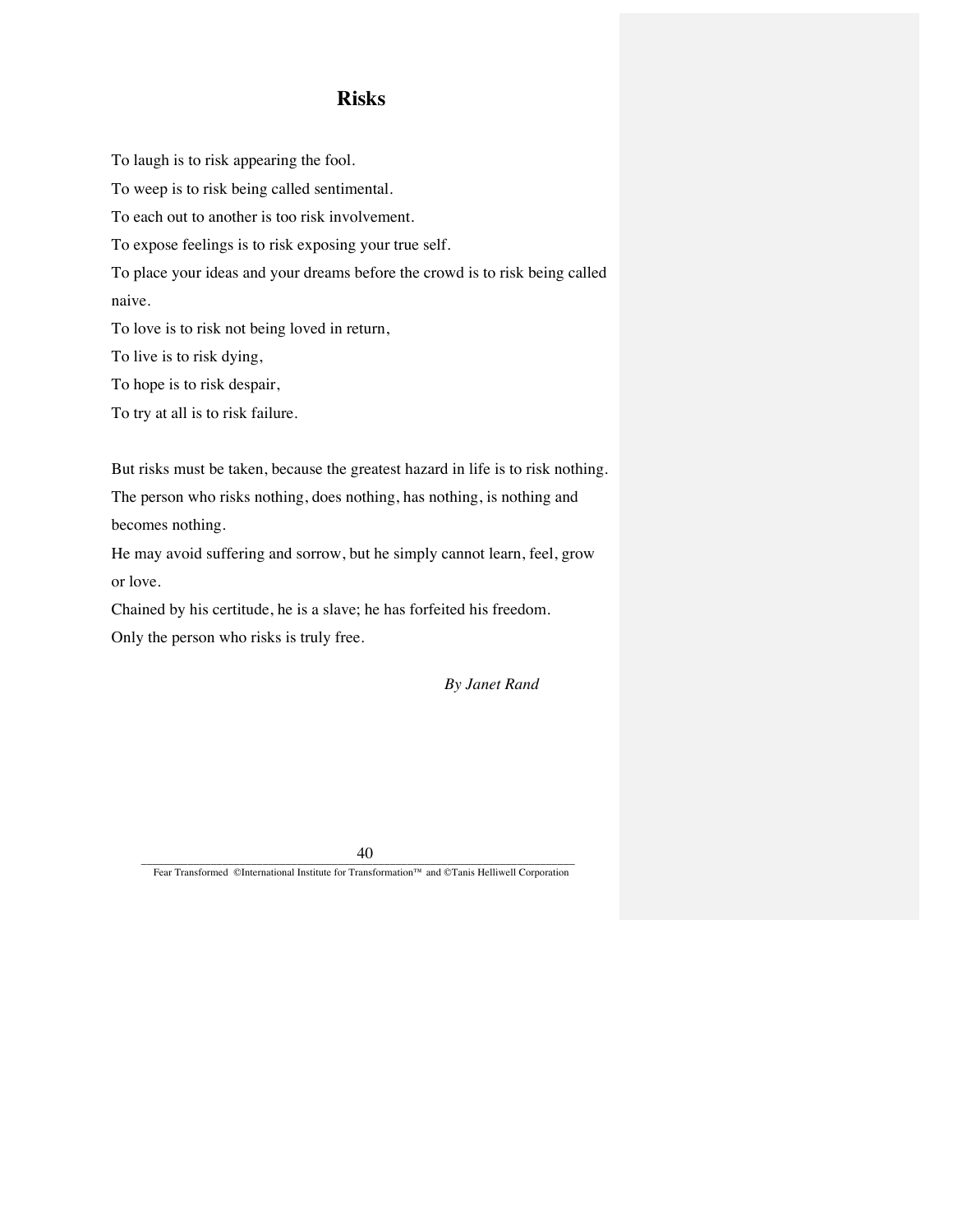# **Risks You've Taken**

You have taken many risks in the past to achieve your goals. List risks that you are happy you took in each of the following categories.

|                  | <b>Risk areas</b>                                                                                          | <b>Risk taken</b> |    |  | Age |  |
|------------------|------------------------------------------------------------------------------------------------------------|-------------------|----|--|-----|--|
| Physical         |                                                                                                            |                   |    |  |     |  |
|                  |                                                                                                            |                   |    |  |     |  |
| <b>Emotional</b> |                                                                                                            |                   |    |  |     |  |
|                  |                                                                                                            |                   |    |  |     |  |
| <b>Sexual</b>    |                                                                                                            |                   |    |  |     |  |
|                  |                                                                                                            |                   |    |  |     |  |
|                  | Occupational                                                                                               |                   |    |  |     |  |
|                  |                                                                                                            |                   |    |  |     |  |
| Financial        |                                                                                                            |                   |    |  |     |  |
|                  |                                                                                                            |                   |    |  |     |  |
|                  | <b>Intellectual</b>                                                                                        |                   |    |  |     |  |
|                  |                                                                                                            |                   |    |  |     |  |
| <b>Spiritual</b> |                                                                                                            |                   |    |  |     |  |
|                  |                                                                                                            |                   | 41 |  |     |  |
|                  | Fear Transformed ©International Institute for Transformation <sup>™</sup> and ©Tanis Helliwell Corporation |                   |    |  |     |  |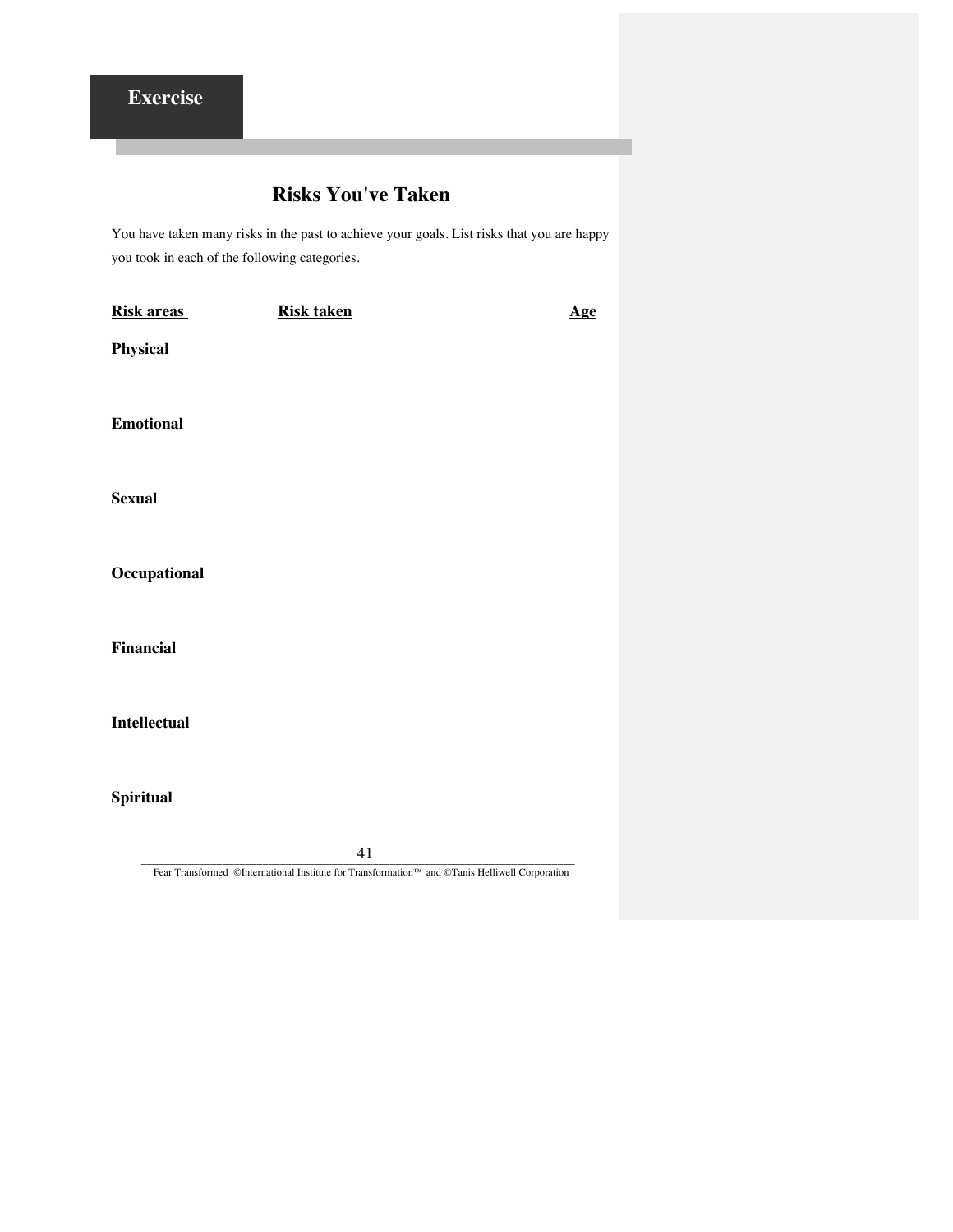- 1. In what areas are the majority of your risks?
- 2. In what areas is the minority of your risks?
- 3. What risk would you like to take currently?
- 4. What would you like to do to increase the ability to risk in your weak area? Remember to celebrate the risks you have already taken in your life.

## **Risk Enablers and Inhibitors**

Put a **check mark beside the top three** risk enablers and inhibitors and feel free to add any risk enablers or inhibitors that are not mentioned.

## **Risk enablers**

- confidence
- freedom to fail
- clarity about the goal
- support from others
- knowledge
- money
- naïveté
- trust
- control of the situation

42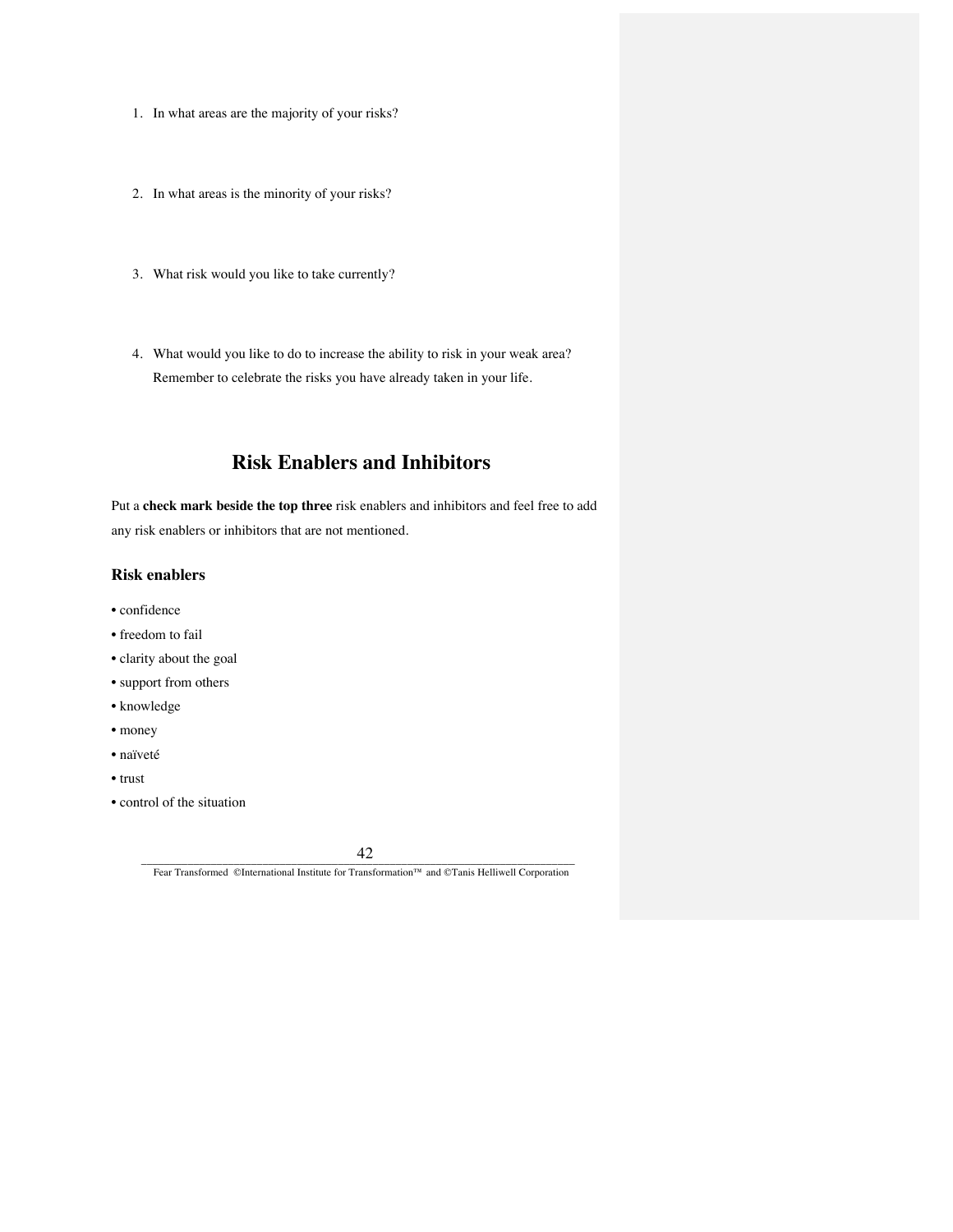## **Risk inhibitors**

- low self-confidence
- lack of qualifications
- family considerations
- fear of being alone
- negative influences
- loss of financial security
- fear of self-knowledge
- fear of failing
- fear of being disliked
- fear of hurting others
- lack of momentum

## **Exercise:**

## **Overcoming Fear Visualization**

- 1. Do you have more risk enablers or inhibitors in your life?
- 2. What do you need to do to reduce the impact of inhibitors and increase the impact of the enablers?
- 3. It is helpful when encountering a fear that impedes a goal in our life to do a guided visualization to overcome that fear. Listen to the following **Overcoming Fear mp3** and discuss what you discovered in your group or, if you are taking this course as self-study, examine the fears that have controlled your life to date and see yourself overcoming these fears. Link here.

43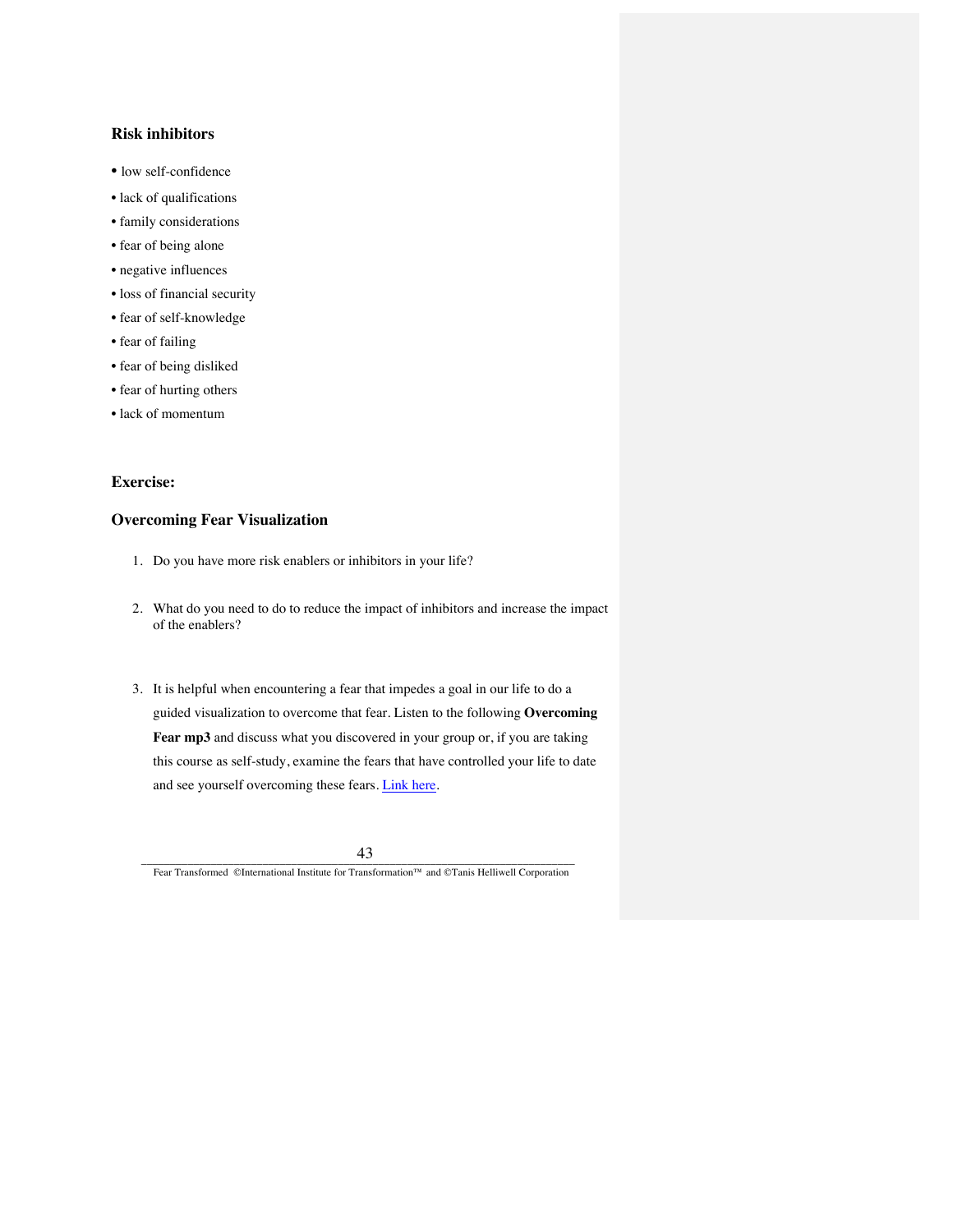**Homework**

#### **Moving from Resistance to Acceptance**

There are often predictable stages that we go through when encountering an unpleasant situation that causes fear.

## *1. Resistance:*

#### **Denial**:

It won't really happen....not to me...and if it does it won't affect me anyway. This attitude is characterized by avoidance and ostrich behavior.

### **Anger**:

Whose idea was this? They have it in for me. I'll show them. Others, i.e. my wife, boss, parent are responsible so I don't have to change anything. Let them clean up the mess.

#### **Bargaining**:

Let's make a deal. Give me another chance. I promise...This person starts to realize the inevitability of change but still thinks that they can negotiate themselves into a semidesirable position. i.e. Our pollution problem can be solved by blue boxes. It's not as bad as you think. I'm doing my share. This person thinks that a little change will be enough when a large change is needed.

#### **Theorizer**:

We have a problem here and something must be done about it. Governments must take responsibility for this. Industries should clean up their own mess. This person is selfrighteous. They gather facts, read newspapers and watch the news but they don't move from talk to action. They do not invest in ethical investments as they are too risky, nor do they lobby or join action groups to change the problems.

44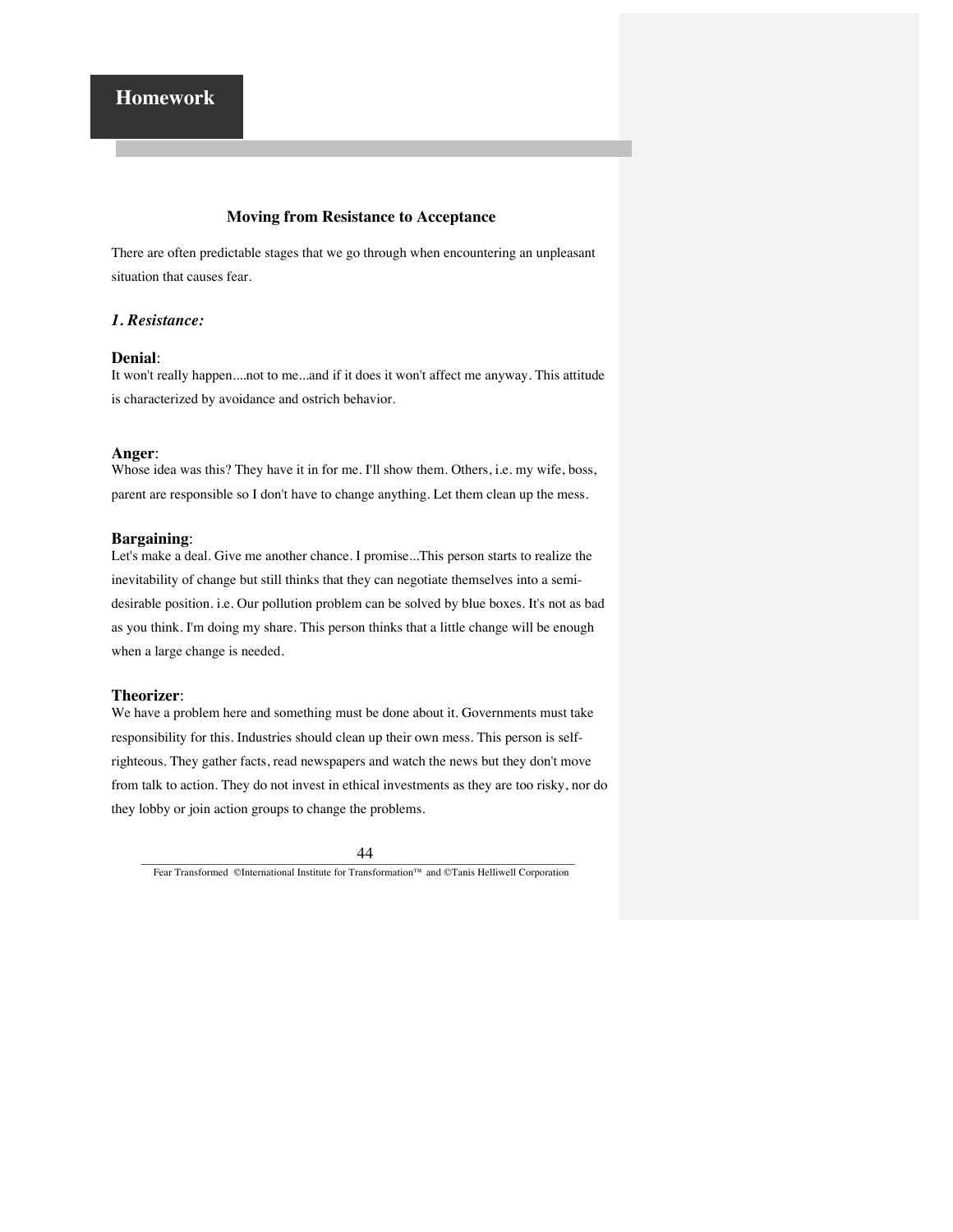## *2. Breaking Down:*

## **Anxiety**:

What's going to happen? Who can I trust? Will I be fired?

## **Disorientation**:

I'm all mixed up. I keep forgetting things. My mind isn't on my work.

## **Depression**:

What's the use? It's going to happen and there's nothing I can do about it. I'm a victim of someone else's blunder. I wouldn't know what to do anyway and no one would listen even if I had an idea.

## *3. Acceptance:*

## **Pessimistic**:

I may not like it but let's go on from here. I'll co-operate with whatever you say or we can work out together. But it isn't my first choice.

### **Optimistic**:

There may be new opportunities that I haven't thought of. What are the new learnings, growths in this change?

## **Committed Change Agent**:

These people "walk their talk" and select a problem to address. They work systematically

and persistently to find and implement solutions despite rejection, loss of security and continual setbacks.

45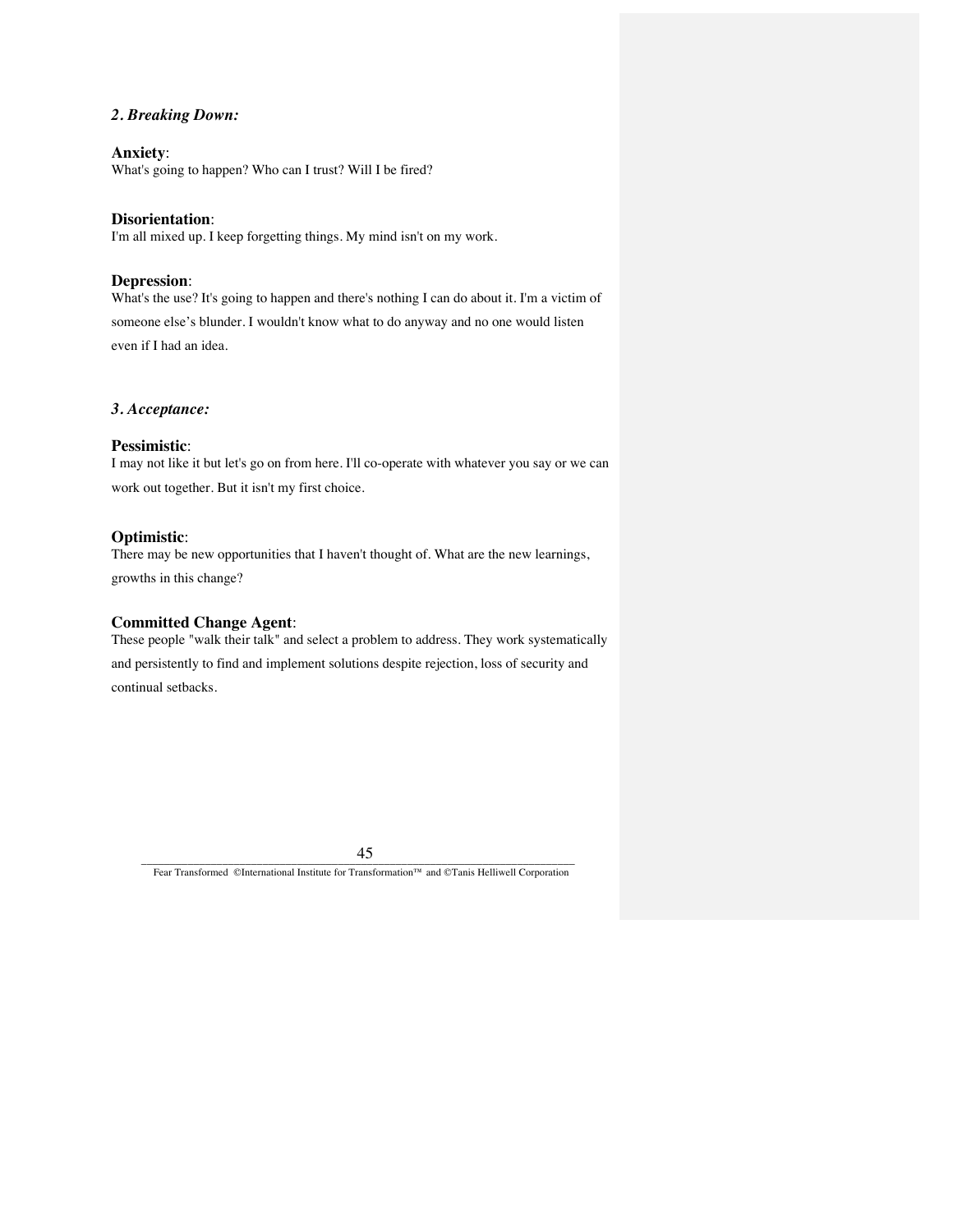## **Exercise:**

- 1. Examine a situation that you are in currently that is causing you fear. What stage do you think you are in currently? What do you intend to do to move beyond this?
- 2. Examine below *What Am I Going to Lose?* In the situation you are facing currently, what are you afraid of losing?
- 3. Can you think of a previous situation that caused you fear which turned out positively in the end? How did you experience these various stages in moving from resistance to acceptance?

## **What Am I Going to Lose?**

During every transition an individual, organization or culture needs to let go of something in order for a new idea, technology, or value to be born. Each situation is different but the losses may be:

**Turf:** physical space, organizational power, a house or property

**Attachment:** friends, mentors, relationships

Structure: schedules, routines, priorities

**Future:** dreams, expectations and plans for your personal and professional future.

**Meaning:** your view of yourself and the world. That which makes sense to you.

**Control:** The ability to control your life and influence others to your way of thinking.

**Other:**

46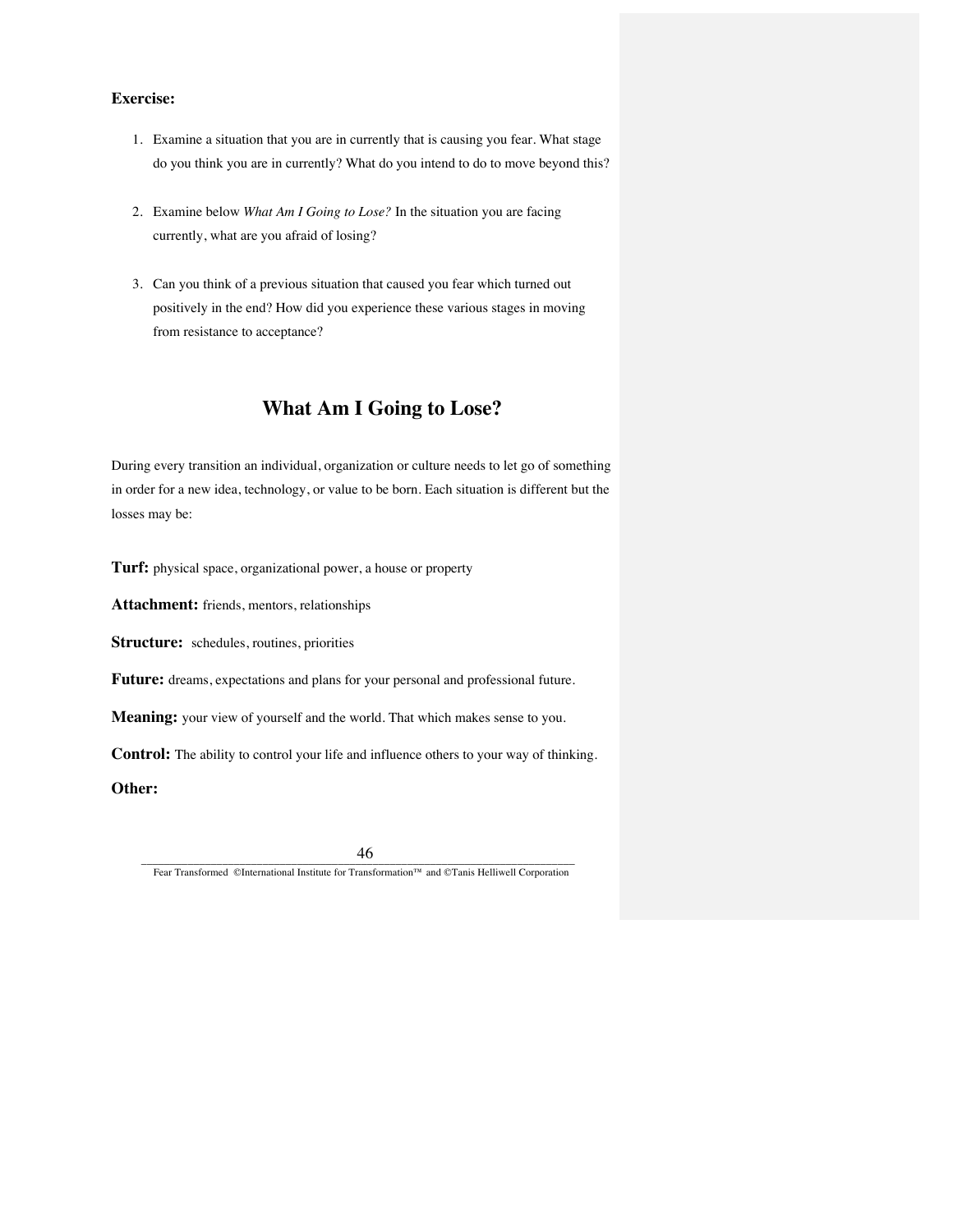# **MY KEY LEARNINGS AND ACTION PLAN**

**Key Learnings:**

**Action Plan:**

47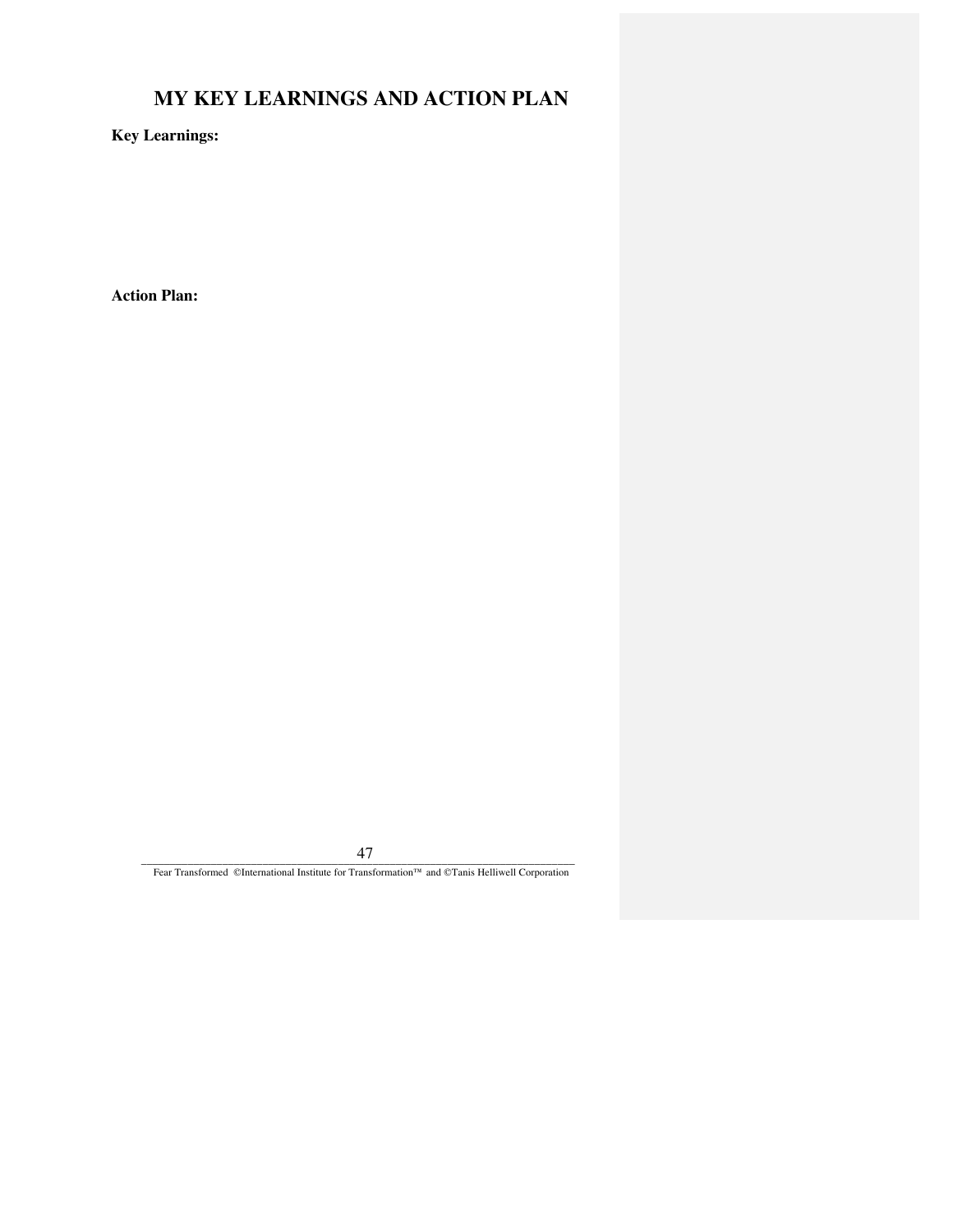*Note: Begin each module by creating a sacred space, followed by the Great Invocation and IIT Guided Visualization.*

*If you are studying in a group or with a partner, begin Module 5 by debriefing your homework and discussing your reflections and your action plan. If you are completing a self-study, review your key learnings and action plan from the Module 4 before continuing.*

## **Achieve Your Goals**

## **Autobiography in Five Short Chapters**

## **Chapter 1**

I walk down the street There is a deep hole in the sidewalk I fall in I am lost....I am hopeless It isn't my fault It takes forever to find a way out.

#### **Chapter 2**

I walk down the same street There is a deep hole in the sidewalk I pretend I don't see it I fall in again I can't believe I am in the same place But it isn't my fault It still takes a long time to get out.

## **Chapter 3**

I walk down the same street There is a deep hole in the sidewalk I see it is there I still fall in....it's a habit My eyes are open I know where I am It is my fault I get out immediately.

48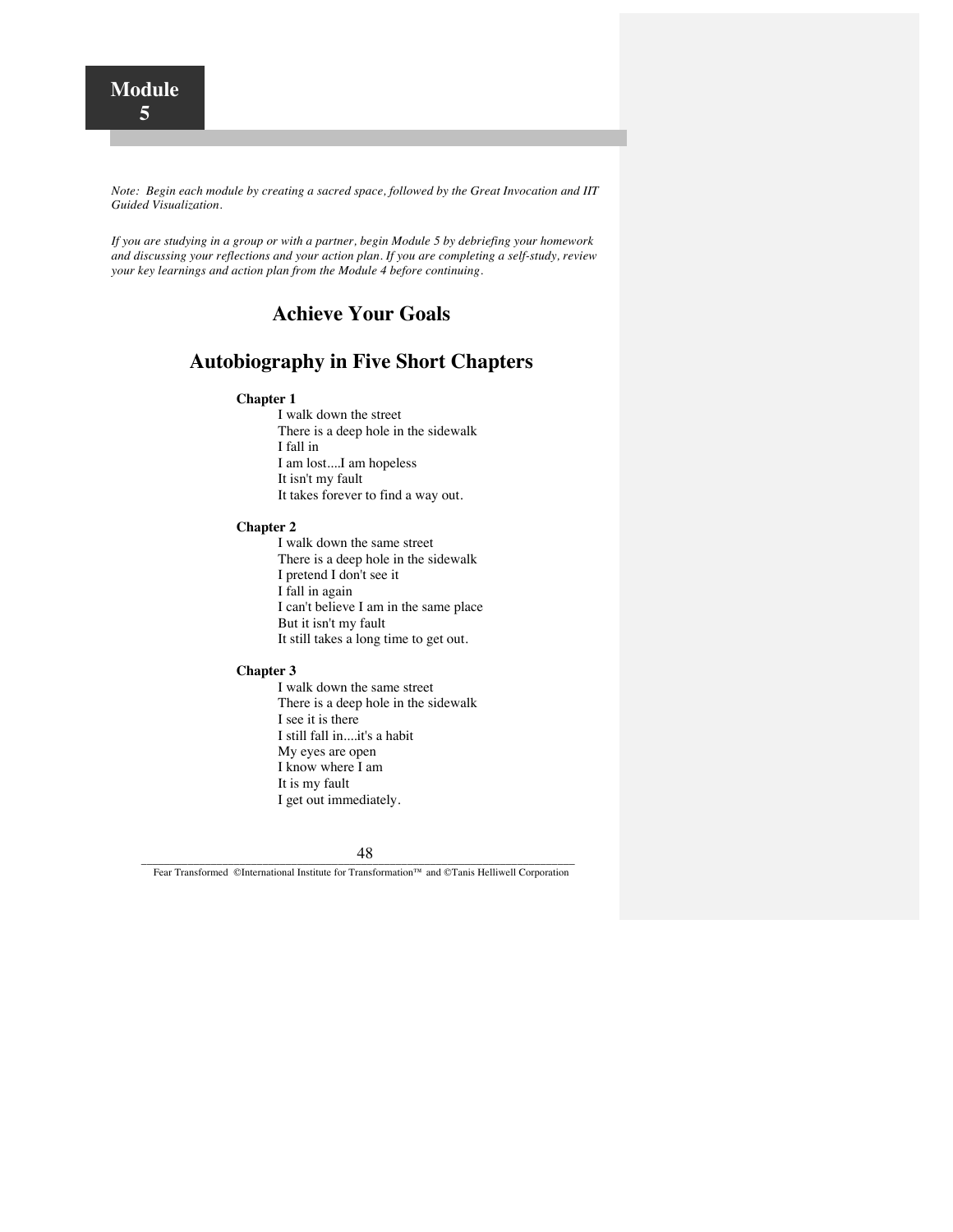## **Chapter 4**

I walk down the same street There is a deep hole in the sidewalk I walk around it.

## **Chapter 5**

I walk down another street.

*Portia Nelson*

## **Talking to Yourself in Unpleasant Situations**

When we are experiencing fear it helps if we can move from being reactive where we feel like a victim that is powerless and hopeless, to being proactive where we feel that we have choices. This creates a feeling of hope and optimism that serves to re-establish inner peace in our life.

#### **Reactive Proactive**

- There's nothing I can do **•** Let's examine alternatives
- That's just the way I am I choose my life
	- He makes me so mad Others do not control me, I do
- I have to do it  $\bullet$  I choose to do it
- 
- 
- 
- I can't **can't example 1** can
- If only, **•** Right now, I will

49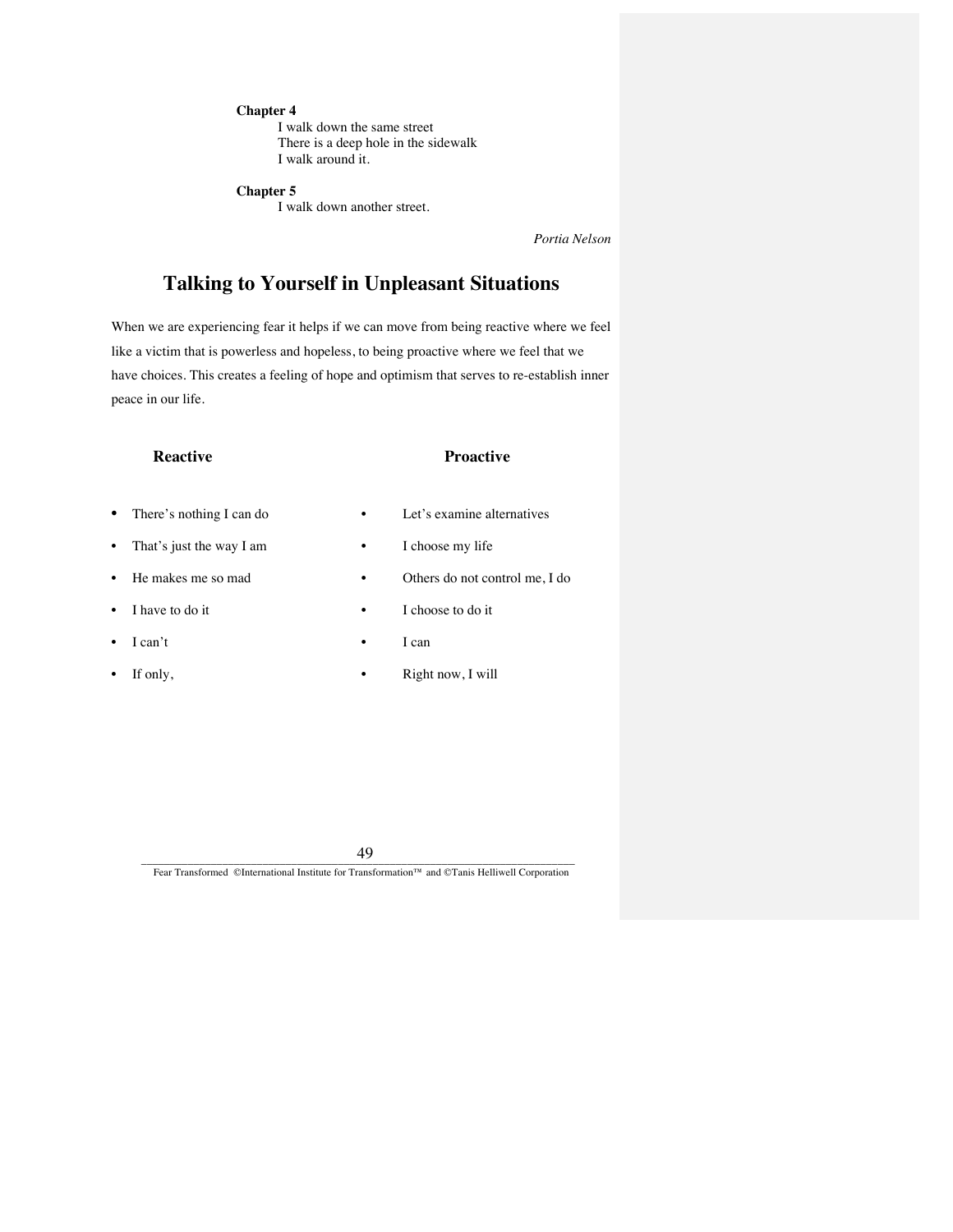## **Reclaiming Your Power**

Be sure to remember to enjoy life. When you focus on the qualities listed under **My Higher Self** it will help you with the ongoing process of overcoming fear and dissolving thoughtforms and patterns that impede your progress.

- Avoid casting blame on others or situations.
- Avoid blaming yourself for weakness in the past.
- Do not play the victim role and don't talk negative about your life
- There is no life without fear. You will learn and grow no matter what the outcome of your choice.

| <b>My Lesser Self</b>         | My Higher Self     |  |
|-------------------------------|--------------------|--|
| I try to control              | I trust            |  |
| I am blocked                  | I am creative      |  |
| I repel                       | I attract          |  |
| I diminish others             | I increase others  |  |
| I am bored                    | I am involved      |  |
| I live for the past or future | I live now         |  |
| I react to my life            | I create my life   |  |
| I am always disappointed      | I achieve my goals |  |
| I am off my path              | I am on my path    |  |

50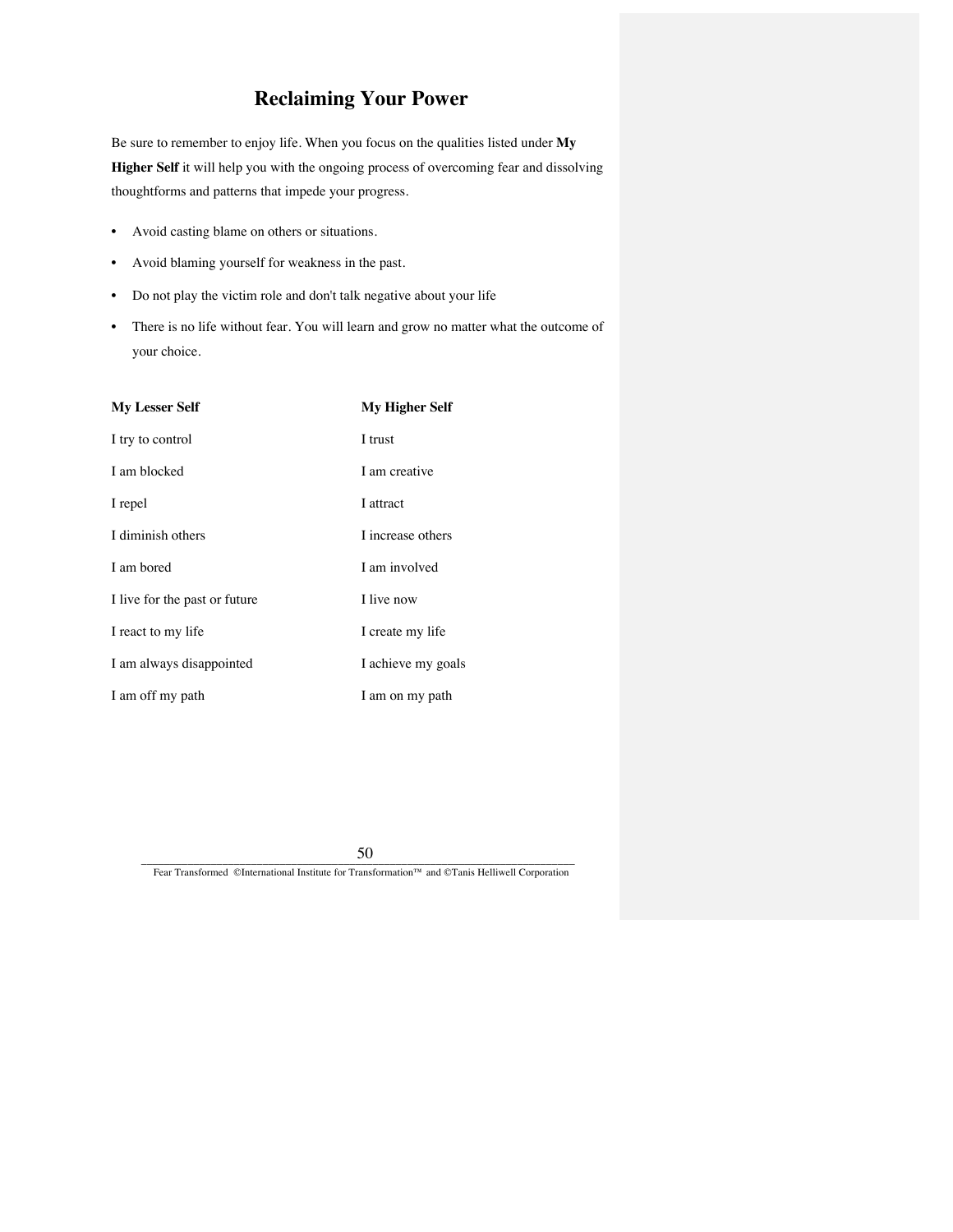# **The Art of Transforming Blocks**

- Assume that every experience you have had has positively stimulated your growth.
- Discover the truths and illusions in the barriers you face.
- Clearly envision what you want to be and what you want to do and have
- Evoke the situation around the block and transform it to resolution.
- Take action and communicate with another person.

• Have patience and humor and wait for all wounds to be healed and a new season of creativity to emerge.

51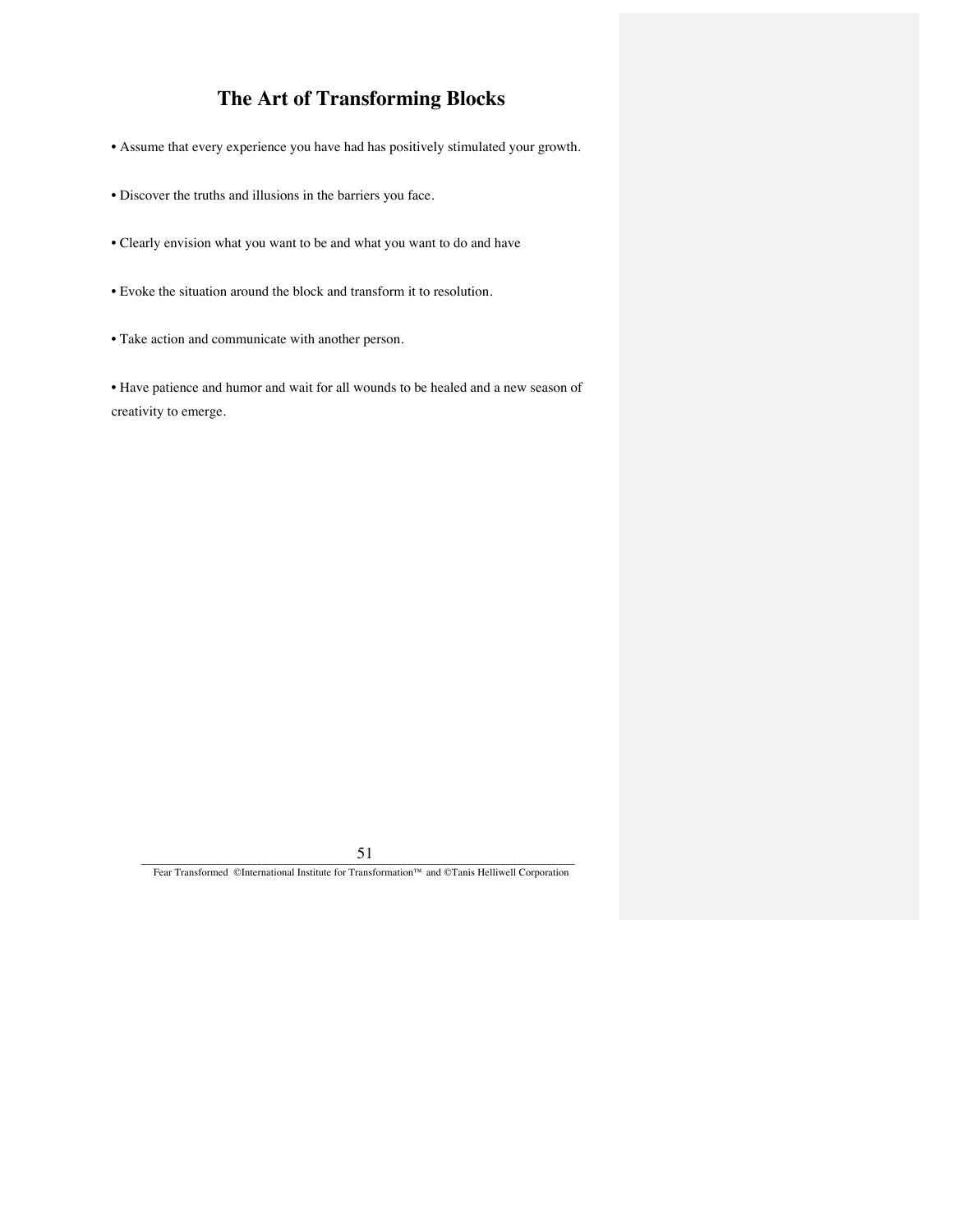## **Overcoming Obstacles**

**Objective**: What do I want to achieve?

**Obstacles**: Why have I not achieved my objective already?

- •
- •
- •

**Solutions**: How can these obstacles be overcome?

- •
- •

**Deadline**: When do I want to accomplish my objective?

**Rewards**: What will I gain by achieving my objective?

- •
- •
- 
- •

**Is it worth it to me**?

Yes\_\_\_\_\_\_

•

No\_\_\_\_\_\_\_

52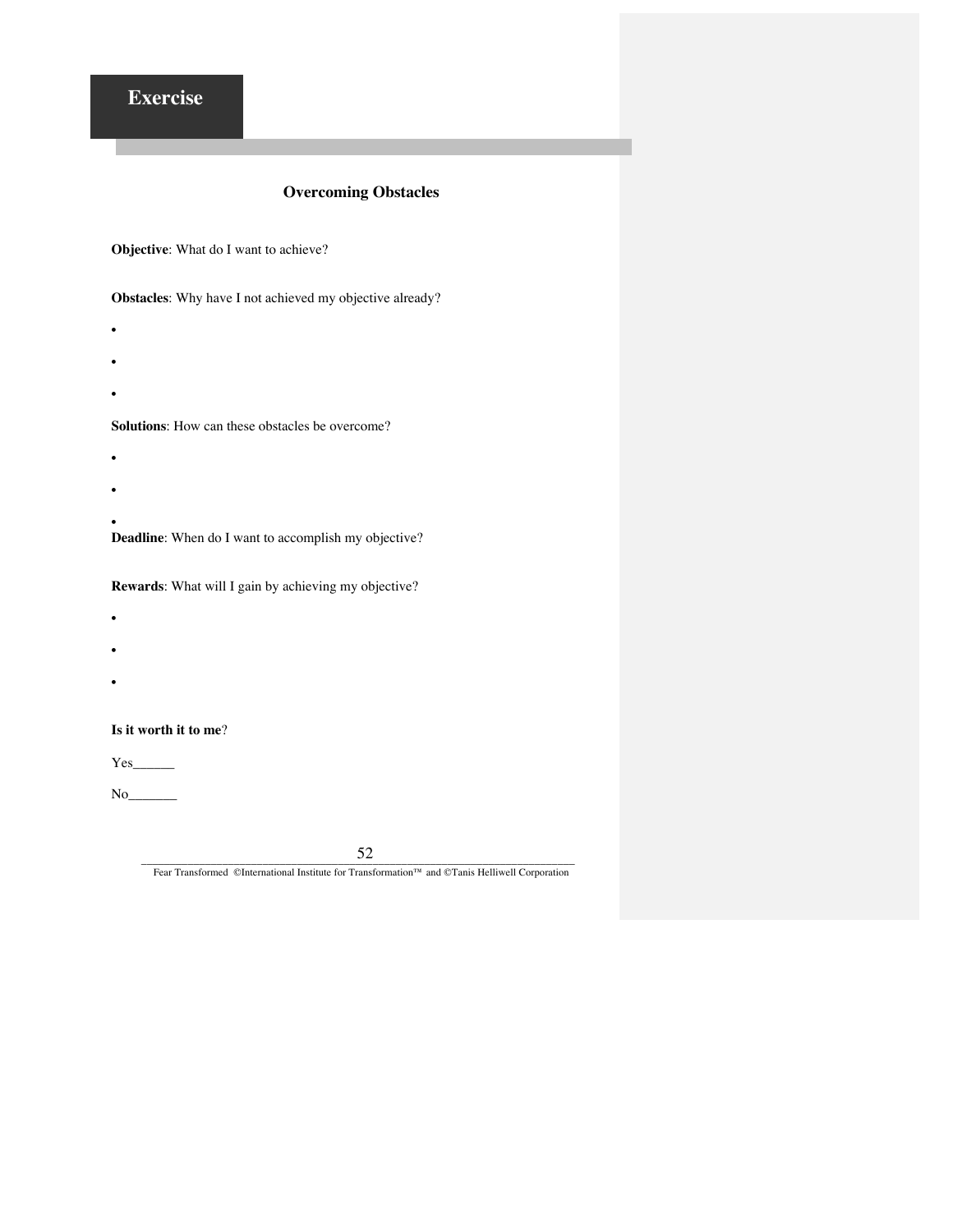NB. In *Manifesting Your Soul's Purpose* of pages 72 to 75 there is a section that you might find helpful on: **Realistic and Unrealistic Fears** and an exercise on **Eliminating Unrealistic Fears** and the **Dangers of Being Unrealistically Positive.**

On pages 41 to 56 of *Manifest Your Soul's Purpose* there are excellent, detailed guide and exercises on how to **Identify and Achieve your Goals**.

## **Maximize your Probability of Achieving Your Goals**

- 1. Have a clear sense of vision. Know what you want and why.
- 2. Act confident.
- 3. Find the people who believe in your vision and will work towards it with you.
- 4. Prepare. Do your homework. Anticipate potential problems.
- 5. Take small risks to build up your self-confidence.
- 6. Understand that fear is normal and that it takes courage to do what you are doing.
- 7. You may have to give up something you value for your goal.
- 8. Find other risk takers and talk to them about what works for them.
- 9. Avoid negative people.
- 10. Be in top physical, emotional, mental and spiritual condition. You need energy to get what you want.
- 11. Put 100% of your energy into your goal. You will not achieve it by being tentative.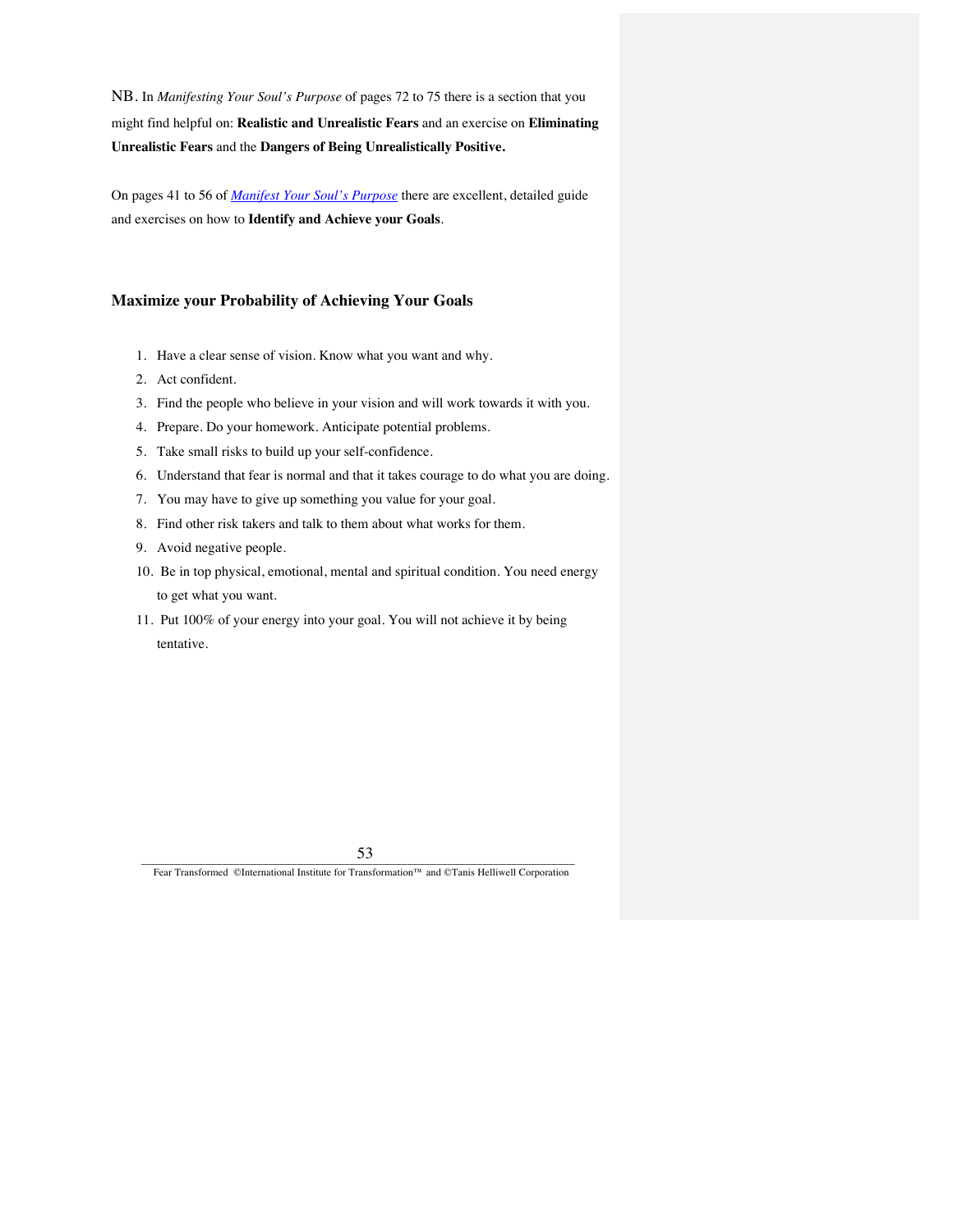## **Eliminating Repetitive Dialogues and Outmoded Beliefs**

- 1. What two or three thoughts create feelings of fear and anxiety in your life?
- 2. What are the beliefs behind each of these thoughts?
- 3. In what ways do these beliefs limit your life and how do they encourage you to act?
- 4. What new words can you say to yourself when you are in a fearful situation to reduce your fear and allow you to deal effectively with the situation? If you are in a group discuss in your next meeting

54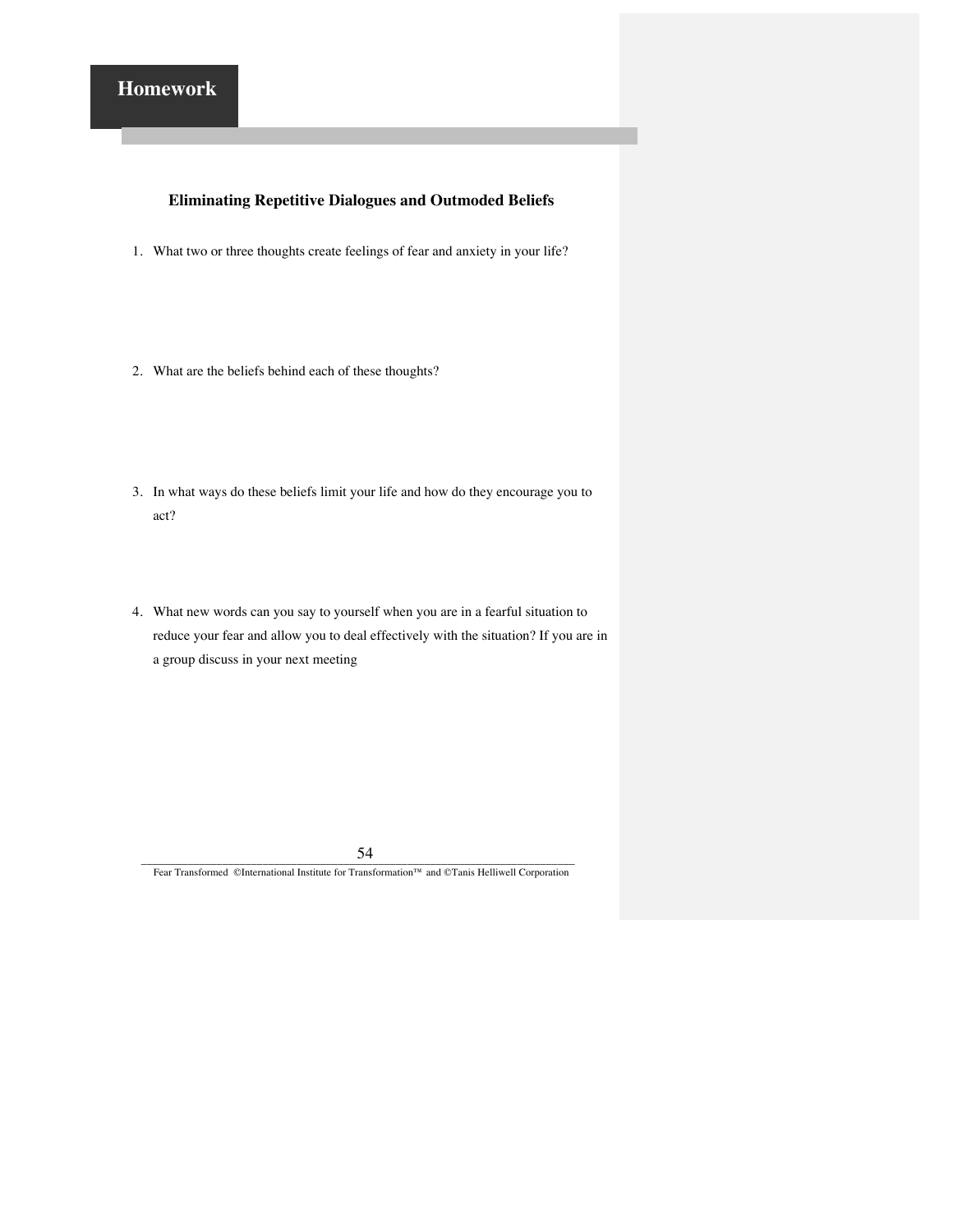# **MY KEY LEARNINGS AND ACTION PLAN**

**Key Learnings:**

**Action Plan:**

55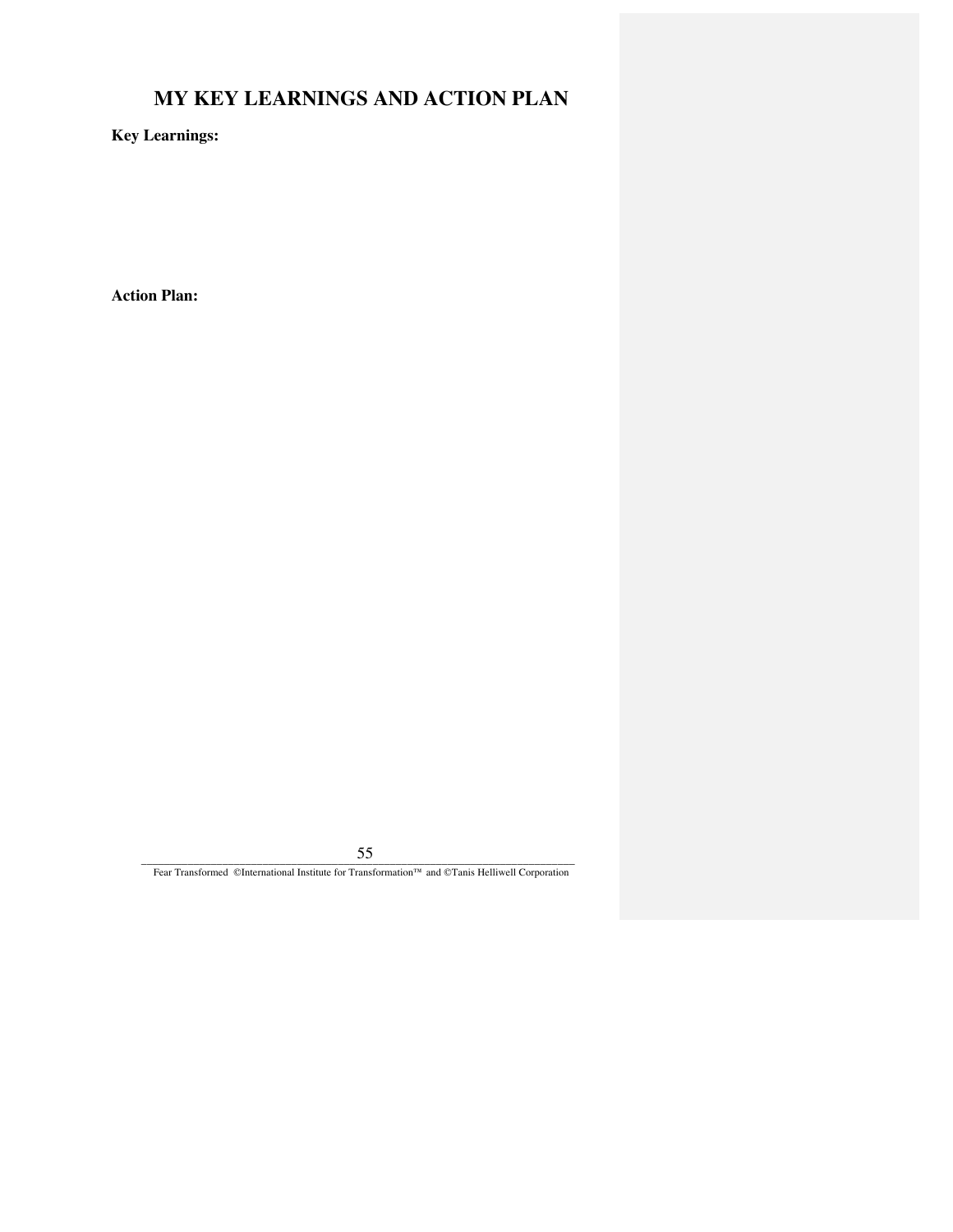*Note: Begin each module by creating a sacred space, followed by the Great Invocation and IIT Guided Visualization.*

*If you are studying in a group or with a partner, begin Module 6 by debriefing your homework and discussing your reflections and your action plan. If you are completing a self-study, review your key learnings and action plan from the Module 5 before continuing.*

## **Liberation from Your Inner Tyrants**

Because you have met five times now you might notice thought and feeling patterns in each group member. **If you think it is helpful** share with the members some of your observations. The goal is to strengthen and support what others are doing correctly to break up old patterns, and also to show them where they are continuing to hold on to selfdefeating thoughts and behaviors.

It is important that the listener stay open to feedback. Feedback must be done with love but firmly. This is good for the speaker to say what you think and also good for the listener who knows that you trust and care for him/her enough to risk speaking. The listener may actually want to say something to the speaker such as, "Thank you for helping me. I know your motivation is love."

Help the member to forgive themselves and others for any disappointments. Raise everything to a higher vibration by sharing the opportunities and learnings that come out of difficulties.

56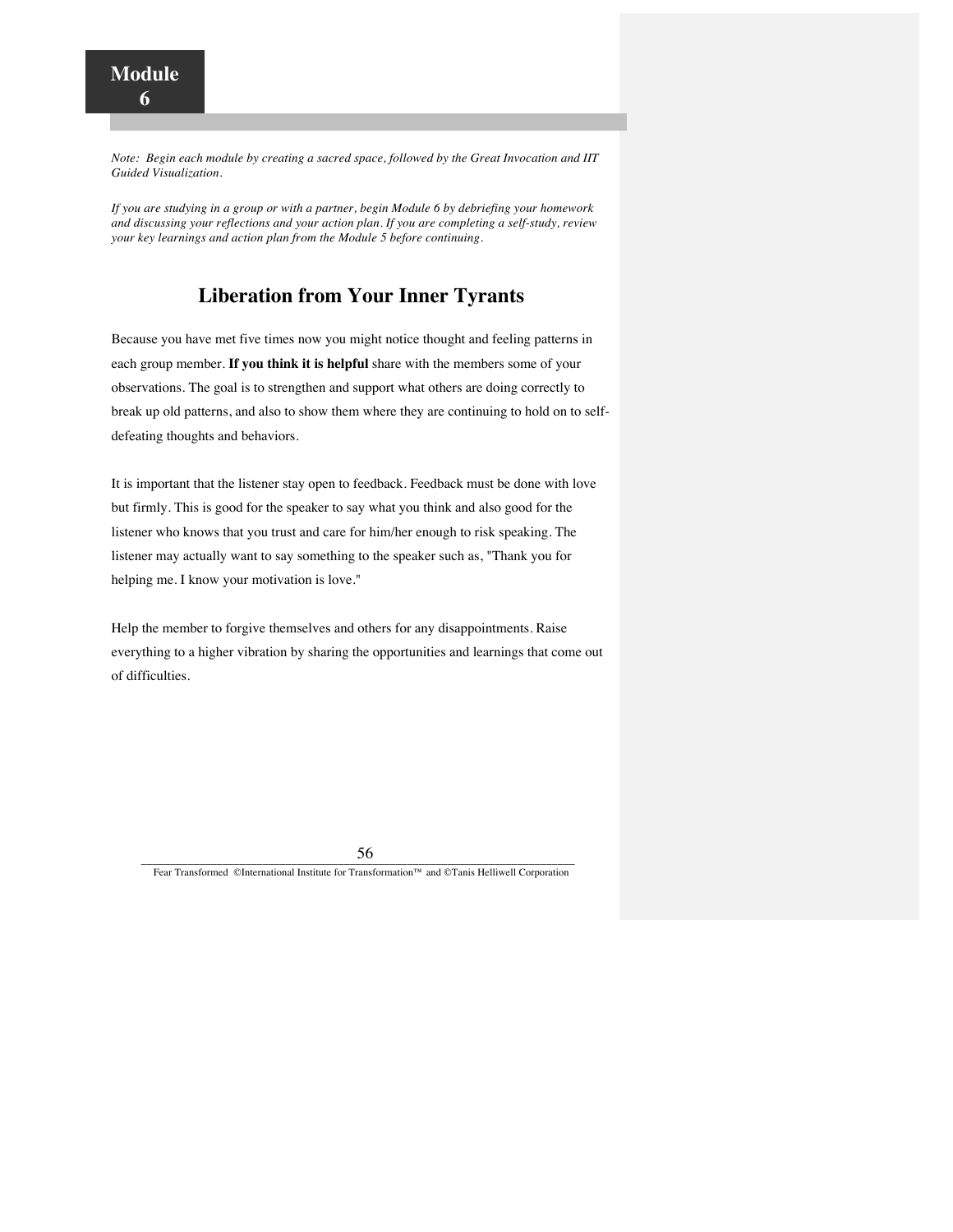## **The Happy Man**

In an old man who has known human joys and sorrows, and has achieved whatever work it was in him to do, the fear of death is somewhat abject and ignoble. The best way to overcome it—so at least it seems to me—is to make your interests gradually wider and more impersonal, until bit by bit the walls of the ego recede, and your life becomes increasingly merged with universal life. An individual human existence should be like a river— small at first, narrowly contained within its banks, and rushing passionately past boulders and over waterfalls. Gradually the river grows wider, the banks recede, the waters flow more quietly, and in the end, without any visible break, they have merged in the sea, and painlessly lose their individual being. The man who, in old age, can see his life in this way, will not suffer from the fear of death, since the things he cares for will continue.

Bertrand Russell from *New Hopes for a Changing World*.

57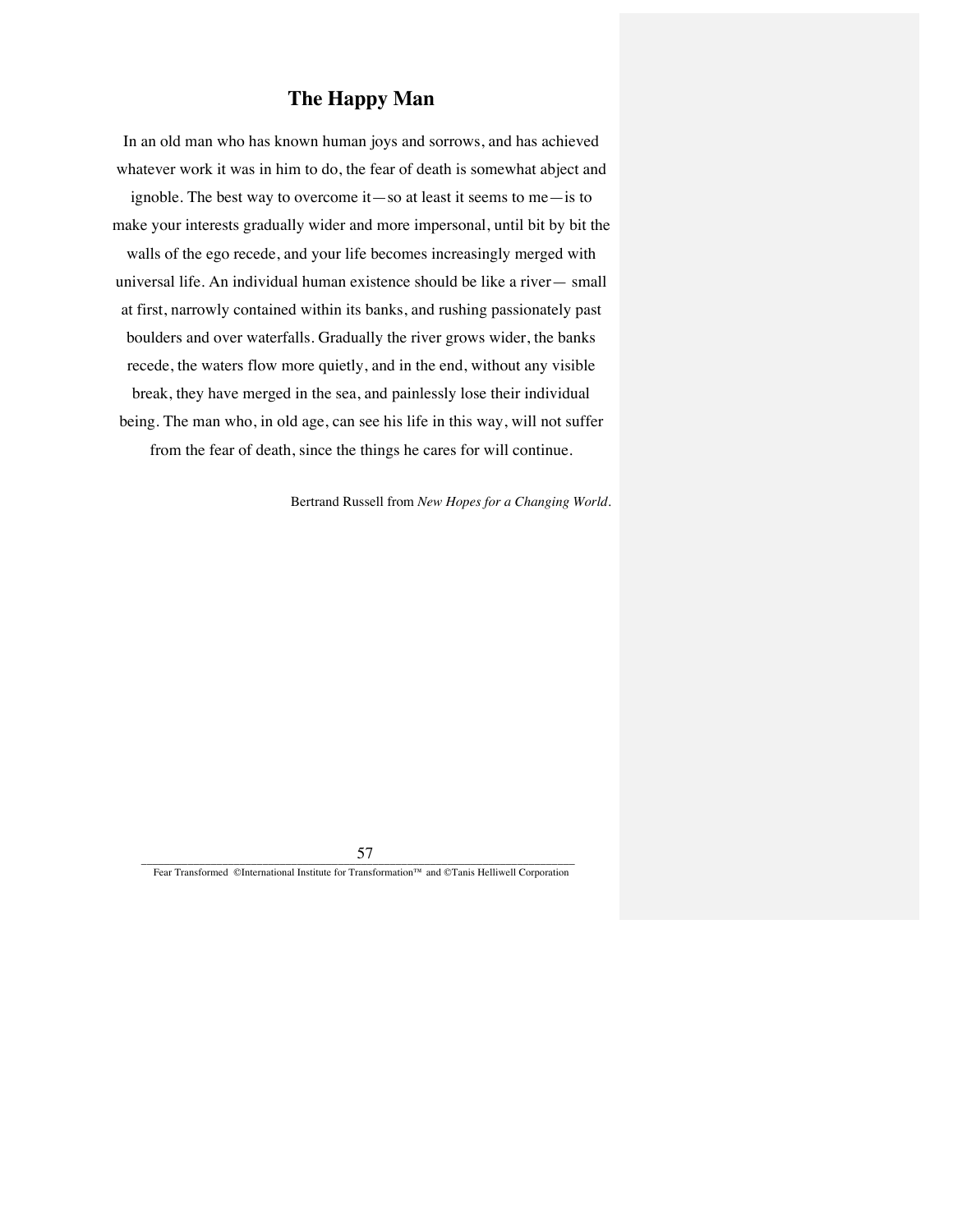## **Personal Disarmament**

It is difficult to juggle the various parts of ourselves to make sure that all our needs are met. Sometimes in doing so parts of us become overly strong and other parts are victimized. This is reminiscent of what happens in governing a country.

Imagine that you are a country with all the resources and problems in government that a country would experience. What country in the world would you most resemble and why? Would you be a democracy, a royal kingdom, a communist regime?

This exercise can be very powerful and you may want to do it more than once as more will come out of doing it repeatedly and it will give you a chance to deepen your commitment to disarm. This will also help with the clearing of your thoughtforms and fears.

## **In my country**

- 1. Who is in charge? What do you call this part of yourself?
- 2. Who are the oppressed in your country? i.e. your inner child, your sexual woman,
- 3. What does the ruler say to stay in power?

58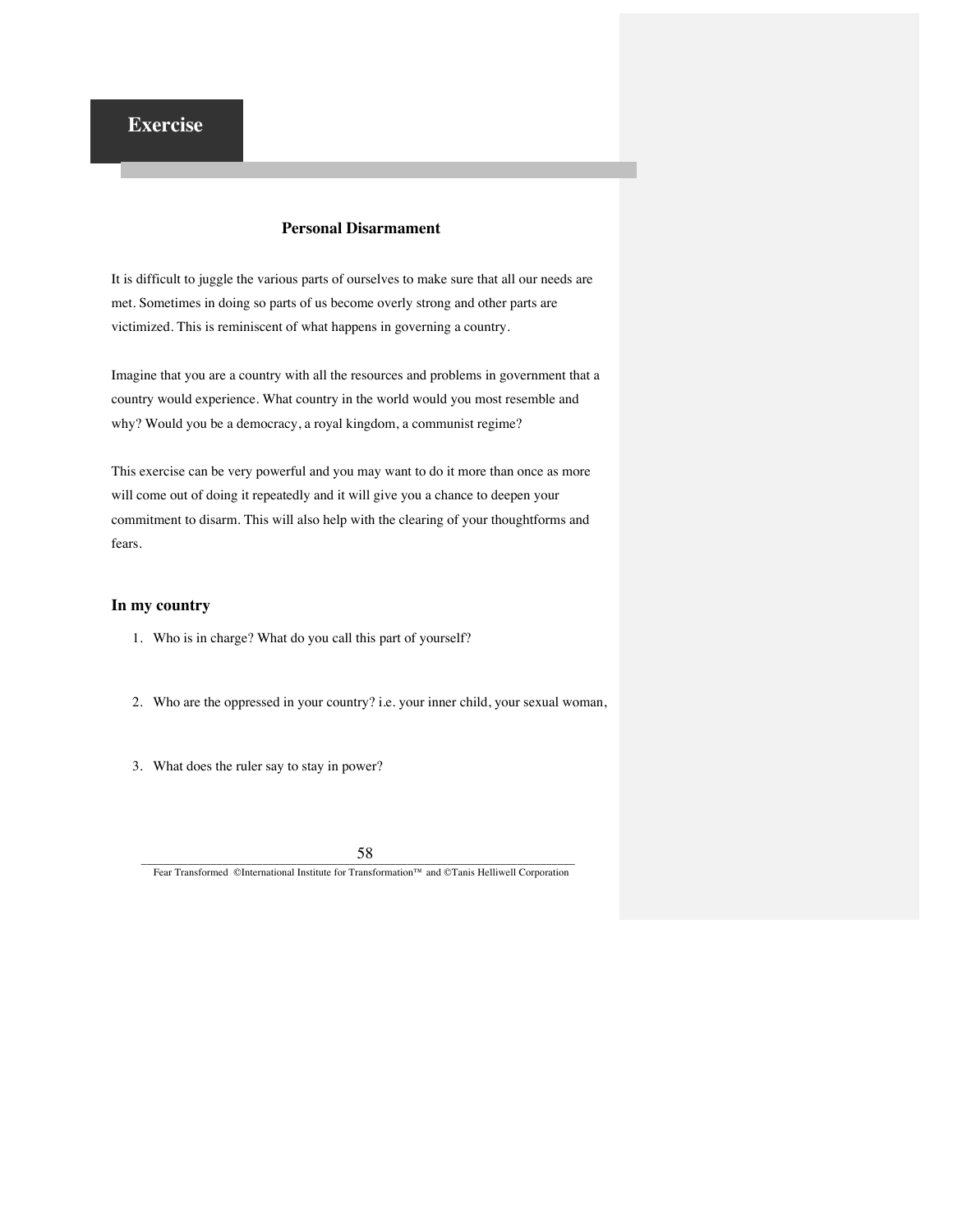- 4. Who are your enemies?
- 5. What are your borders between yourself and others?
- 6. Are you willing to disarm? Are you willing to share power with other parts of yourself?
- 7. What is your plan to do this?
- 8. If you are in a group discuss the results of this personal disarmament exercise.

#### **Exercise:**

## **Your Book of Life –Past Life Visualization**

Often our fears and self-limiting beliefs and thoughts come from either past lives or our parents. Experience a past life guided visualization to see if you can discover past life connections to people you know presently, to your work, and/or your purpose in this life.

The Book of Life, also called the Akashic Records, are records recorded in the more subtle vibrations of all you have ever been in past lives, what you are now, and who you have the potential to become. Your soul has access to this information, which the **Your Book of Life mp3** will help you to understand.

59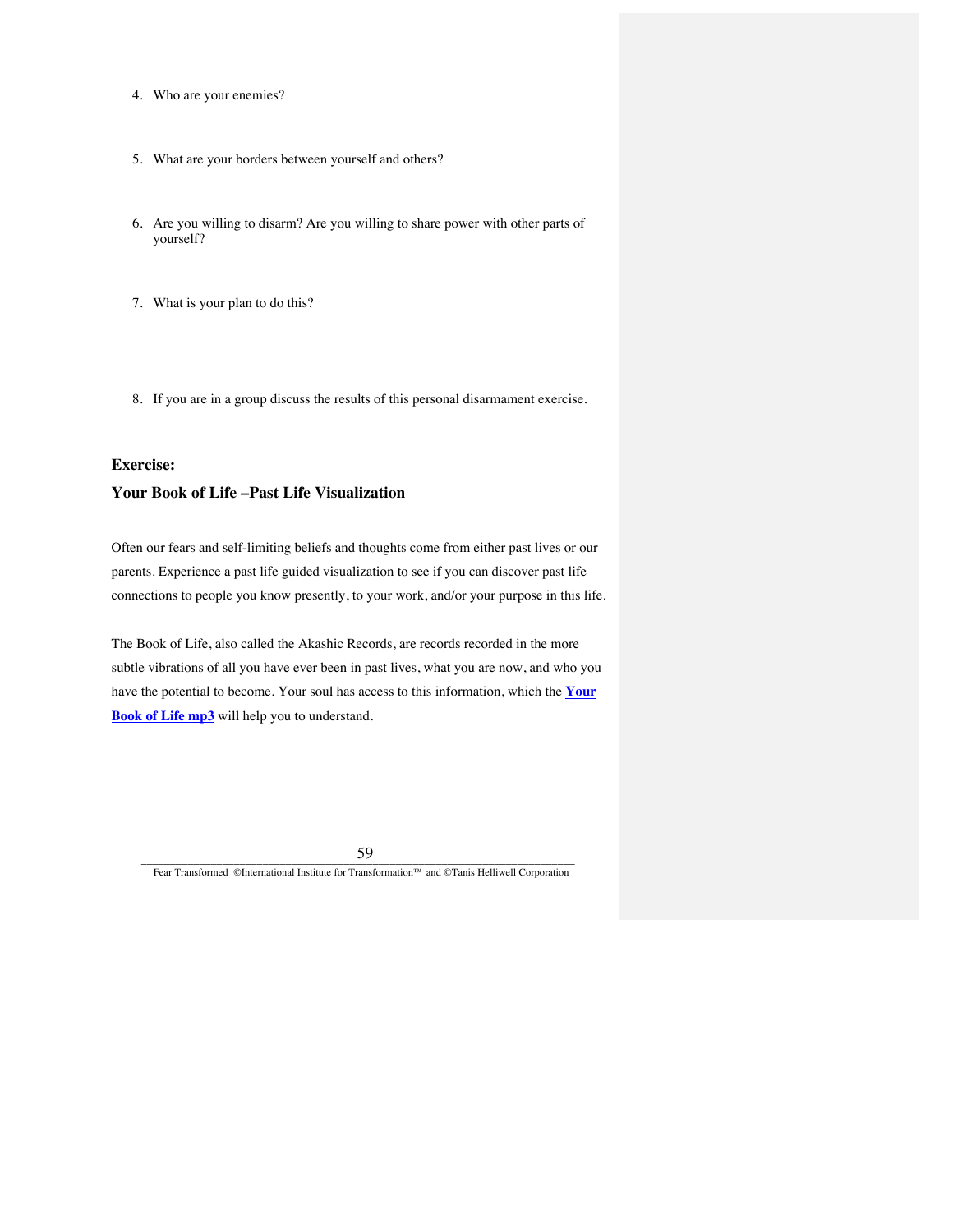## **My Gratitude List**

When we feel gratitude for our life and the gifts we have been given our heart opens more. Write down all the things that you are grateful for in your life. Include people, experiences, highs and lows that have taught you as well as mental, emotional or physical gifts you may have. Fill this page with your gratitudes. If you are in a group discuss in your next meeting.

60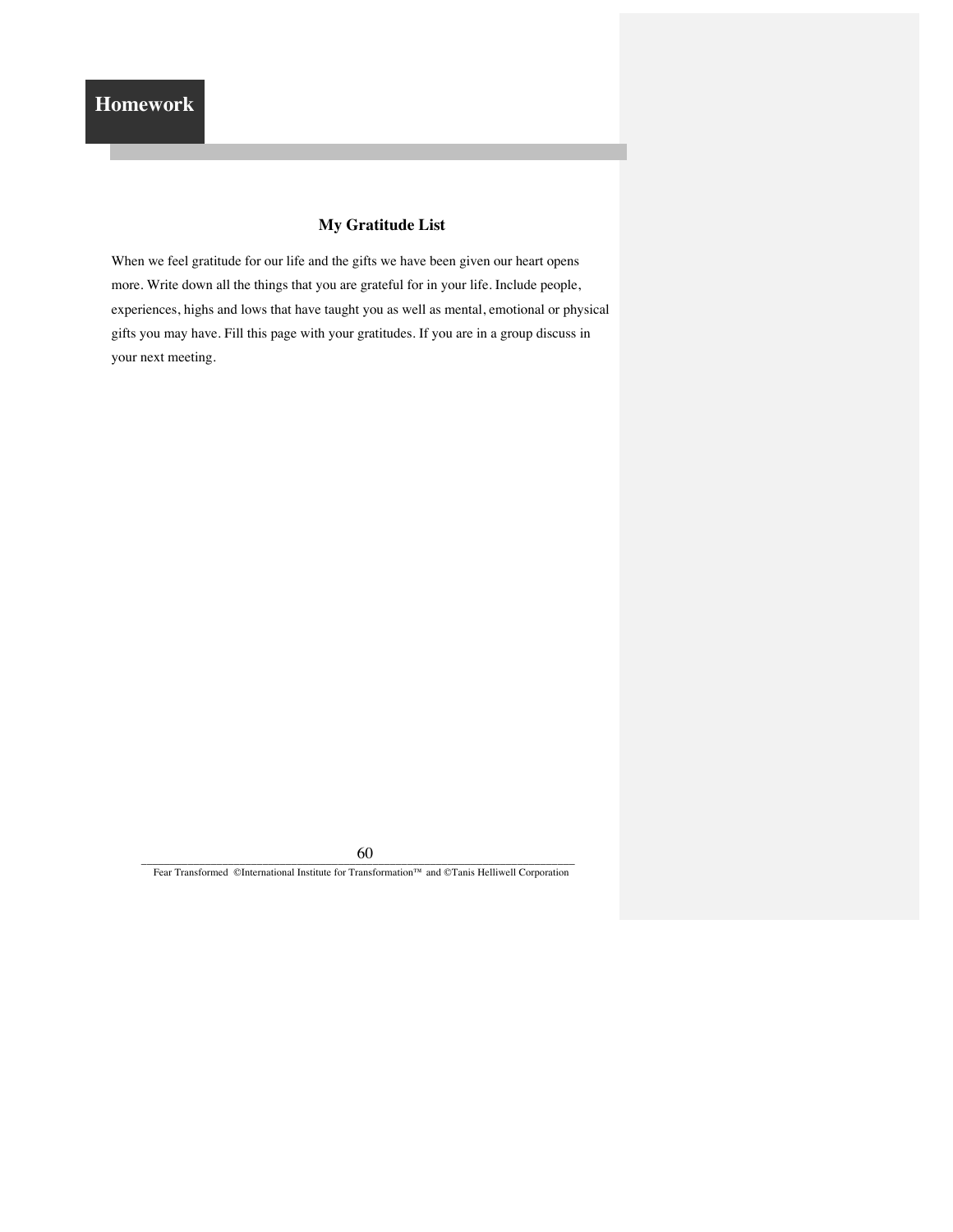## **4 Quick Ways to Prevent Fear**

Let's examine some quick and easy ways to prevent fear both short and longterm.

- 1. Eliminate caffeine and sugar that over stimulate the amygdala and create a hypervigilant state similar to anxiety. Doing this helps to put the body in a calm state.
- 2. Avoid situations that cause stress such as watching the news on TV. Let's face it; news stories are mostly negative and that is why you are avoiding it because negative news induces stress. This means not listening to it on the radio or reading about it. You may think that you will not be informed of what is going on in the world if you do this however there will be enough said by others that you will pick up the most important points to stay current.
- 3. Do not spend time with negative people, ones who focus on the negative in their lives and don't tell negative stories about your life either. Sure, we all have bad days, a year sometimes and we do need support during these times however many people crave attention in negative ways, such as my life is so bad that is why I can't do anything.
- 4. When you find yourself having a fear reaction, despite your efforts to stay calm take deep breaths and fully exhale and imagine all the muscles in your body relaxing. Fear is a contractive state and relaxing muscles will reduce fear.
- 5. Put these ideas into practice during the break between this and your next meeting if you are in a group and report to your group the results of this.

61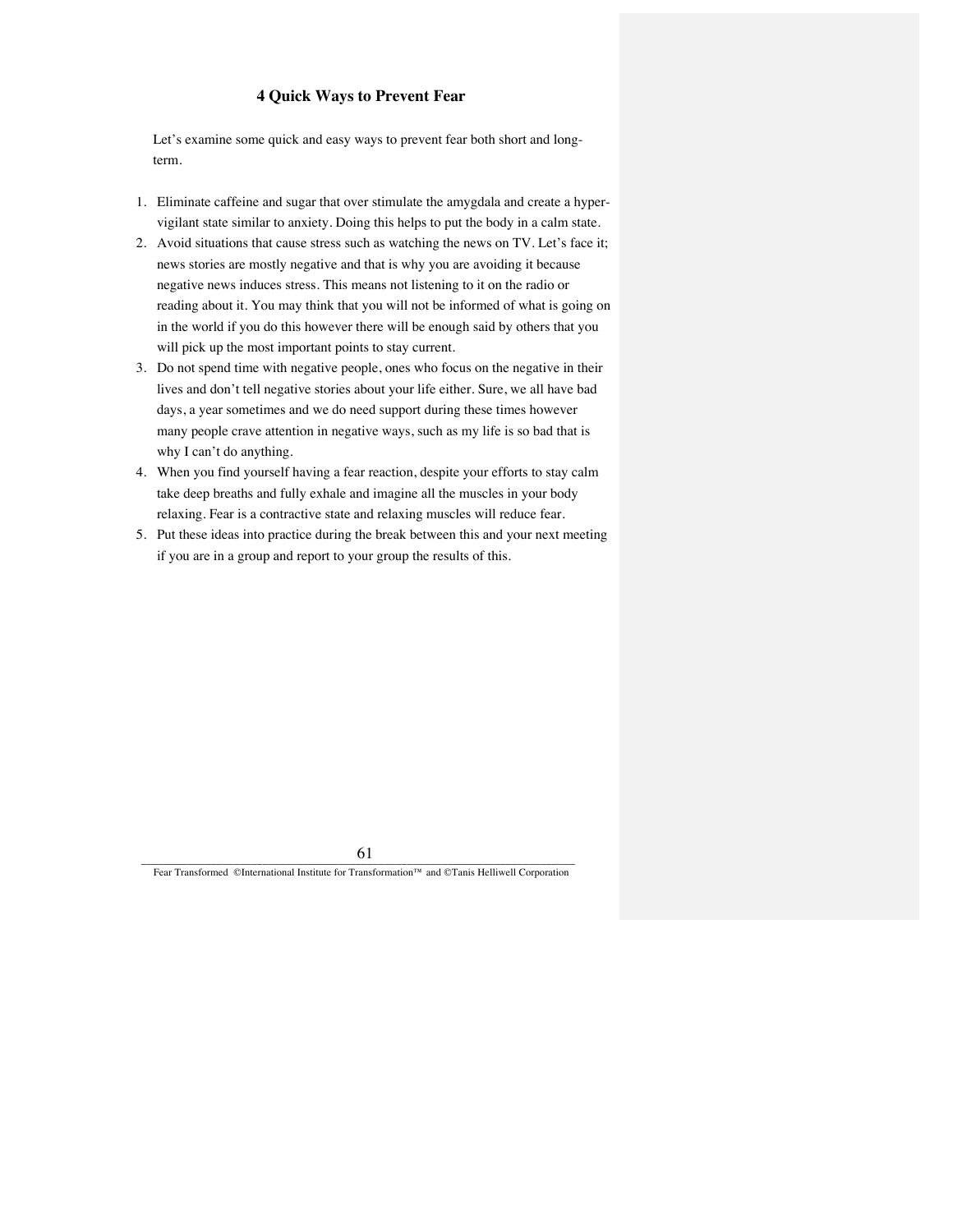# **MY KEY LEARNINGS AND ACTION PLAN**

**Key Learnings:**

**Action Plan:**

62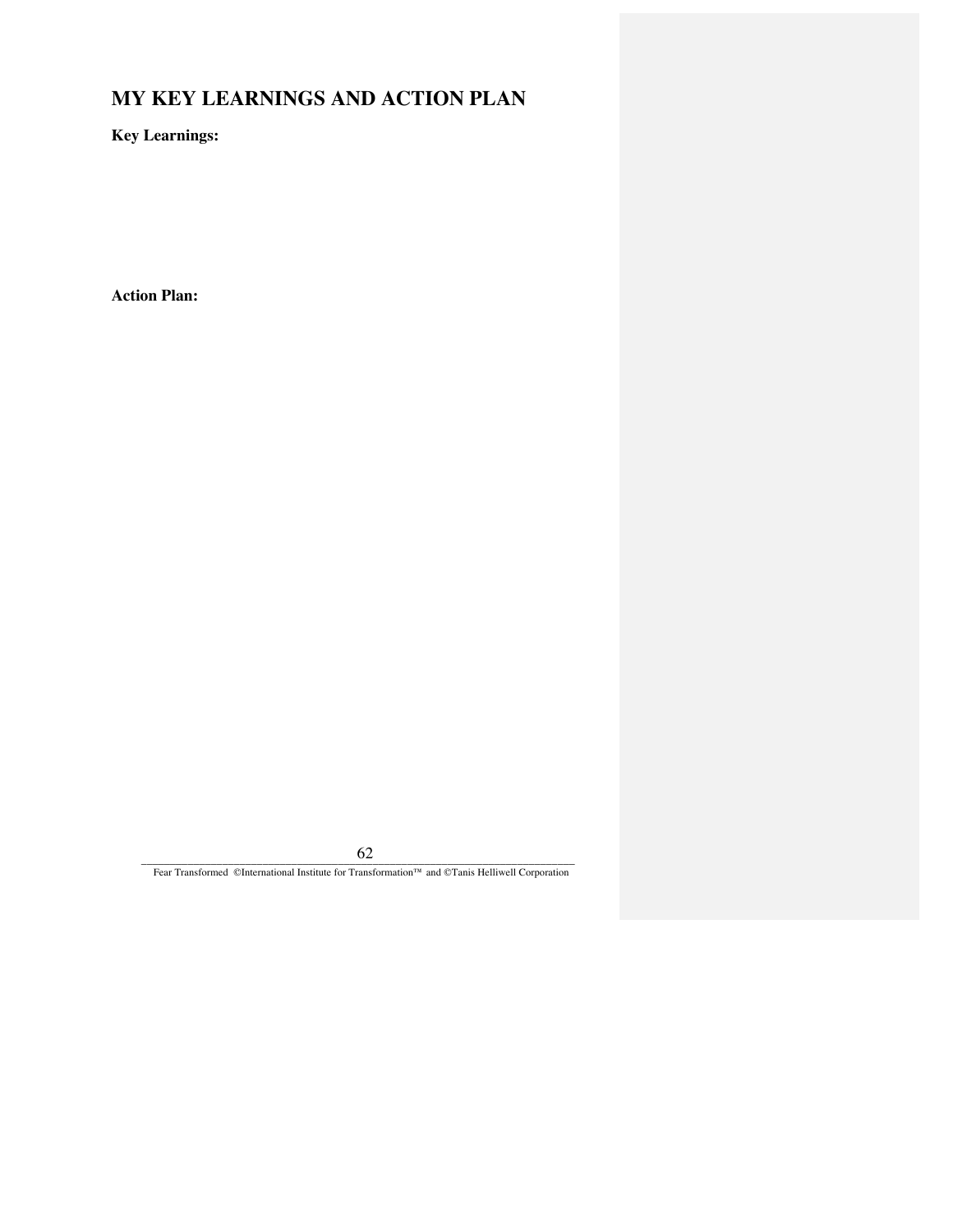*Note: Begin each module by creating a sacred space, followed by the Great Invocation and IIT Guided Visualization.*

*If you are studying in a group or with a partner, begin Module 7 by debriefing your homework and discussing your reflections and your action plan. If you are completing a self-study, review your key learnings and action plan from the Module 6 before continuing.*

## **Intimacy with Yourself and Others**

*There is a vitality, a life force, an energy, a quickening that is translated through you into action. And because there is only one of you in all time, this expression is unique. And if you block it, it will never exist through any other medium, and be lost. The world will not have it. It is not your business to determine how good it is, nor how valuable, nor how it compares with other expressions. It is your business to keep it yours clearly and directly, to keep the channel open.*

Martha Graham

## **Intimacy with Yourself**

## **Exercise:**

1. Write all the things you like about yourself. Yahoo. You are wonderful!

63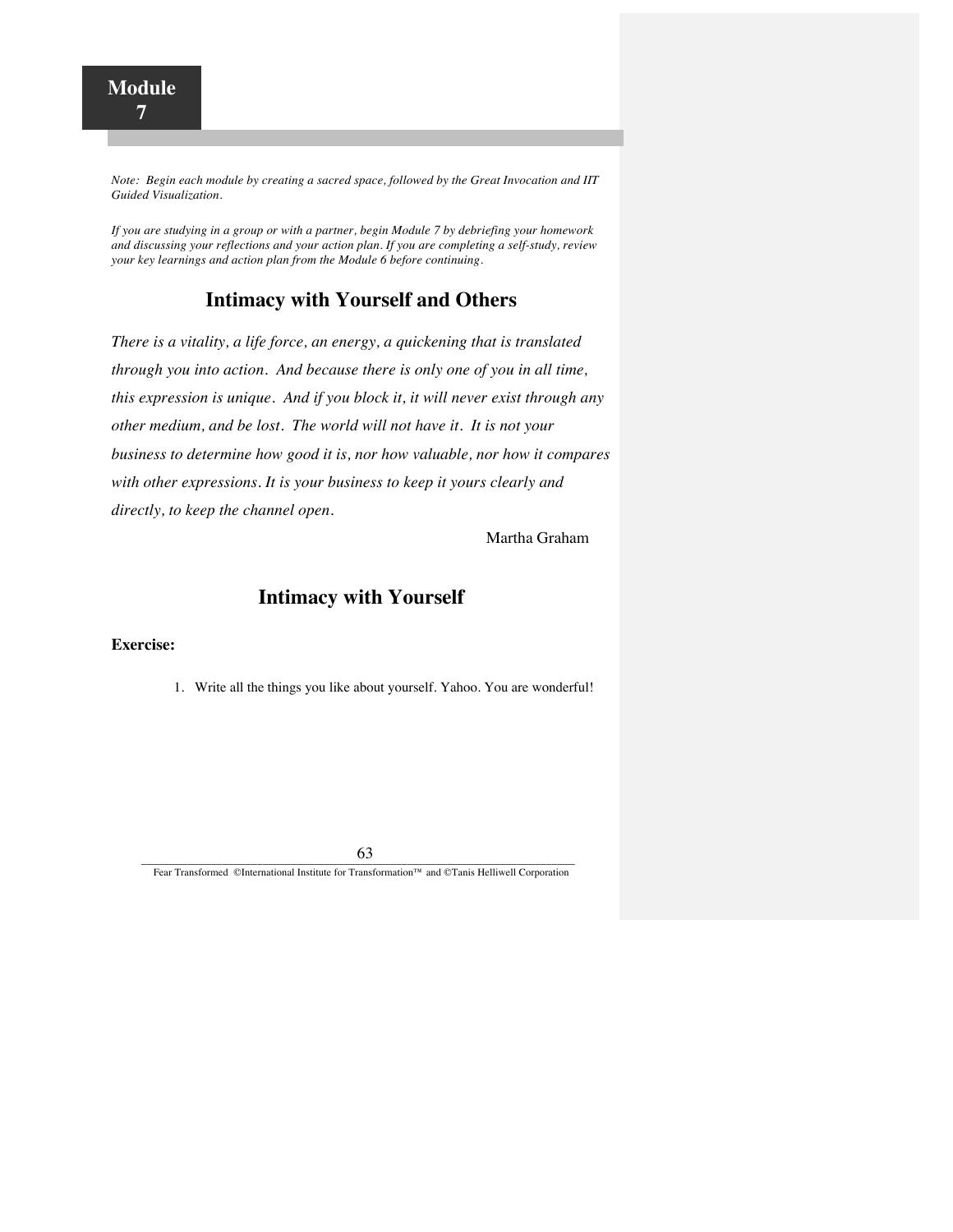## **Intimacy with Others**

*"To be enlightened is to be intimate with all things." Dogan, founder of Soto Zen in Japan*

## **Intimacy with Lovers and Spouses**

Being in love is not the same as loving. Being in love is based on us projecting something that we want for ourselves and seeing it in another person. This projection may be caused by us having given up something that was dear to us early in life or having it taken from us. For example, we might have given up innocence in order to acquire wisdom and now are attracted to gentle, innocent people of the opposite sex. Or we may have been abused sexually or psychologically and therefore do not trust the opposite sex. We might seek same sex relationships to mirror to us what we are as a man or a woman.

Often we see another person as a replacement for our father, if we are a woman, and for our mother, if we are a man. We seek union with the divine and to be whole we feel that we must merge our male and female parts to be as the Creator is. The only way to do this that we see in our world is to do this with another person of the opposite sex.

What must be remembered is that we are already whole. Carl Jung spoke of men having an anima, which is the female part of themselves, and women having an animus, which is the male part of themselves. For many people these parts are unconscious which gets them into no end of grief. Women who have had no protector and have taken a strong role in the business world may have a strong animus that pushes away any man that comes close. Men, on the other hand, who had a dominant mother may have such a strong anima that they are unable to bond and commit to another woman. What in effect is happening in both of these cases is that we have married our other halves unconsciously rather than consciously.

It is essential, therefore, to bring your animus and anima to conscious attention so that we can use it to balance your personality in an inclusive rather than exclusive way so that there is room for other healthy relationships. When we do this we take on an androgynous quality that attracts others who are similar. We then form relationships not based on projection so much as for conscious respect of the talents and gifts of the other without losing ourselves in the relationship. Joseph Campbell once said that there are three people

64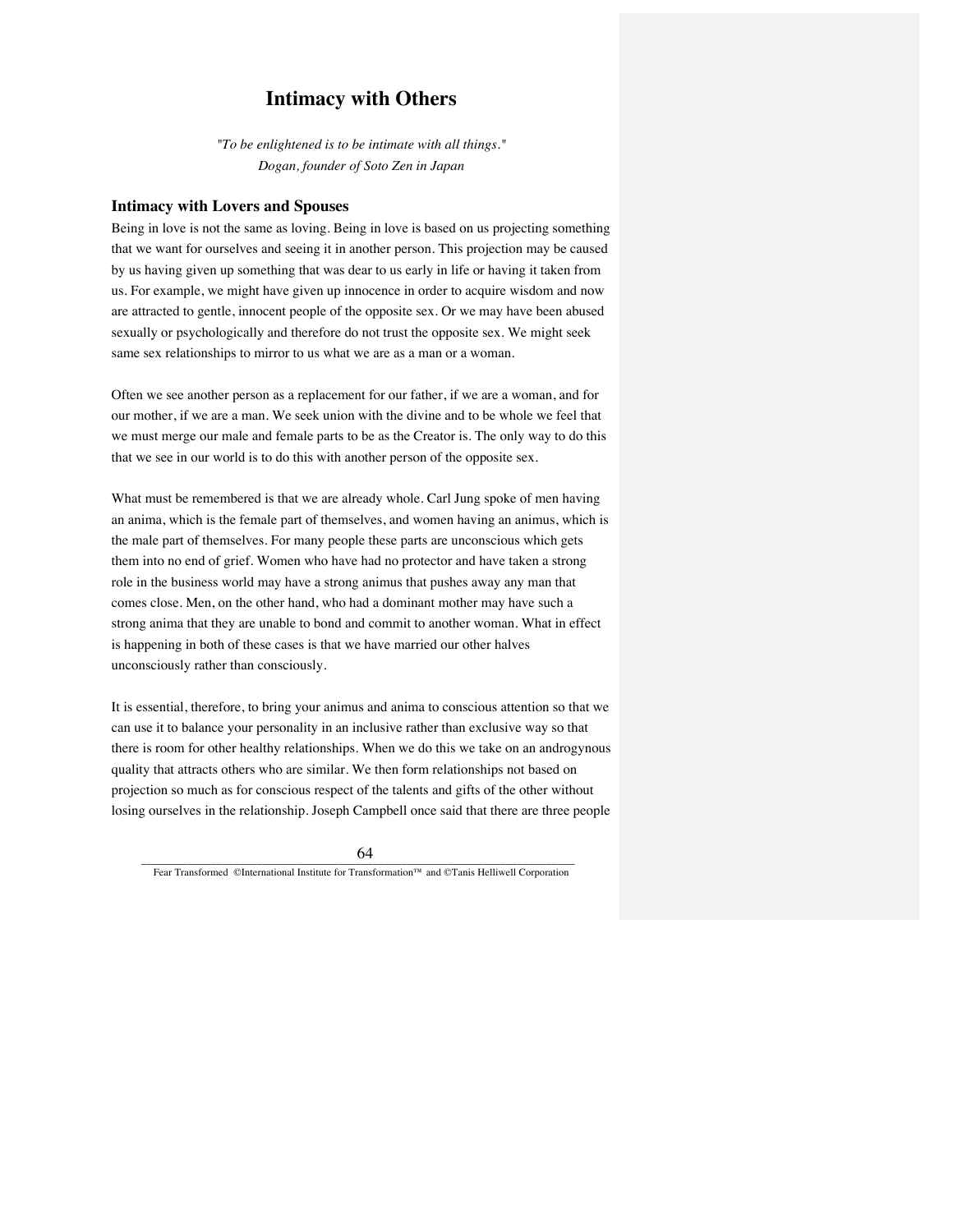in a marriage. The man, the woman and the relationship. When people come from wholeness in themselves they may choose to sacrifice or compromise for the relationship but it is done with joyful consciousness and not grudgingly.

## **Intimacy with Parents and Children**

Healthy relationships with our parents are likewise based on seeing the person in the wholeness of what they are and not projecting inflated or deflated fantasies on them about what a perfect mother or father is. When this happens they take on images of either God or the devil—neither which is usually the case. We must always remember that our soul chose them so there are no mistakes. Our parents are the perfect choice for us to learn and grow. We need to love them unconditionally for what they are and not as we would have them and to thank them for the many gifts and opportunities they give us. As we love and accept our parents as they are, we change the memory of what they were in the past and the relationship we had with them then. We actually reprogram our memories and our relationship. This is another important key in eliminating negative thoughtforms.

#### **Intimacy with Friends**

Our relationships with lovers, children and parents often carry a strong emotional charge that makes it difficult to be objective and stay conscious of what we are learning without attachment. Friendships are the creator's way of giving us less of an emotional charge and less chance of attachment so that we can learn more easily love unconditionally, accept others unconditionally and play with others unconditionally.

## **Intimacy with the Earth and all Living Beings**

At some time in our evolution the idea dawns that we are earth beings and spirit beings and that each cell of our body is made up of these two aspects. There is no life without the other. With this thought comes an opening to breathe air, drink water, walk on the earth consciously and to thank it for its gift of life. Loving spirit and the earth we open ourselves to love vertically. Loving spouses, parents and friends we learn to love horizontally through our heart and hands. When we put these two axis together we love all creation and know how to be a full creator in the world.

65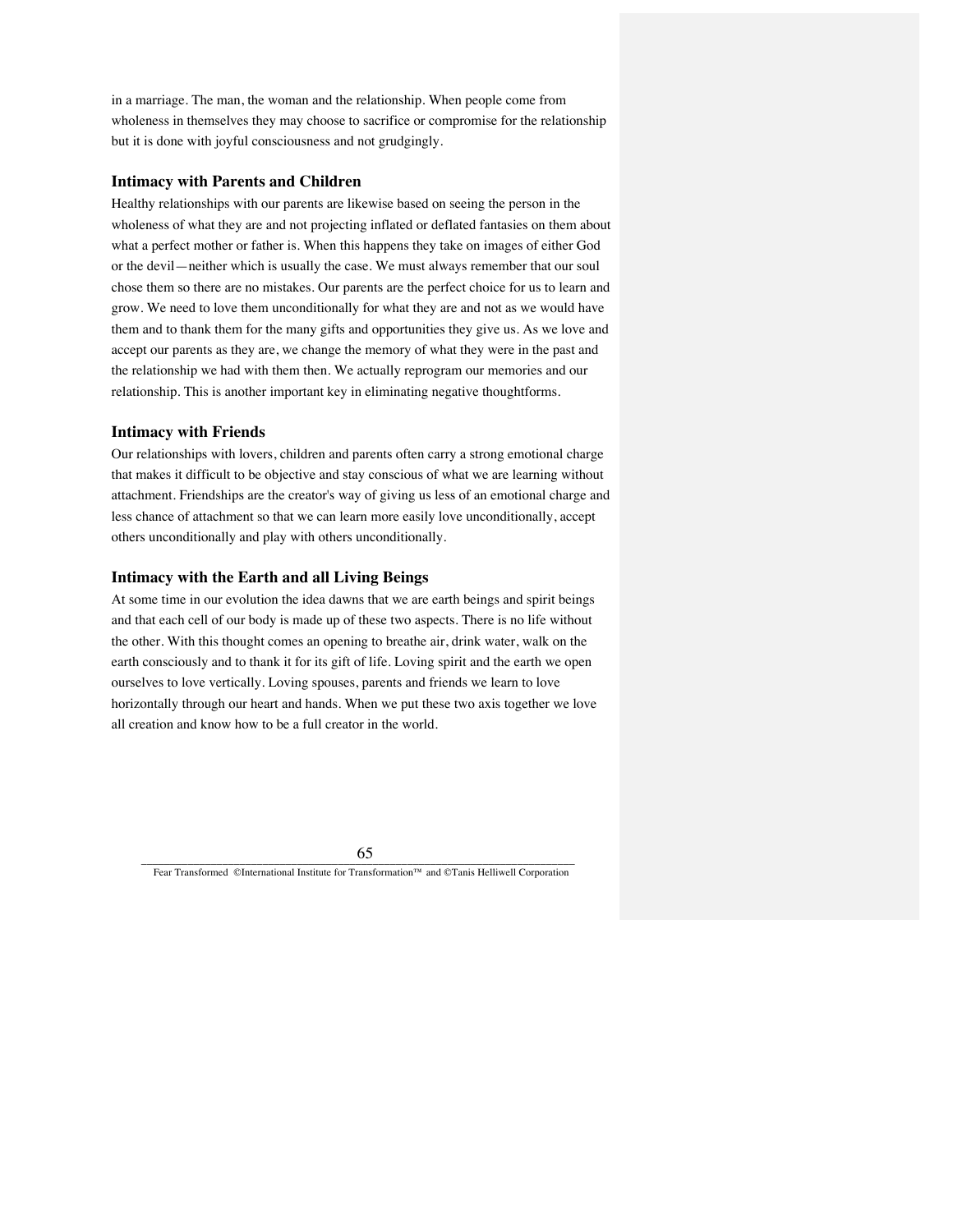## **Growth Through Relationships**

1. What have you learned from each of your parents and how have they helped you to grow?

2. Our children and other children in our lives, such as stepchildren, are chosen by our soul and are perfect for us to learn our lessons and to grow spiritually. What have you learned from each of your children? How have they helped you to grow?

3. What have you learned from your spouse or lovers that has helped you to grow?

4. What are you currently learning from your friends? Is there a pattern in your learning in these various relationships?

66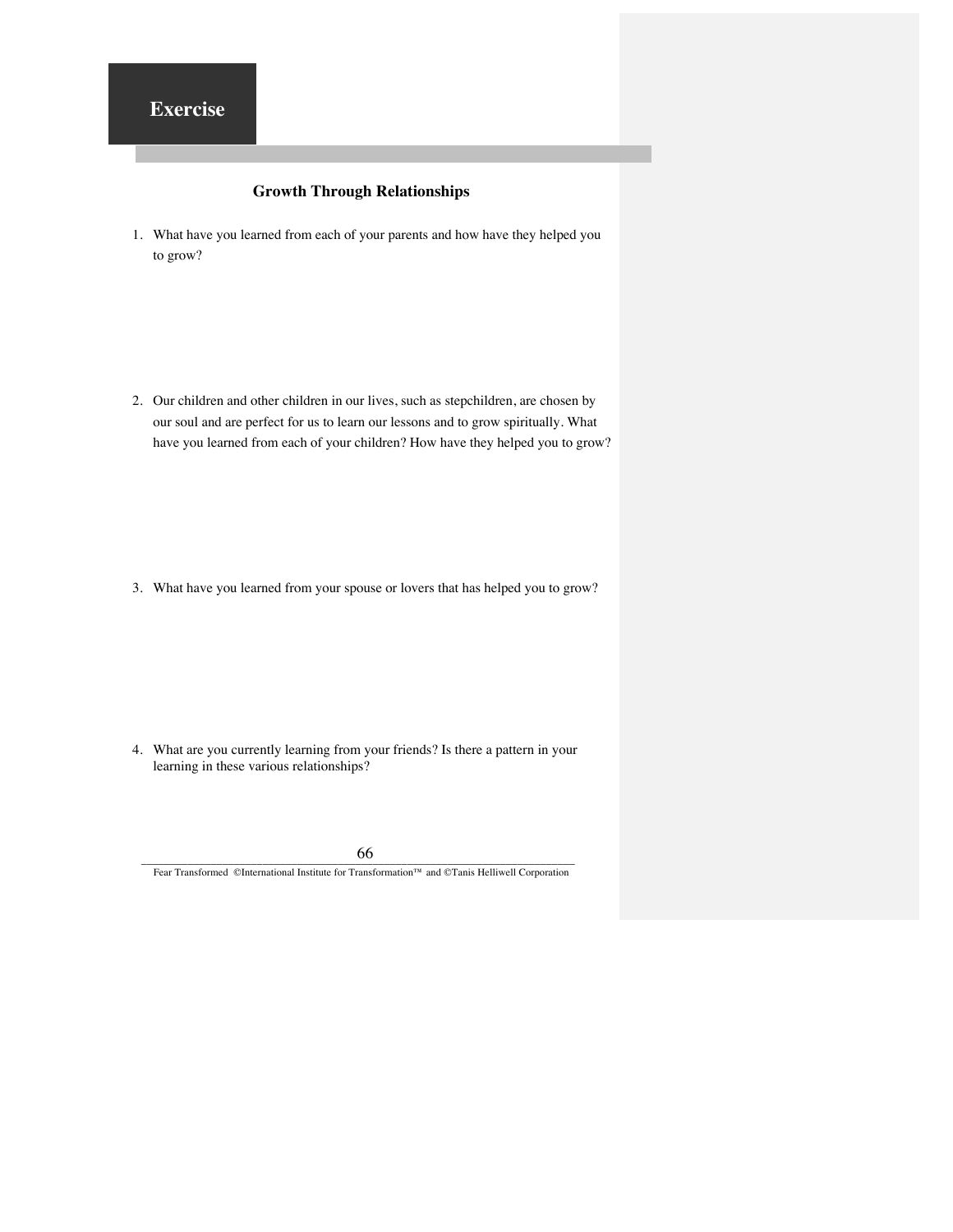## **Exercise:**

#### **Harmonious Relationships Visualization**

The next section is a guided visualization to help you to feel gratitude for the gifts that you have received from others and to let go of any cords that you are attaching to others or others are attaching to you. This mp3 is called **Harmonious Relationships**.

## **Exercise: Ritual of Ending**

The goals of the last meeting of group members for the *Fear Transformed* course are to continue to commit to your own individual development, to the development of each group member and to assist the spiritual beings who are helping with our evolution to link up to other world servers.

This is your last formal meeting and it is good to do a *Ritual of Ending*. Go around the circle and let people share what they have learned during the course and celebrate their progress. Also ask participants what their intentions are to continue doing. After this has finished it is important to see if the group wants to do the *optional Fear and Work Self-Tests* and/or perhaps do another IIT program and, if so, when would they like to start.

Some members might decide to do so and some may wish to discontinue. Have a ritual of ending for those who wish to leave. Bless them on their way and know you will always be linked to the group through your work together. The focalizer may want to take a picture before the end of the program to give to people on the final evening. Perhaps people could join hands and each group member say a prayer for each person until all people have received many prayers. This can be a very powerful experience when people speak from their hearts.

67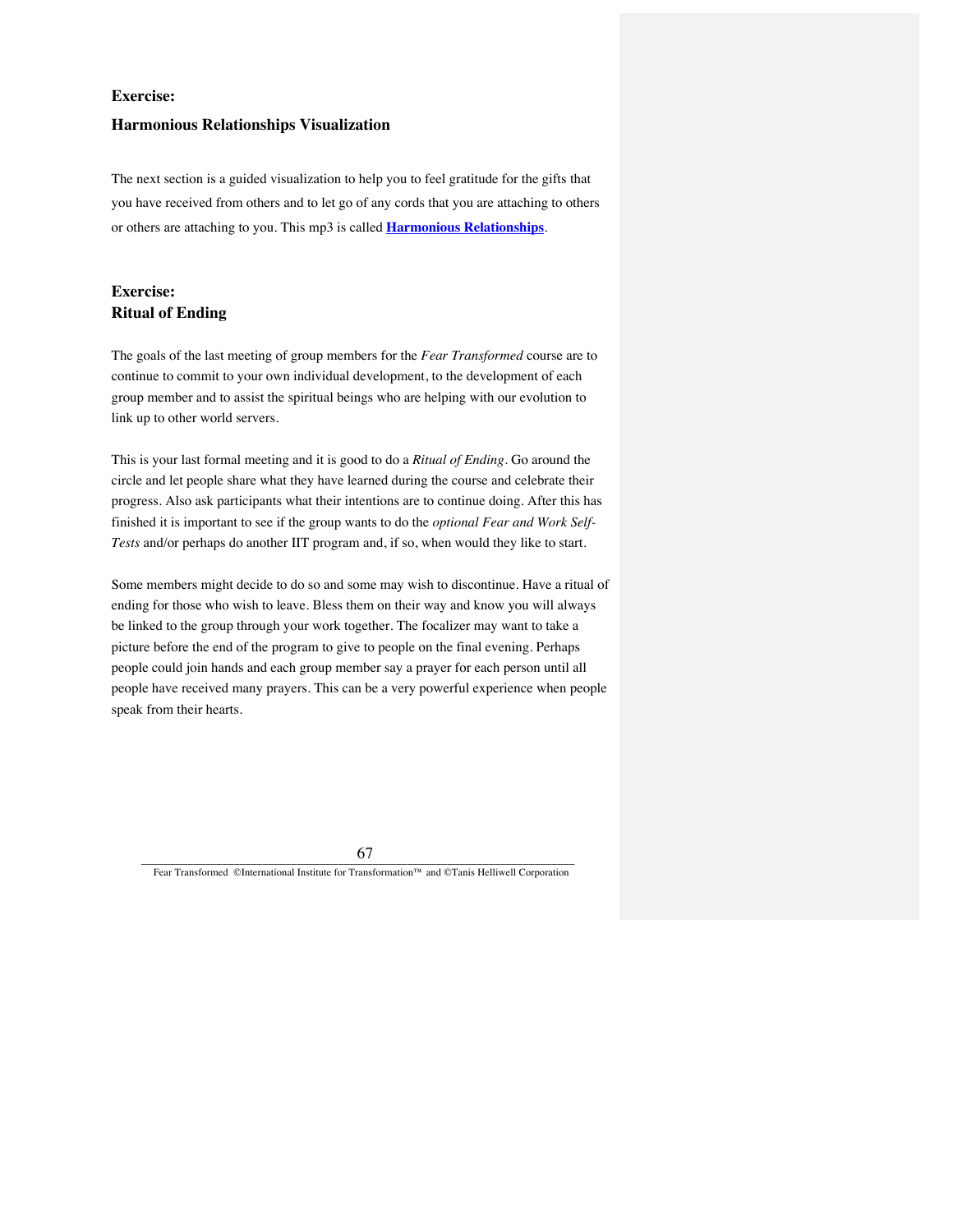## **A Hopi Elder Speaks**

You have been telling the people that this is the Eleventh Hour, now you must go back and tell the people that this is the Hour. There are things to be considered...

Where are you living? What are you doing? What are your relationships? Are you in right relation? Where is your water? Know your garden. It is time to speak your Truth. Create your community. Be good to each other. And do not look outside yourself for the leader."

Then he clasped his hands together, smiled, and said, "This could be a good time! There is a river flowing now very fast. It is so great and swift that there are those who will be afraid. They will try to hold on to the shore. They will feel they are being torn apart and will suffer greatly.

Know the river has its destination. The elders say we must let go of the shore, push off into the middle of the river, keep our eyes open, and our heads above the water.

And I say, see who is in there with you and celebrate. At this time in history, we are to take nothing personally. Least of all ourselves. For the moment that we do, our spiritual growth and journey comes to a halt.

The time of the lone wolf is over. Gather yourselves! Banish the word struggle from your attitude and your vocabulary. All that we do now must be done in a sacred manner and in celebration. We are the ones we've been waiting for.

**Oraibi, Arizona**

68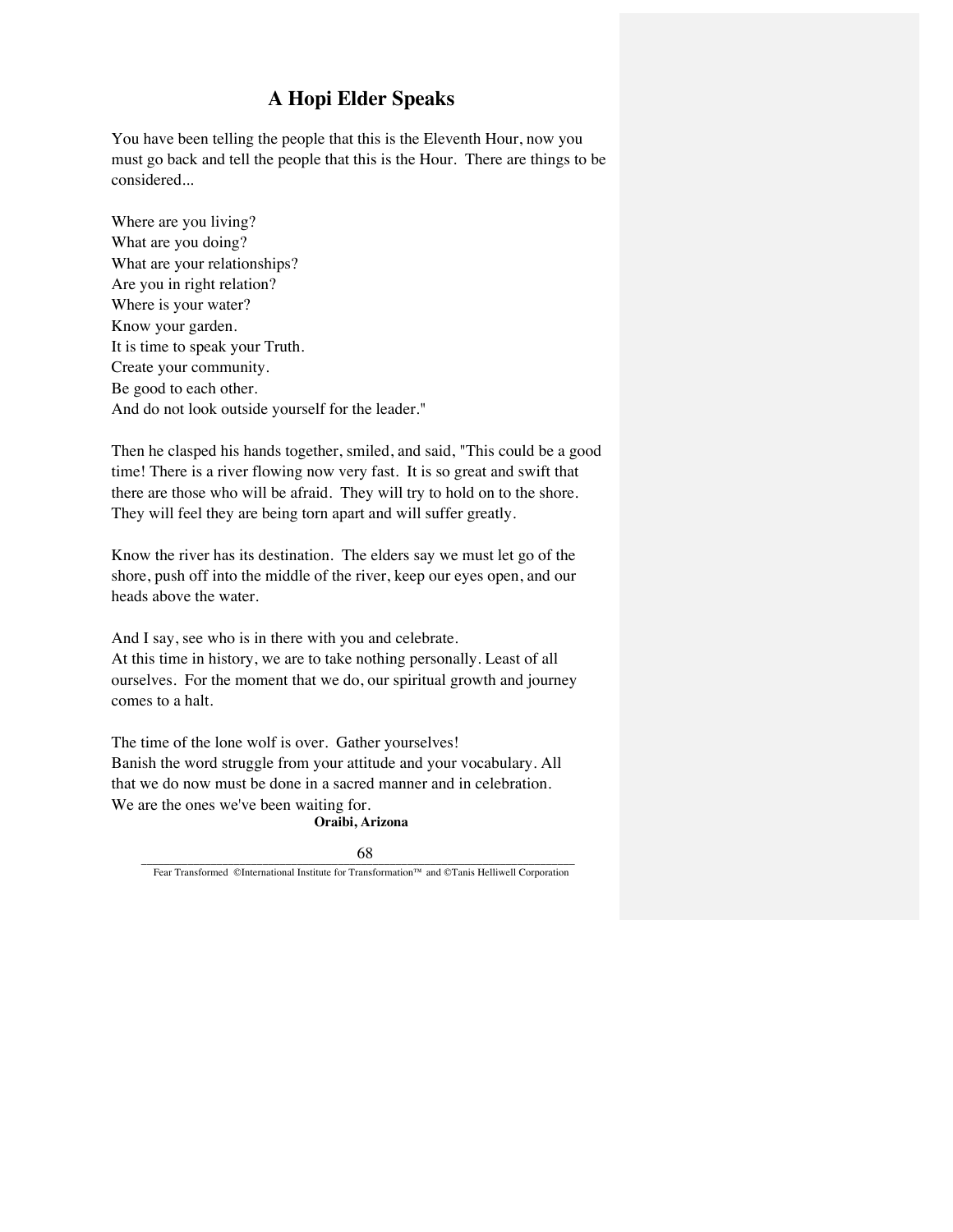If you are studying with a group and some members decide it would be helpful to have another meeting to take up the results from completing the *Fear and Work Self-Tests then* please complete the two assessments *Symptoms of Fear in Organizations* and *Symptoms of Fear for Entrepreneurs* for homework.

69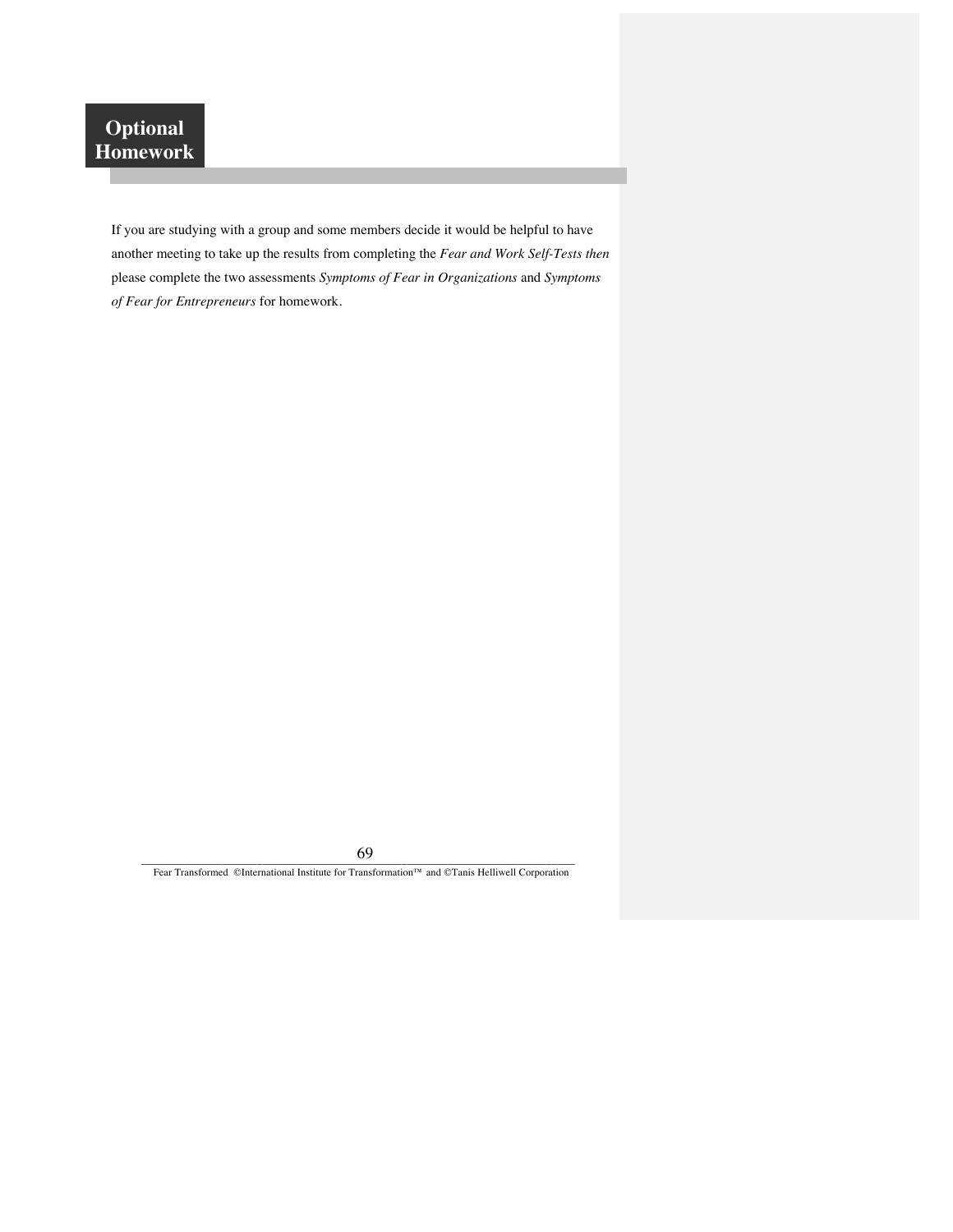# **MY KEY LEARNINGS AND ACTION PLAN**

**Key Learnings:**

**Action Plan:**

70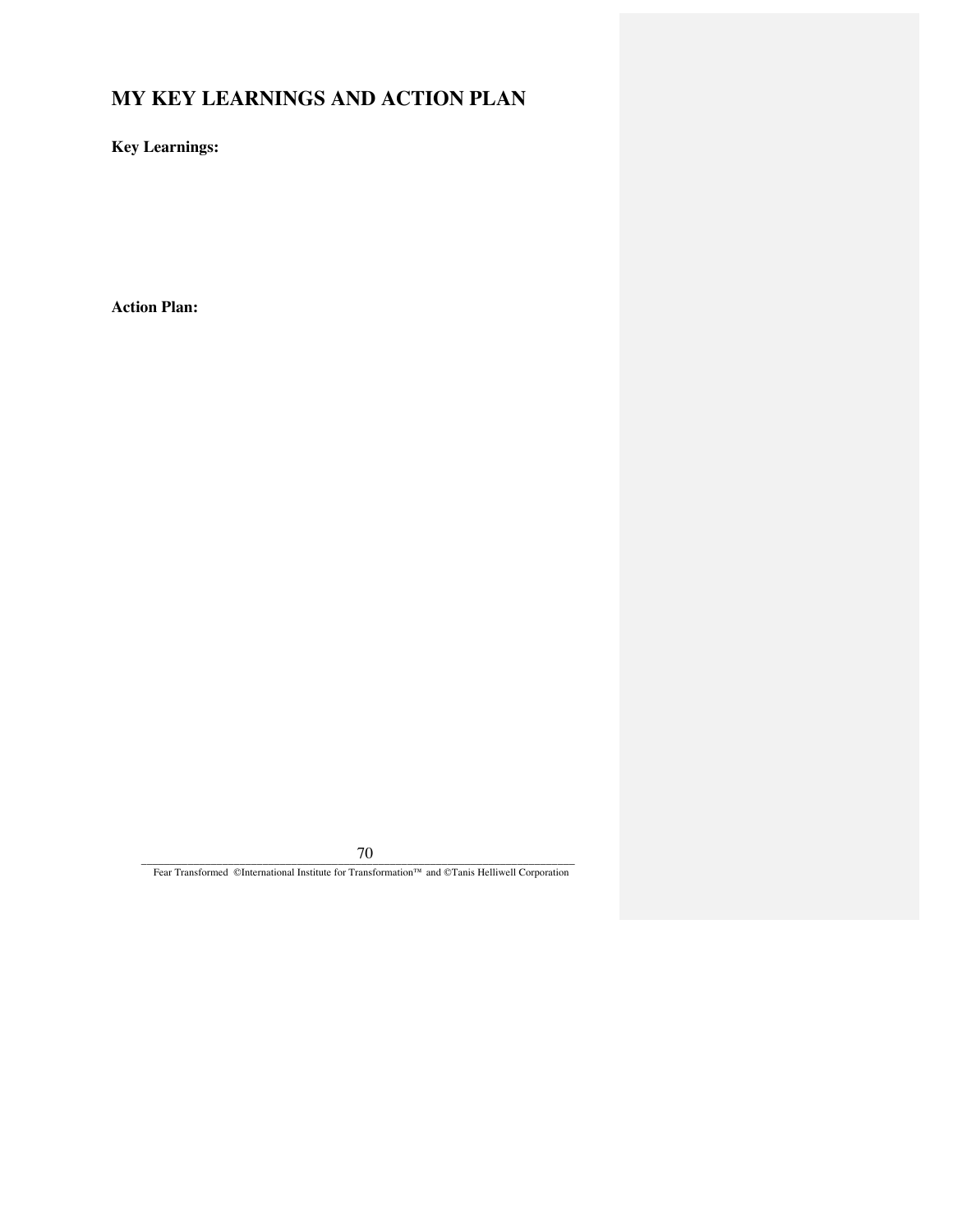## **Optional Module 8**

*Note: Begin each module by creating a sacred space, followed by the Great Invocation and IIT Guided Visualization.*

*If you are studying in a group or with a partner, begin Module 8 by debriefing your homework and discussing your reflections and your action plan. If you are completing a self-study, review your key learnings and action plan from the Module 7 before continuing.*

## **Fear and Work Self-Tests**

At first glance you might think that the fear at work workbook does not apply to you, as you are no longer working. Even if you are no longer working there are many important points to be gleaned from the *Fear and Work Self-Tests*. For example, if you are doing volunteer work this information is applicable. Also, each of us continually needs to engage with organizations, such as the bank, the doctor, even your own study group and how it is led is an example of an organization.

- 1. Take up the results from the *Fear and Work Self-Tests* including the two homework assessments *Symptoms of Fear in Organizations* and *Symptoms of Fear for Entrepreneurs*. What did you discover?
- 2. How does this information apply to an organization that impacts you?
- 3. What would you like to do differently to reduce any fear that you feel with this organization?

NB. Page 29-40 of *Manifest Your Soul's Purpose* has sections that might interest you on meeting your soul and personality needs at work. Link here to purchase.

71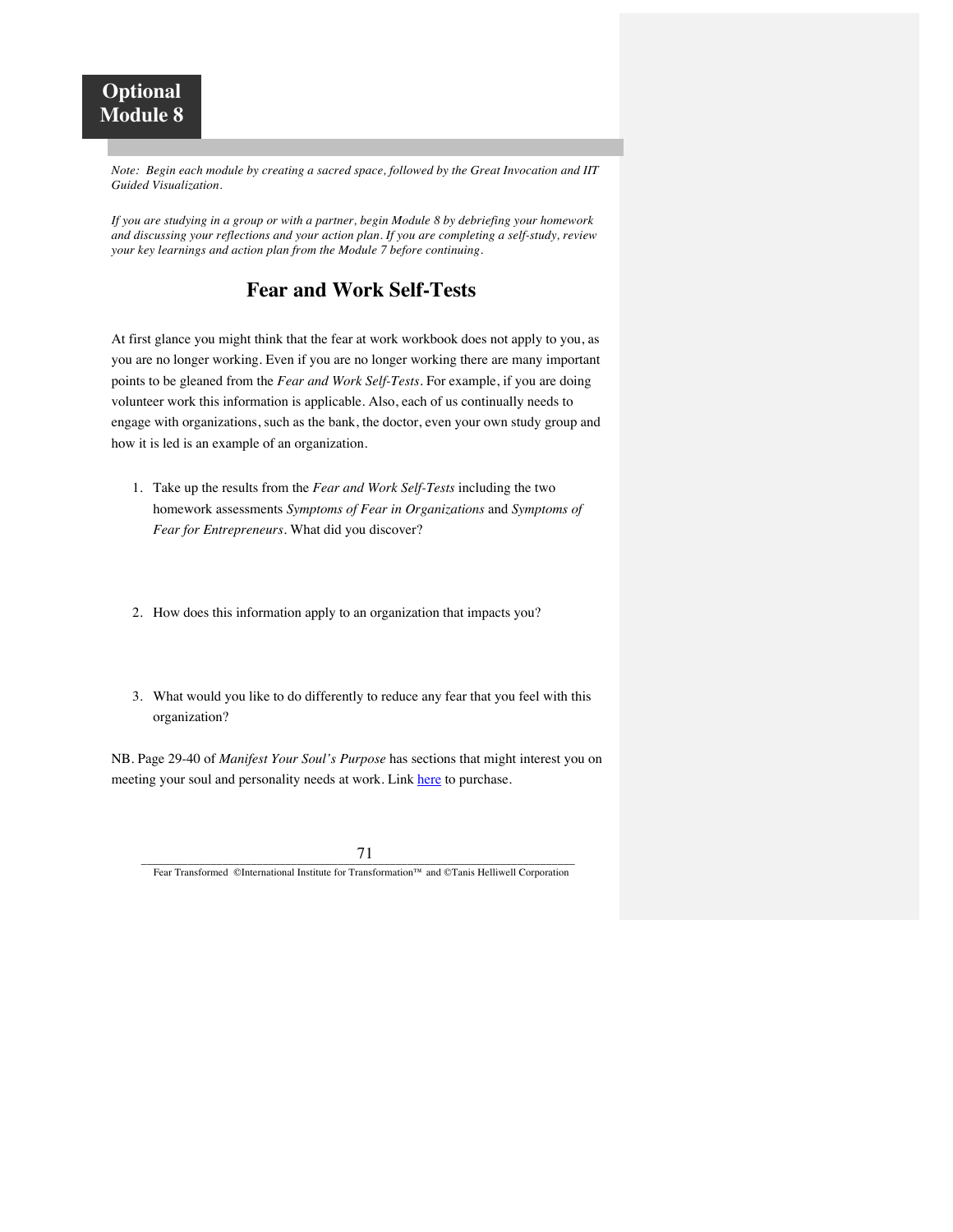#### **WHAT NEXT?**

#### **We recommend the following 3 courses in whichever order calls to you**

#### **Option 1. Transform Yourself**

To become conscious, we must undergo deep transformation. We need to let go of old patterns

that no longer serve us, and unite our personality with our soul's purpose.

#### **How you benefit from this program:**

- Learn the evolutionary new *Etheric Clearing Technique (ECT)* to release attachments, old beliefs and behaviors that sabotage your personal and professional effectiveness.
- Overcome fears that hold you back from developing your potential.
- Review positive and negative patterns in your life, and reinforce your strengths.
- Regain balance between personal life and work.
- Learn the spiritual laws that govern your physical, emotional, and mental well-being.

*"Tanis Helliwell has a natural talent for healing. She is full of energy, creative and deeply intuitive. Her positive vision is palpable and generous."* Michael Myers MD. Prof. of Psychiatry, Faculty of Medicine, University of British Columbia

#### **Option 2. Transform Your Work**

Happiness results from satisfying both our personality and soul needs. Ideally, the two work together in partnership because the soul knows the purpose for our life, and the personality is the vessel to fulfill that purpose. The soul and personality working together create a soul-infused personality— and interdependent partnership necessary to fully develop our potential.

This program helps you develop your Spiritual Intelligence (SQ). This leads to increased personal and professional effectiveness that results in the positive transformation of your life and work.

#### **How you benefit from this program:**

- Learn to use your seven major energy centers (chakras) to achieve your goals.
- Increase your life energy.
- Learn the  $3 * 2 * 1$  system to cultivate people who feed your soul.
- Complete a multiple intelligence inventory to assess your natural gifts.
- Build personal capacity through wisdom, love and divine will.
- Learn 11 strategies to use spiritual intelligence in your work.
- Solve key problems using intuitive and whole-brain techniques.
- Work in the flow by managing time in new ways.

*"Exciting, deepening, refreshing. Tanis Helliwell is a remarkable co-creator on the world stage."* Nancy E. Lamb, DML, MBA Professor, University of Massachusetts

72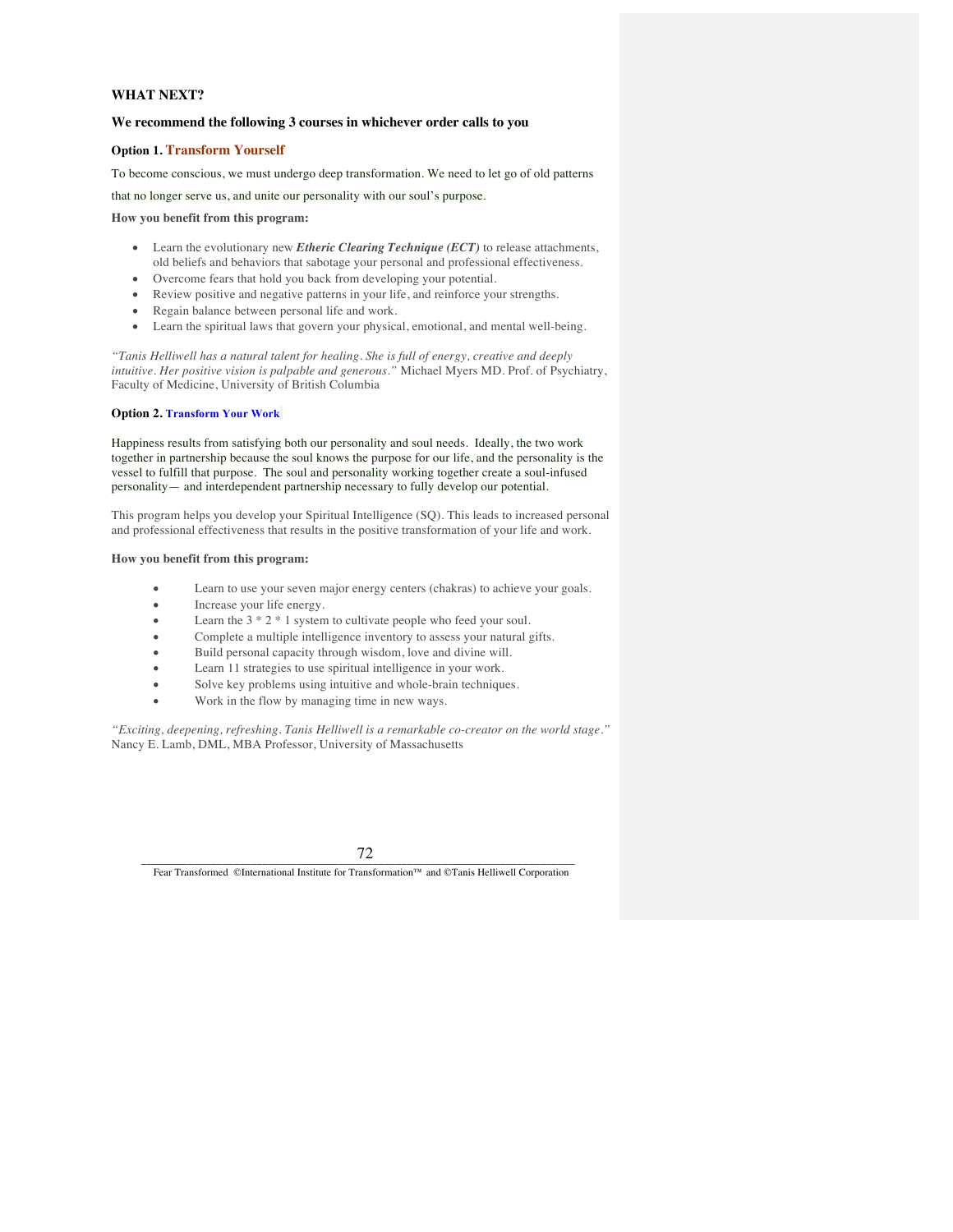#### Option 3: **Spiritual Transformation**

A spiritual transformation is a journey that unites our personality with our soul's purpose, giving us greater meaning in our lives. When we go through this deep transformation, we become more conscious. We gain more clarity and let go of old patterns that no longer serve us.

Recognize the signs of spiritual transformation and get the guidance you need along the journey. Step onto the path to achieving your highest potential. Liberate yourself from false illusions and gain a greater sense of freedom. It's time to receive the support you really need to be happy and fulfilled in your life.

**How you benefit from this program:**

- Learn tools to help you overcome self-limiting beliefs and behaviors.
- Connect with other like-minded and supportive people when you join a study group in your area.
- Discover powerful healing techniques by working with your Body Elemental.
- Practice heart-opening skills to create more positive relationships with yourself and others.
- Increase your spiritual intelligence (SQ) to succeed in this new, evolving world.
- Develop a greater capacity for compassion and access more joy.
- Discover the profound effects your transformation has on those around you.
- Become a conscious co-creator working with Spirit to fulfil your life purpose.

*"Tanis' teachings and mentoring have opened doors, provided layers of meaning, and enhanced my sense of presence and purpose. My relationships with other members of IIT are both synergistic and symbiotic. As we learn together and support each other, our growth becomes exponential."*

–Margaret Mills, President, InnerFormation Training and Consulting

### *All programs are given a credit in our in-depth Spiritual Transformation Certification*

This in-depth training program has help individuals for the past 19 years. It helps you develop your own consciousness and links you with other co-creative pioneers who are committed to forming communities to birth the next stage for humanity and the Earth. This is the equivalent of doing a Masters program in spiritual transformation. The program can be taken at your own pace.

For more information, please visit our website at www.iitransform.com

We welcome the opportunity to work with you on your journey of transformation!

73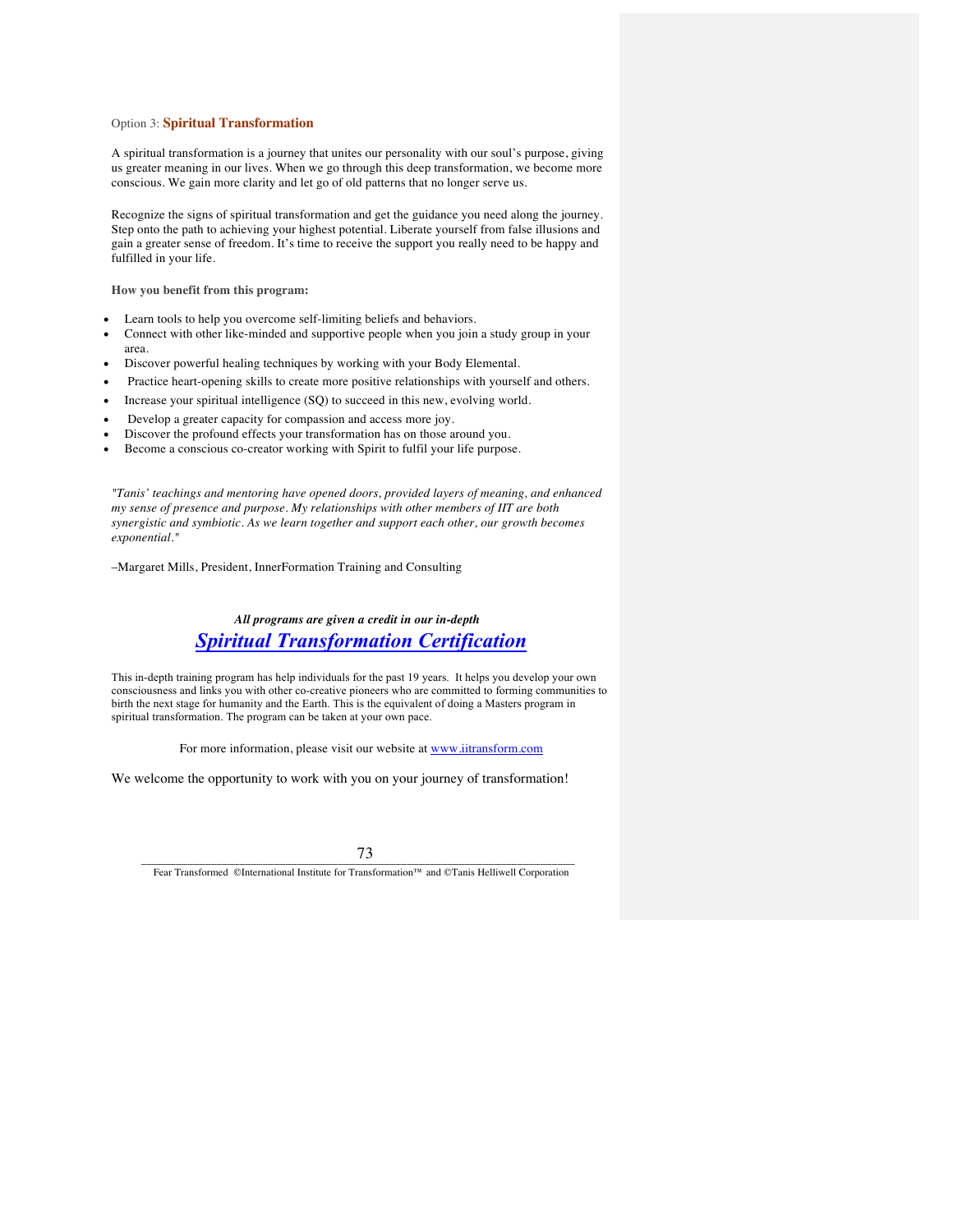Arylo, Christine, *Madly in love with me*, New World Library, 2012

Atwater, P M H, *Near-Death Experiences, The Rest Of The Story: What They Teach Us About Living, Dying and Our True Purpose*, Hampton Roads Publishing Company, 2011.

Chödrön, Pema, *When Things Fall Apart: Heart Advice for Difficult Times*, Element, 2005.

Doc Childre, Doc and Martin, Howard, *The HeartMath Solution: The Institute of HeartMath's Revolutionary Program for Engaging the Power of the Heart's Intelligence*, HarperOne, 2011

Dass, Ram, *Polishing the Mirror: How to Live from Your Soul*, Sounds True Inc, 2013.

Germer, Christopher K., *The Mindful Path to Self-Compassion: Freeing Yourself from Destructive Thoughts and Emotions*, Guilford Press; 1 edition, 2009

Goleman, Daniel, *Emotional Intelligence: Why It Can Matter More Than IQ*. Bantam, 1995.

Helliwell, Tanis., *Manifesting Your Soul's Purpose*, Wayshower Enterprises, 2012. Helliwell, Tanis*, Embraced by Love*, Wayshower Enterprises, 2012.

Hallowell, Dr Edward, *Crazy Busy: Overstretched, Overbooked, and about to Snap! Strategies for Handling Your Fast-Paced*, Ballantine Books; Reprint edition, 2007.

Jeffers, Susan. *Feel the Fear and Do It Anyway,* Random House, Toronto, 2006.

Moorjani, Anita., *Dying to Be Me*, Hay House, 2014

Orloff, Judith, *The Ecstasy of Surrender,* Hay House UK, 2014.

Salzberg, Sharon, *Faith: Trusting Your Own Deepest Experience*, Element, 2003.

Sardello, Robert, *Freeing the Soul from Fear*, Riverhead Books, 1999.

Tolle, Eckhart, *The Power of Now: A Guide to Spiritual Enlightenment*, Hodder, 2001.

Trungpa, Chogyam, *Smile at Fear*, Shamballa Publications, 2009.

Thornton, Mark, *Meditation in a New York Minute*, Sounds True Inc, 2006.

Wilber, Ken and Patten, Terry, *Integral Life Practice: A 21st Century Blueprint for Physical Health, Emotional Balance, Mental Clarity, and Spiritual Awakening*, Integral Books, 2008.

74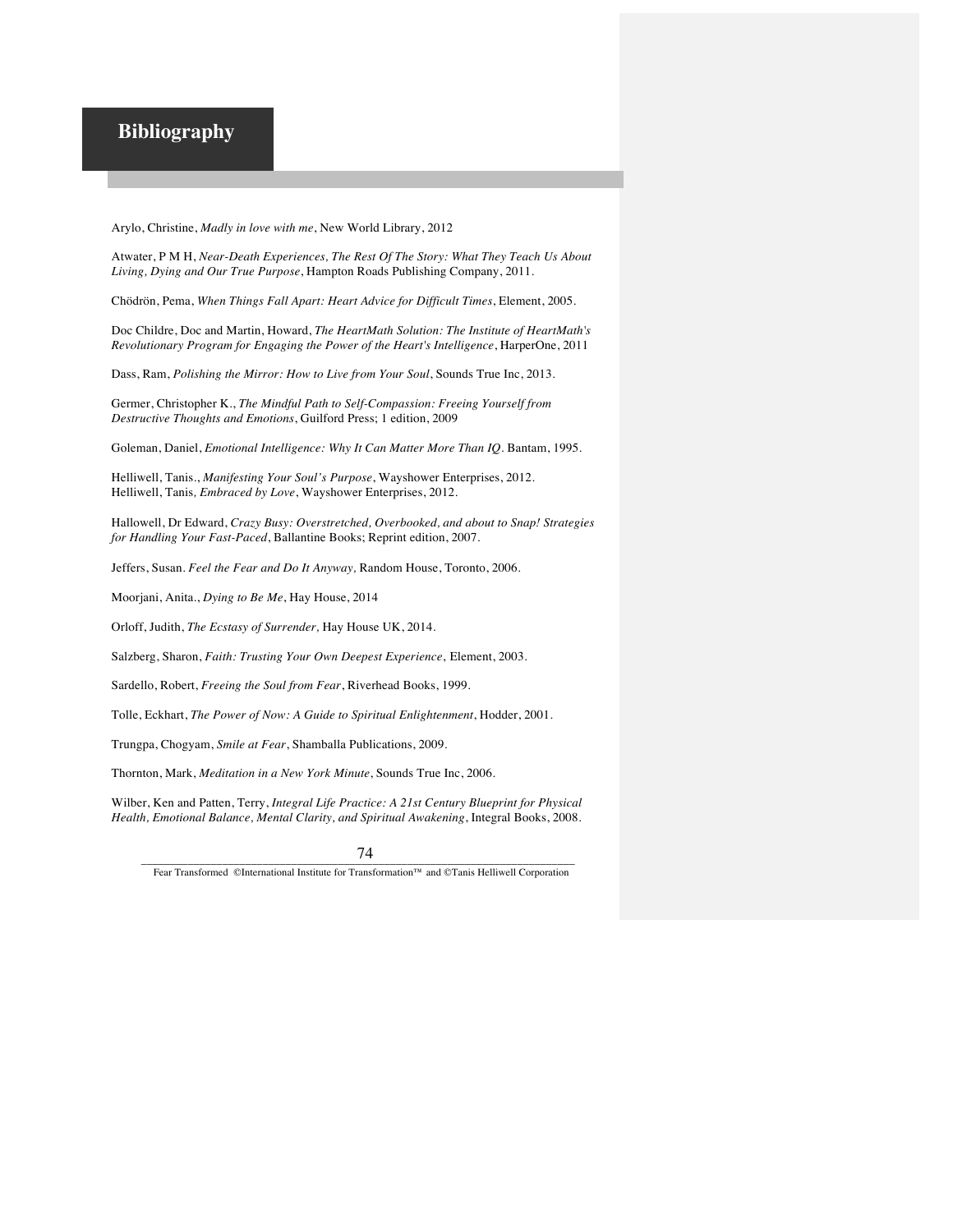## LEARNING JOURNAL

### Don't let a good idea get away!

Research shows that if you use an idea within 24 hours of hearing it, you are more likely to integrate it permanently. So when you hear something in the module that you would like to use, write it down on this page immediately.

| <b>Ideas and Insights Useful to Me</b> | How They Could be Applied in Life or<br>Work |
|----------------------------------------|----------------------------------------------|
|                                        |                                              |
|                                        |                                              |
|                                        |                                              |
|                                        |                                              |
|                                        |                                              |
|                                        |                                              |
|                                        |                                              |
|                                        |                                              |
|                                        |                                              |
|                                        |                                              |
|                                        |                                              |
|                                        |                                              |
|                                        |                                              |
|                                        |                                              |
|                                        |                                              |
|                                        |                                              |
|                                        |                                              |
|                                        |                                              |

"What we think, or what we know, or what we believe is, in the end, of little consequence. The only consequence is what to do." John Ruskin

75

Fear Transformed ©International Institute for Transformation<sup>TM</sup> and ©Tanis Helliwell Corporation